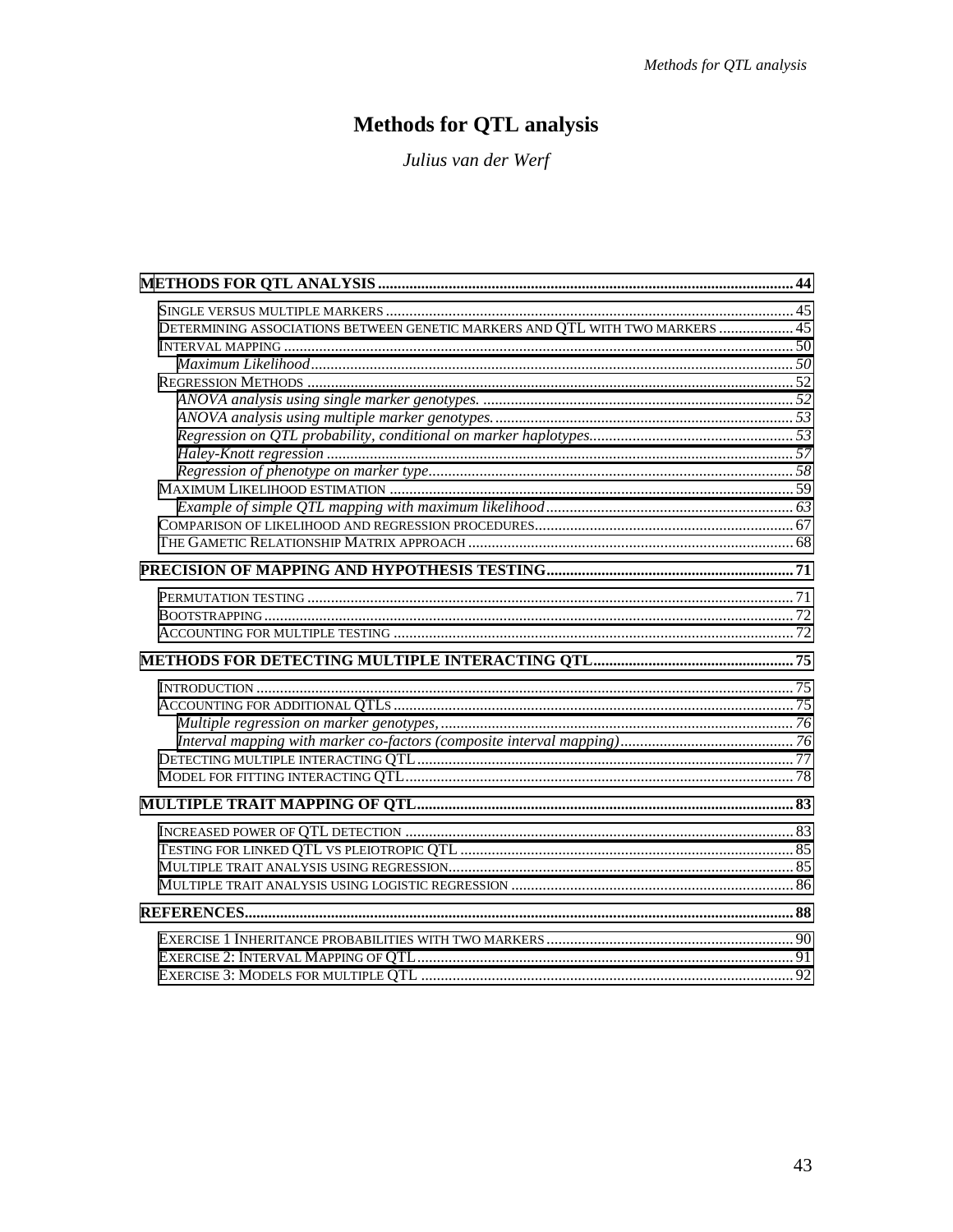## **Methods for QTL analysis**

*Julius van der Werf* 

<span id="page-1-0"></span>In this Chapter we will discuss first the principles of mapping based on two markers (interval mapping) and then in more detail regression analysis and Maximum Likelihood methods for QTL mapping. Regression methods are generally much easier to use (standard software like SAS or ASREML can easily be used), and the method is much faster computationally. Maximum likelihood is computationally more demanding, and specific software is needed. For many designs, results are very similar to regression. This makes regression analysis attractive as it can be used in resampling methods. Resampling methods are use to determine test statistics for hypothesis testing. In this Chapter we will discuss bootstrapping and permutation tests.

 We will also discuss QTL mapping with multiple markers (more than 2) and methods to account for more than one QTL. Accounting for other QTL has been proposed by including cofactors, or by using composite interval mapping.

There are two further classes of methods that are not extensively discussed in this chapter. Those are the mixed model methods and Monte Carlo Markov Chain methods. In both methods, QTLs are modeled either as fixed or as random effects, and additional random effects can account for polygenic variation. Combined segregation and linkage analysis is needed to infer QTL genotype probabilities from marker data. Mixed model methods are based on the Gametic Relationship Matrix, which will be briefly discussed.

Both methods are useful in 'complex pedigrees', typical in animal breeding data from outbred populations. When line crosses are analysed, or half sib families ignoring relationships across families, such methods are less relevant, and they have not been extensively used in QTL detection studies. In most animal breeding applications, however, such methods are typically needed in genetic evaluations including QTLs. We will discuss mixed model methods including QTL effects in a next chapter.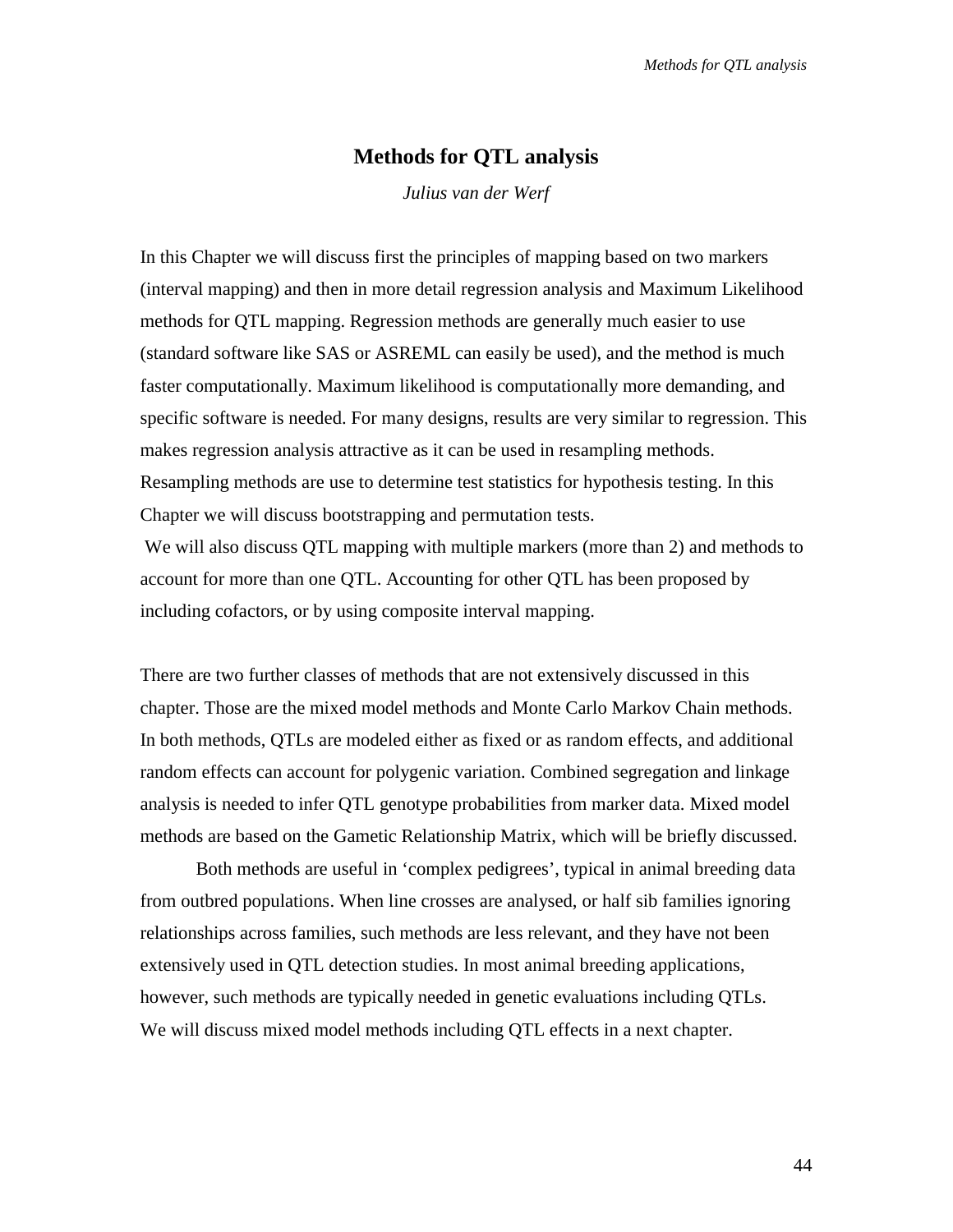#### <span id="page-2-0"></span>**Single versus multiple markers**

Association between a quantitative trait and genetic markers can be evaluated using single markers or multiple markers. When using one single marker, it is possible to make inference about the segregation of a QTL linked tot that marker. However, in *the case of single markers it is not possible to distinguish between size of a QTL effect and its position (relative to the marker)*. Also, single marker analyses have less power if the markers are far apart.

If two (or more) markers are jointly used in an analysis, there is a lot less confounding between the position and size of QTL effect, and there is more power in detecting a QTL, even if the markers are far apart. Inference about the QTL effect as well as the recombination rate between QTL and markers (i.e. position of QTL) is possible. The recombination rate between markers is usually assumed known. Therefore mapping of a QTL therefore requires the use of multiple marker genotypes in the analysis.

#### **Determining associations between genetic markers and QTL with two markers**

For two markers, the QTL probability given the marker genotype depends on more recombinations: those are the recombination rates between M1 and QTL  $(=r1)$ , between M2 and QTL  $(=r2)$  and between M1 and M2  $(=r12)$ .

We consider again a half sib design where we know the sires marker genotype for two markers, the sire is heterozygous for the QTL and we know the marker-QTL phase.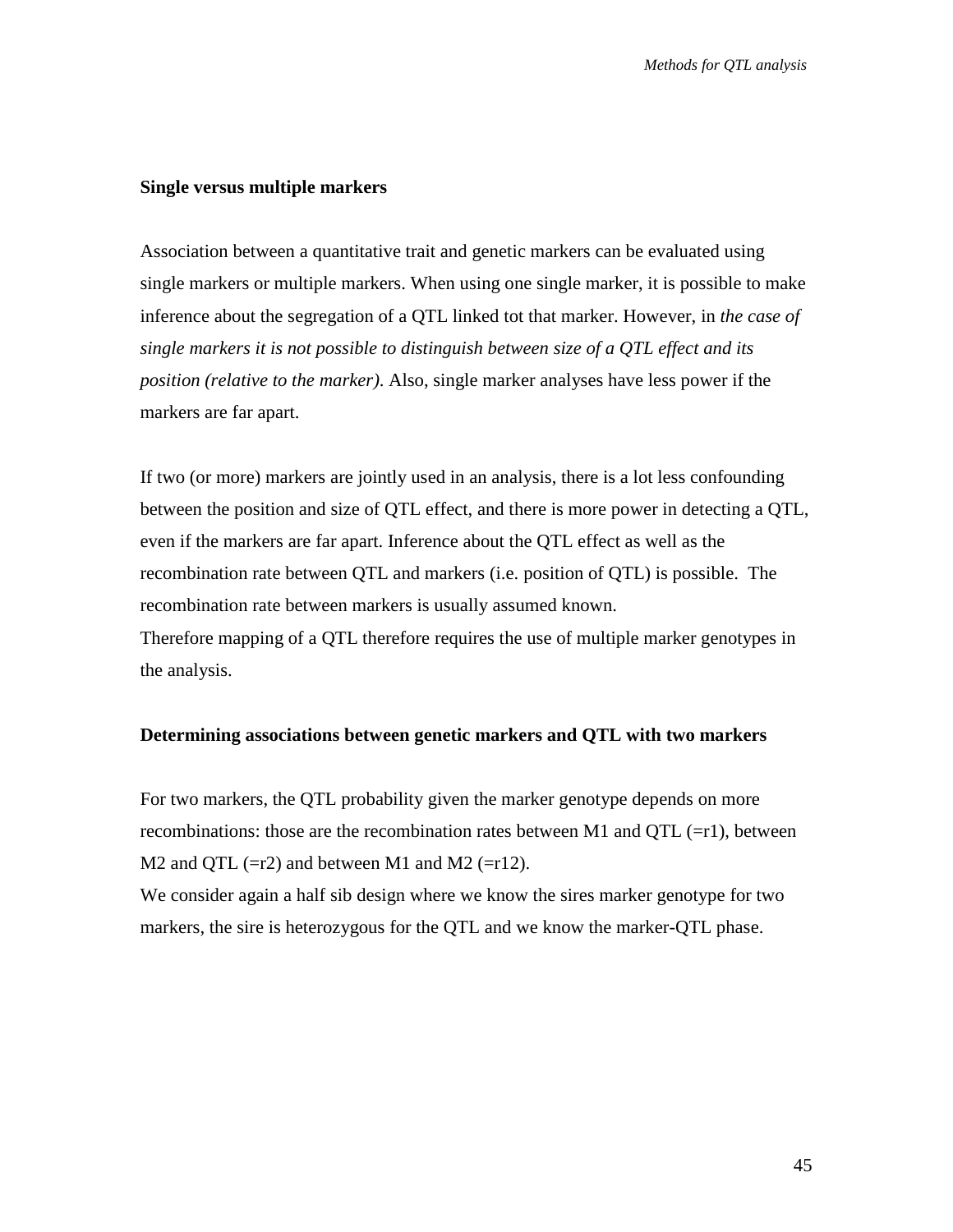| <b>TABLE 1</b>    |                  |                |                           |                    |  |
|-------------------|------------------|----------------|---------------------------|--------------------|--|
| Parental genotype |                  |                | M <sub>2</sub><br>M1<br>Q |                    |  |
|                   |                  |                | m2<br>m1                  |                    |  |
|                   | Possible gametes |                | recombination?            | Gamete probability |  |
| M1                | Q                | M <sub>2</sub> | no                        | $(1-r1)(1-r2)/2$   |  |
| M1                | q                | M <sub>2</sub> | double: $M1-q$ , q- $M2$  | r1.r2/2            |  |
| M1                | Q                | m2             | yes: $Q-m2$               | $(1-r1)r2/2$       |  |
| M1                | q                | m2             | yes: $M1-q$               | $r1(1-r2)/2$       |  |
| m1                | Q                | M <sub>2</sub> | yes: $m1-Q$               | $r1(1-r2)/2$       |  |
| m1                | q                | M <sub>2</sub> | yes: $q-M2$               | $(1-r1)r2/2$       |  |
| m1                | Q                | m2             | double: $m1-Q$ , $Q-m2$   | r1.r2/2            |  |
| m1                | q                | m2             | no                        | $(1-r1)(1-r2)/2$   |  |

Assume now also (for simplicity) that we know which marker alleles came from the sire. We can now work out the expected difference between the paternal marker genotypegroups in the sire's progeny:

| <b>TABLE 2</b>                                |                                  |                  |                             |
|-----------------------------------------------|----------------------------------|------------------|-----------------------------|
| Marker alleles<br>obtained from sire<br>group | QTL allele<br>obtained from sire | frequency        | Expected mean<br>of progeny |
| M1M2                                          | Q                                | $(1-r1)(1-r2)/2$ | $\mu + \alpha$              |
| M1M2                                          | q                                | r1.r2/2          | μ                           |
| M1m2                                          | Q                                | $(1-r1)r2/2$     | $\mu + \alpha$              |
| M1m2                                          | q                                | $r1(1-r2)/2$     | μ                           |
| m1M2                                          | Q                                | $r1(1-r2)/2$     | $\mu + \alpha$              |
| m1M2                                          | q                                | $(1-r1)r2$       | μ                           |
| m1m2                                          | Q                                | r1.r2/2          | $\mu + \alpha$              |
| m1m2                                          |                                  | $(1-r1)(1-r2)/2$ | μ                           |

 $\alpha$  = average effect of allele substitution of Q (over q).

Some tedious algebra would give the following means for the possible paternal markerhaplotypes in progeny (sum of frequency \* mean of group and divide by frequency of marker haplotype group)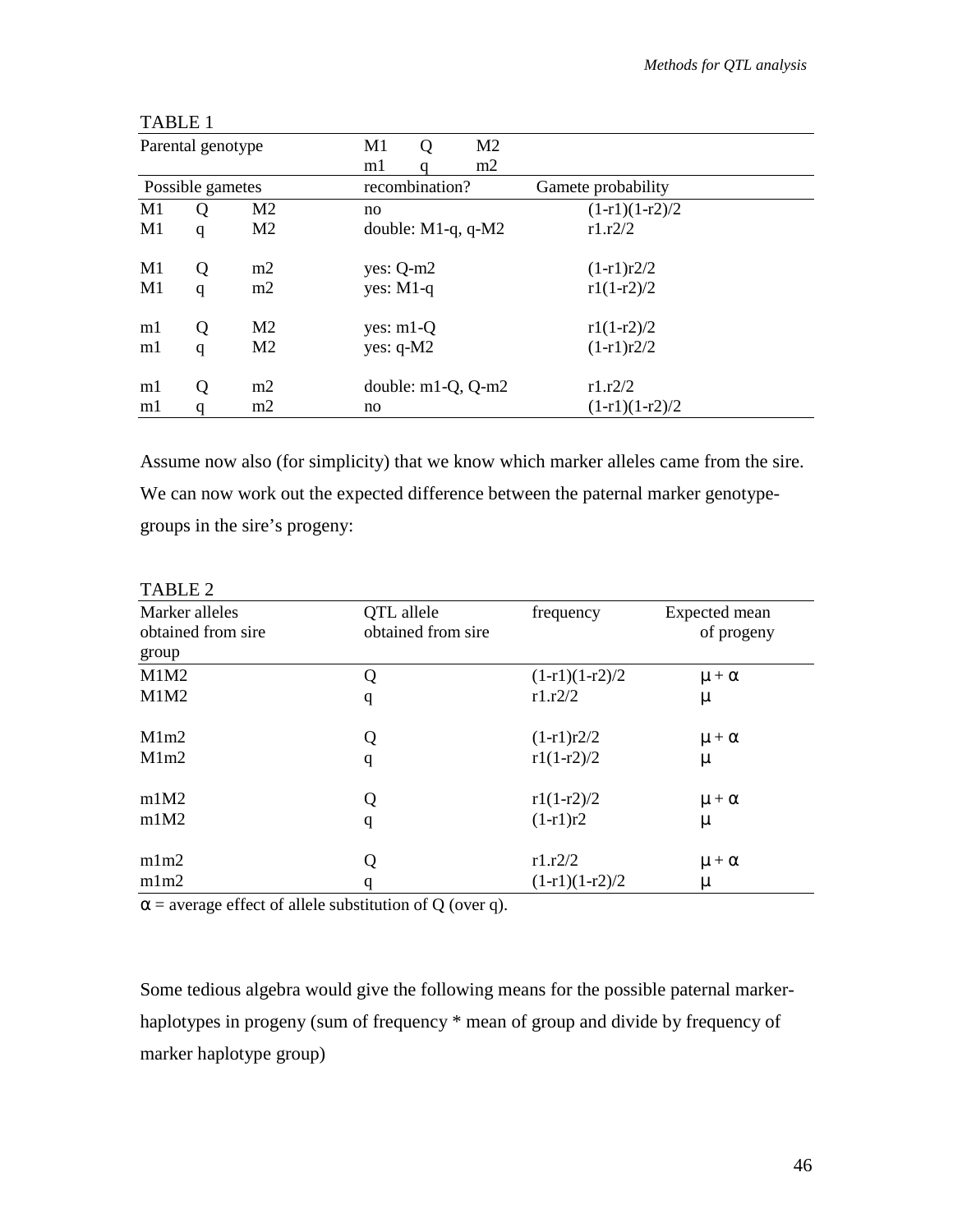| Mean of M1M2-group:    | $\frac{\frac{1}{2}(1-r1)(1-r2)(\mu+\alpha)+\frac{1}{2}r1.r2.\mu}{\frac{1}{2}(1-r12)}$           | $\mu + (1 - \frac{r1r2}{1-r12})\alpha$ |
|------------------------|-------------------------------------------------------------------------------------------------|----------------------------------------|
| Mean of M1m2-group:    | $\frac{1}{2}(1-r1) \cdot r2 \cdot (\mu + \alpha) + \frac{1}{2}r1(1-r2)\mu$<br>$\frac{1}{2}$ r12 | $\mu + \frac{r2 - r1r2}{r12} \alpha$   |
| Mean of $m1M2$ -group: | $\frac{1}{2}r1(1-r2)(\mu+\alpha)+\frac{1}{2}(1-r1).r2.\mu$<br>$\frac{1}{2}$ r12                 | $\mu + \frac{r1 - r1r2}{r12} \alpha$   |
| Mean of $m1m2$ -group: | $\frac{\frac{1}{2}r1.r2(\mu+\alpha)+\frac{1}{2}(1-r1)(1-r2)\mu}{\frac{1}{2}(1-r12)}=$           | $\mu + \frac{rlr2}{1-rl2}\alpha$       |

*TABLE 3. Expected means of different marker haplotypes.* 

The difference between the M1M2 and m1m2 haplotypes is now equal to .

$$
[\mu + (1 - \frac{rlr2}{1 - r12})\alpha] - [\mu + \frac{rlr2}{1 - r12}\alpha] = (1 - \frac{2rlr2}{1 - r12})\alpha
$$

and as r1r2 is usually a small number, this difference is quite close to the actual QTL allelic effect ( $\alpha$ ). The coefficient for  $\alpha$  in Table 3 in the last column is the probability of having inherited Q from the sire, conditional on (given the) the paternal marker haplotype. This is shown more explicit in Table 4.

 $Prob(Q|M1M2)$ 2  $\frac{1}{2}$  $(1 - r1)(1 - r2)$  $1 - r12$  $(1 - r1)(1 - r2)$ (  $-r1(1-$ −  $r1(1-r)$ *r*  $=$   $(1 1 - r12$  $\frac{r1r2}{-r12}$  $Prob(Q | M1m2)$ 2  $\frac{1}{2}$  $(1 - r1)r2$ 12  $(1 - r1)r$ *r* = r12 r2 − r1r2  $Prob(Q|m1M2)$ 2  $\frac{1}{2}$  $1(1 - r2)$ 12  $r1(1 - r)$ *r*  $\frac{(1 - r^2)}{r}$  = r12 r1− r1r2  $Prob(Q|m1m2)$ 2  $\frac{1}{2}$  $1r2$  $1 - r12$ *r r*  $(1 - r12)$  $=$   $\frac{r1r}{r}$ *r*  $1r2$  $(1 - r12)$ 

*TABLE 4. Probabilities for having inherited the paternal Q-allele of different marker haplotypes.*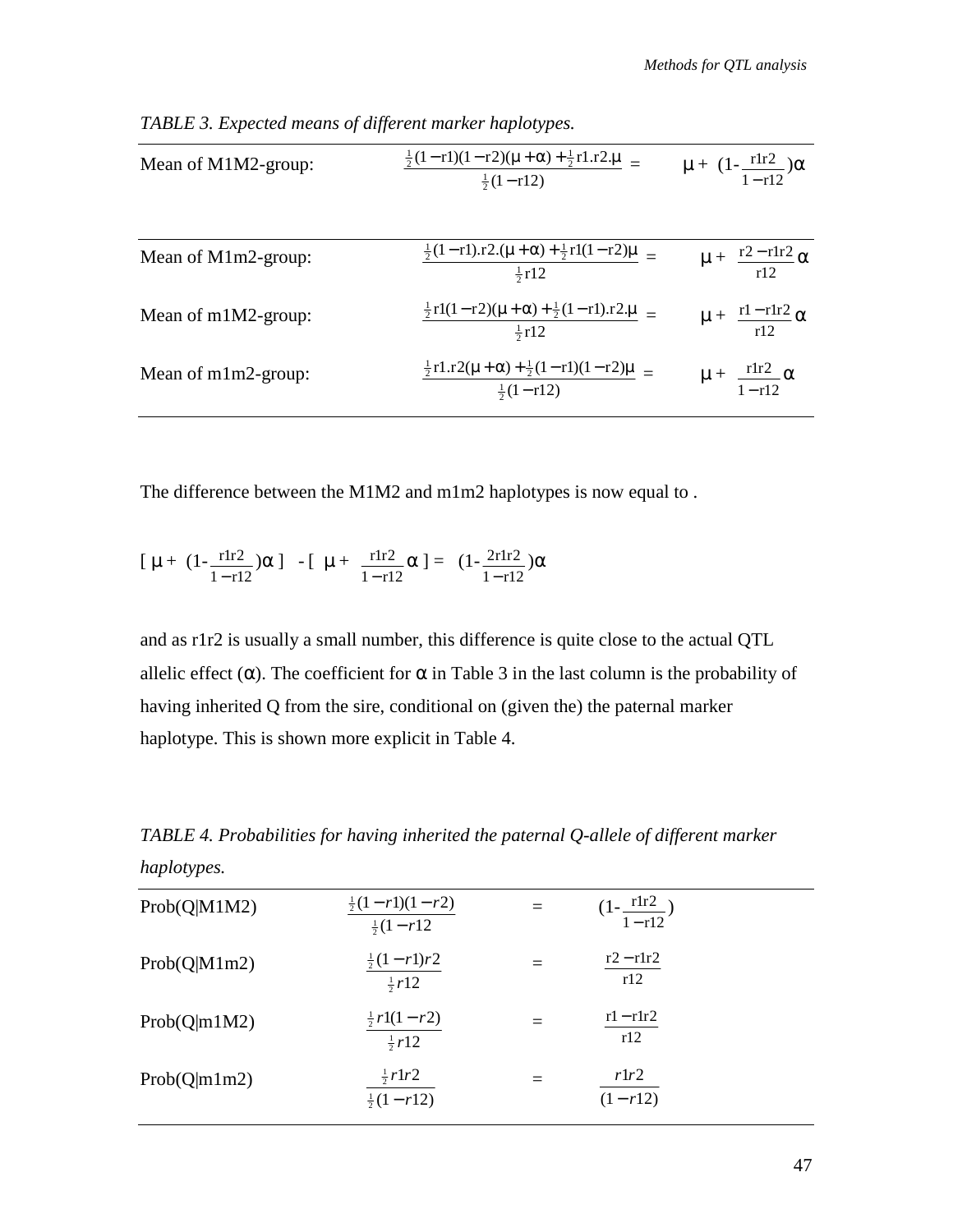The following Table 5 gives an example of the probabilities of having inherited the Qallele in a half-sib family, given the marker haplotypes (PQ|MiMj). The distance between the markers is 40 cM. The QTL location investigated is at 10 cM from M1. Haldane's mapping function is used to determine recombination rates based on these distances. Tables 1, 3 and 4 are used to determine probabilities. Table 3 is used to determine expected means of each marker type, assuming QTL genotypic means of 10 and 11 for qq and QQ, respectively. Note that in first instance only the probability of inheriting Q form the sire (given the observed marker types, i.e. P(Q|M1M2)) is relevant. However, in order to predict progeny means, we need to know the alleles contributed by dams, as well as the genetic model, e.g. existence of dominance. The dam population is assumed to have a qfrequency of 1 (comparable with a backcross design)

#### *TABLE 5*

| Paternal   | Probability of marker haplotypes |       |                    | Qq mean = $10$ qq mean = $9.5$ |          |          | Mean |
|------------|----------------------------------|-------|--------------------|--------------------------------|----------|----------|------|
| Markertype | P(M1M2)                          |       | P(M1QM2) P(Q M1M2) | prob(Qq)                       | Prob(qq) | Expected |      |
| M1M2       | 0.362                            | 0.352 | 0.972              | 0.972                          | 0.028    | 9.986    |      |
| M1m2       | 0.138                            | 0.103 | 0.745              | 0.745                          | 0.255    | 9.873    |      |
| m1M2       | 0.138                            | 0.035 | 0.255              | 0.255                          | 0.745    | 9.627    |      |
| m1m2       | 0.362                            | 0.010 | 0.028              | 0.028                          | 0.972    | 9.514    |      |

The following figure shows the difference between marker haplotype groups in progeny for a single marker (M-m) and for two markers (M1M2-m1m2), for different positions of the QTL relative to the M1.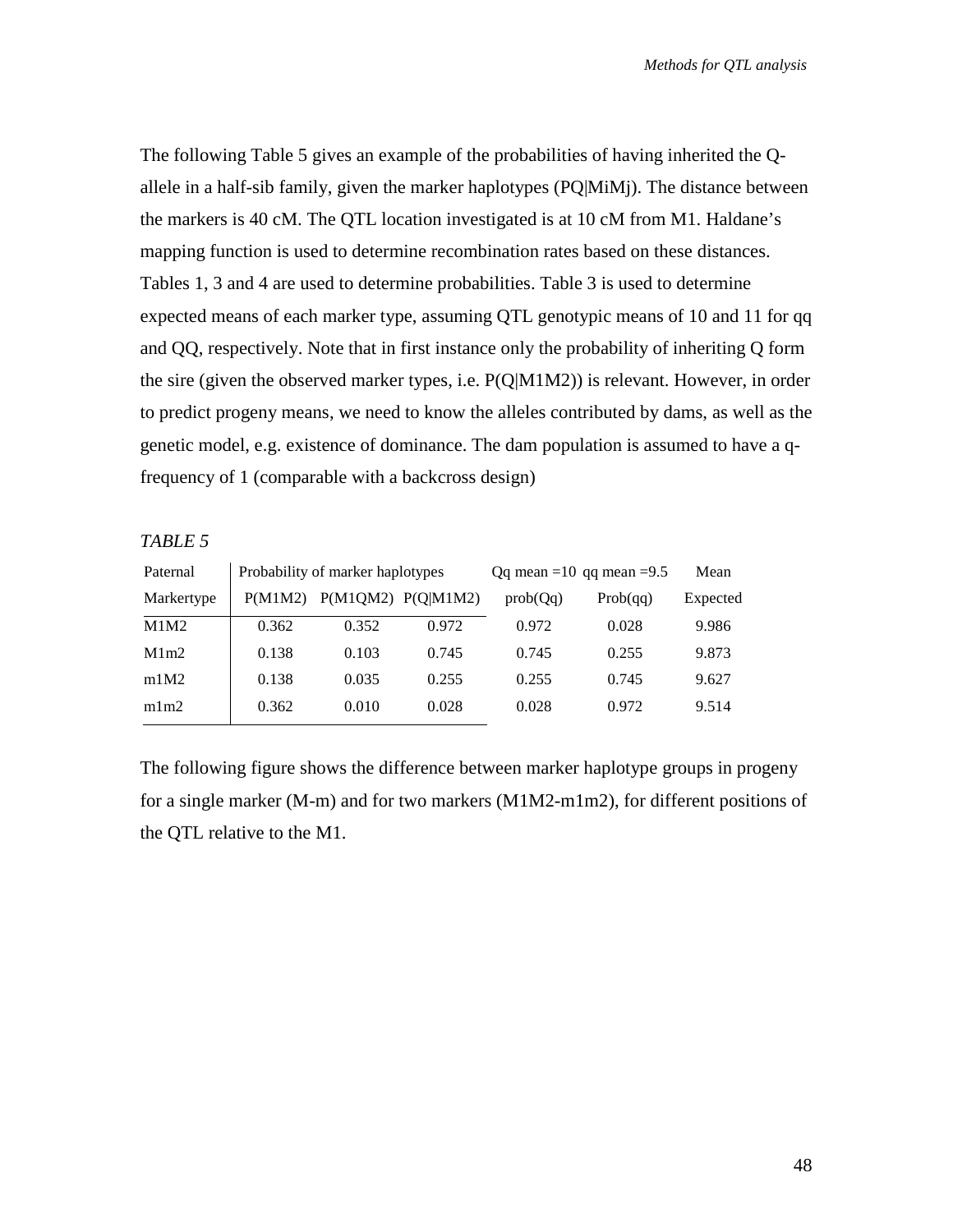

The figure shows that the difference between the non-recombinant marker haplotypes is much less affected by the marker-QTL distance than the M1-m1 difference for the single markers. Moreover, the map position is now not confounded with the QTL effect. In a way, map position and QTL effect have become estimable with two markers.

The example shown here is based on half sib analysis. The interpretation of the genetic effect estimated depends on the constitution of the dam population, as shown in the previous chapter. If we want to estimate both a and d, we need a dam population that contributes both q and Q alleles, and where we can trace the inheritance from the dam. In other words, we need to identify also segregation from the dam. Choosing the dam population from a F1-cross of two extreme lines (extreme with respect to the putative QTL) would be the best choice.

Inbred lines have been used in QTL mapping to avoid uncertainty about the genetic effects estimated. However, in animal population, complete inbred lines (with markerand QTL alleles fixated) are hardly feasible, and possibly less relevant for QTL's to be used in practical applications.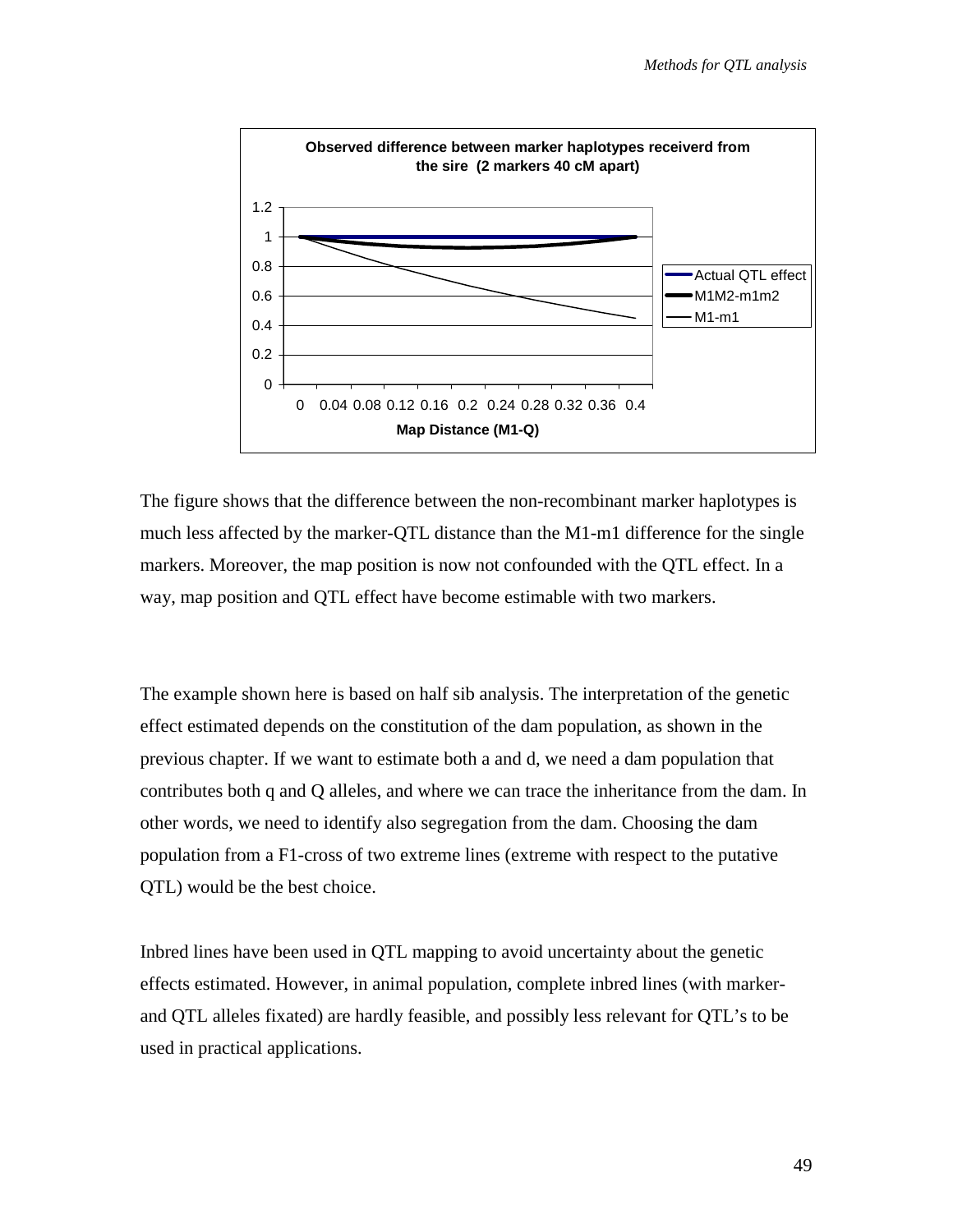<span id="page-7-0"></span>In outbred populations, there is less certainty about the animals' QTL genotypes. Lack of design usually means that the marker genotypes are frequently not informative about paternal or maternal origin. In the next chapter, the advantages and disadvantages of different design will be discussed.

At this stage we can continue that for 'any' design, the QTL estimation is based on two steps

- 1) What is the probability that an individual has a certain QTL genotype (give the observed marker genotypes)
- 2) What is the estimated effect of this particular genotype on the individuals' phenotypes

The first step is much easier in well-defined experiments. The second step can be quantified either by using the likelihood principle, or by using regression (where the match is measured in terms of residual sums of squares).

We present the principle briefly here, and thereafter we will discuss in more detail these different methods.

#### **Interval mapping**

#### Maximum Likelihood

The term 'interval mapping' is used for estimating the position of a QTL within two markers (often indicated as 'marker-bracket'). Interval mapping is originally based on the maximum likelihood but there are also very good approximations possible with simple regression.

#### The principle is:

1) The Likelihood can be calculated for a given set of parameters (particularly QTLeffect and QTL position) given the observed data on phenotypes and marker genotypes.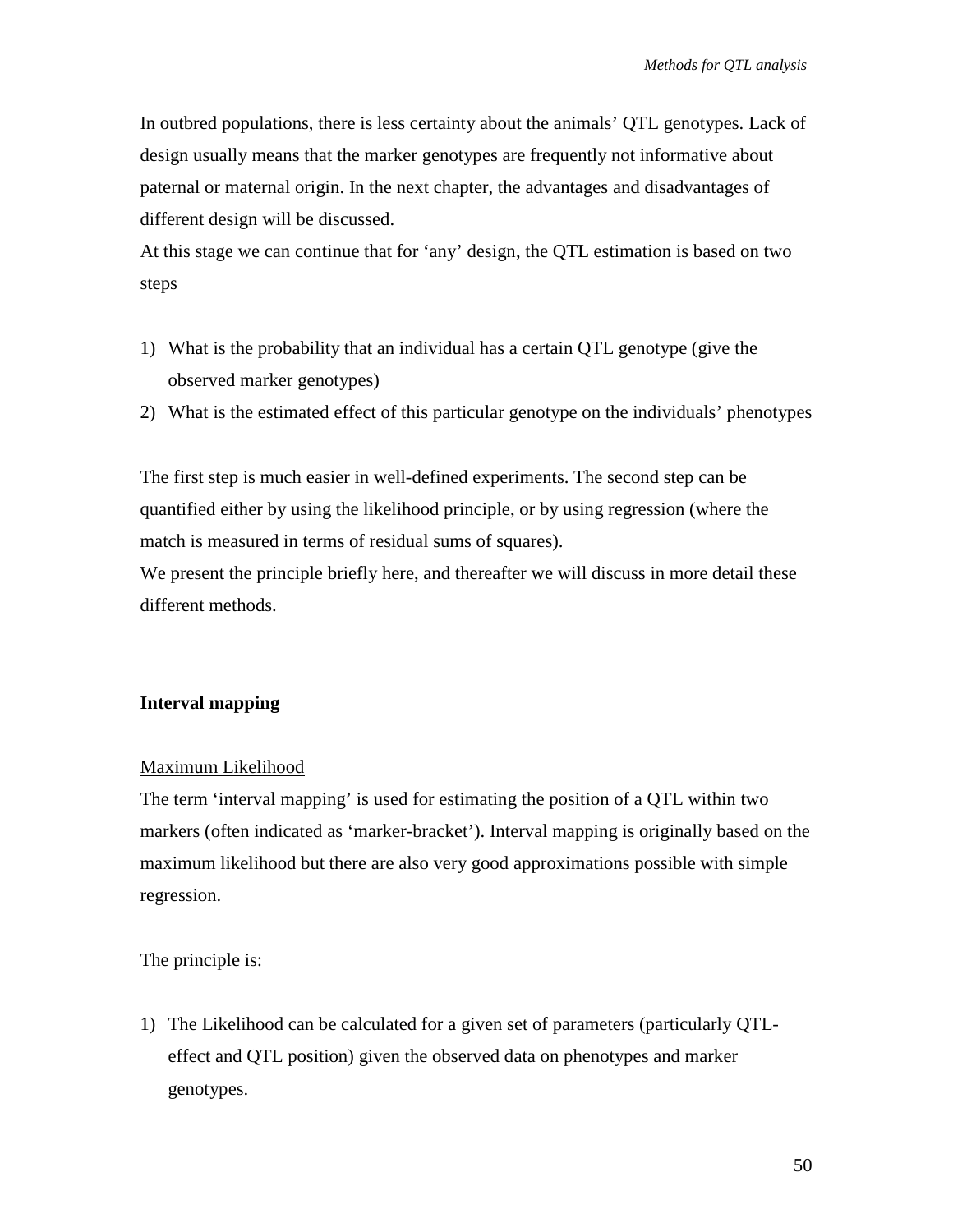2) The estimates for the parameters are those were the likelihood are highest.

3) The significance can be tested with a likelihood ratio test:

$$
LR = -2\ln \frac{Max\_Likelihood(reduced \mod el)}{Max\_Likelihood(full \mod el)}
$$

The reduced model refers to the null-hypothesis, e.g. "there is no QTL effect"

Using the log-likelihood:  $LR = -2.(ln_L_{reduced} - ln_L_{full})$ 

where  $ln\_L$  is the log<sub>e</sub> of the maximum likelihood.

The evidence for a particular QTL at a particular chromosomal position can be displayed as a *likelihood map*, The LR-statistic is plotted against the map position of the QTL.

Lander and Botstein (1989) introduced first the concept of likelihood maps. The proposed to use the LOD-score as a test statistic. However, the LOD score is equal to a constant (1/4.61) time the LR test statistic, as shown:

The LOD score for a QTL at position c is:

$$
LOD(c) = -\log_{10} \frac{Max \_Likelihood(\text{reduced mod } el)}{Max \_Likelihood(\text{full mod } el, c)} = \frac{LR(c)}{2\ln 10} \approx \frac{LR(c)}{4.61}
$$

The following figure shows a likelihood map for a marker bracket based on simulated data from one half sib family (backcross) with 300 progeny. The simulated QTL effect was 0.5 within-family standard deviations. The figure shows the true LR value based on ML, and the approximate LR (upper line) based on regression analysis.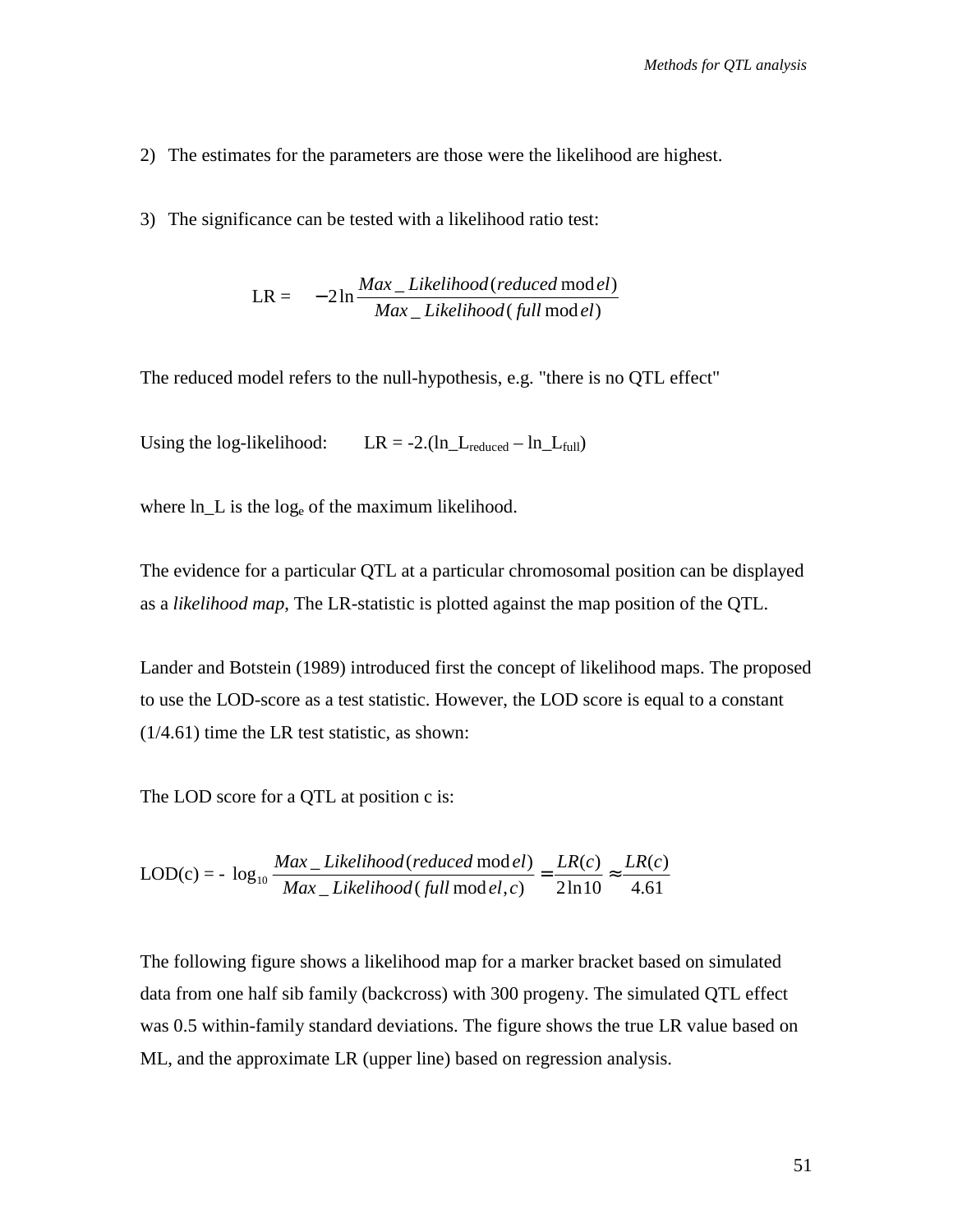<span id="page-9-0"></span>![](_page_9_Figure_1.jpeg)

#### **Regression Methods**

ANOVA analysis using single marker genotypes.

A marker genotype (or marker-haplotype) represents a fixed effect class.

$$
y = \mu + MG_1 + e
$$

The number of marker genotypes is 2 in backcrosses of inbred lines and 3 in F2 populations. However, most animal populations are not inbred and could have more genotypes, which will have less power.

The analysis gives an F statistic, and provides a quick and simple method to detect which markers are associated with a QTL.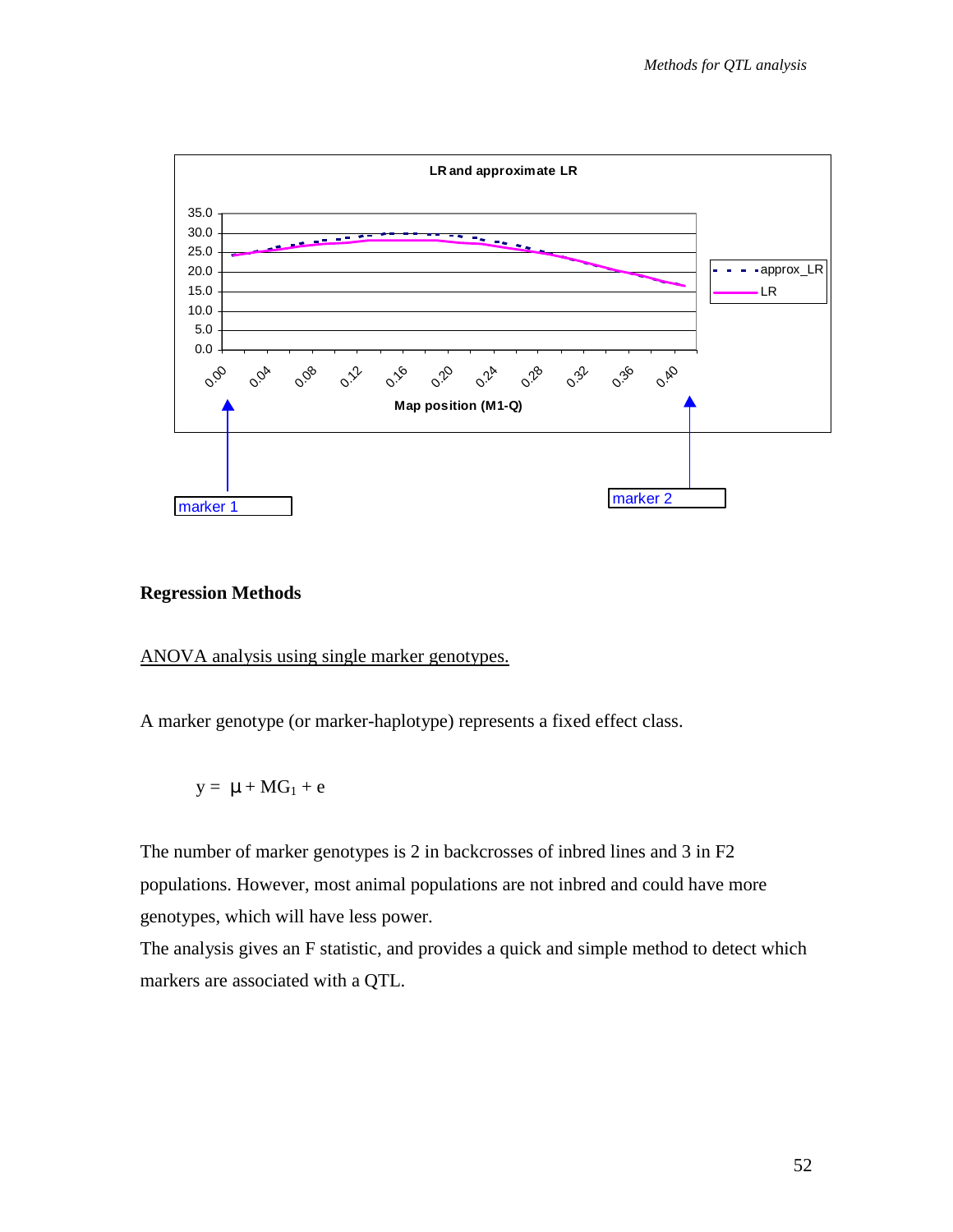#### <span id="page-10-0"></span>ANOVA analysis using multiple marker genotypes.

Each marker genotype (or marker-haplotype) represents a fixed effects class.

$$
y = \mu + MG_1 + MG_2 + \dots + MG_n
$$

This is a multiple regression model, and markers can drop out of the model if they are not significant. The set of markers that is significant in the final analysis point to the existence of a significant QTL effect (or more, depending how far the markers are apart). The analysis does not take into account any recombination rates between markers, or between QTL and markers. In that sense it is comparable with regression on single marker genotype. The multiple marker method is more powerful than single marker analysis, and when the markers are well spread over the genome, it is better able to distinguish the position of the QTL. Normally, after detection of such a location, analysis with interval mapping would be recommended.

#### Regression on QTL probability, conditional on marker haplotypes.

For a given marker genotype, or marker haplotype that was inherited from the sire, we can calculate the probability for having inherited the Q or the q allele. It seems therefore natural to regress phenotype on Q-probability. We illustrate the method for two marker, which is therefore like interval mapping.

The model is

$$
y = \mu + \alpha x + e
$$

where v is the observed phenotype x is the probability of having inherited a paternal Q, given the observed marker genotypes, and marker/QTL positions:  $P(Q \mid mg1, mg2, r1, r12)$ 

53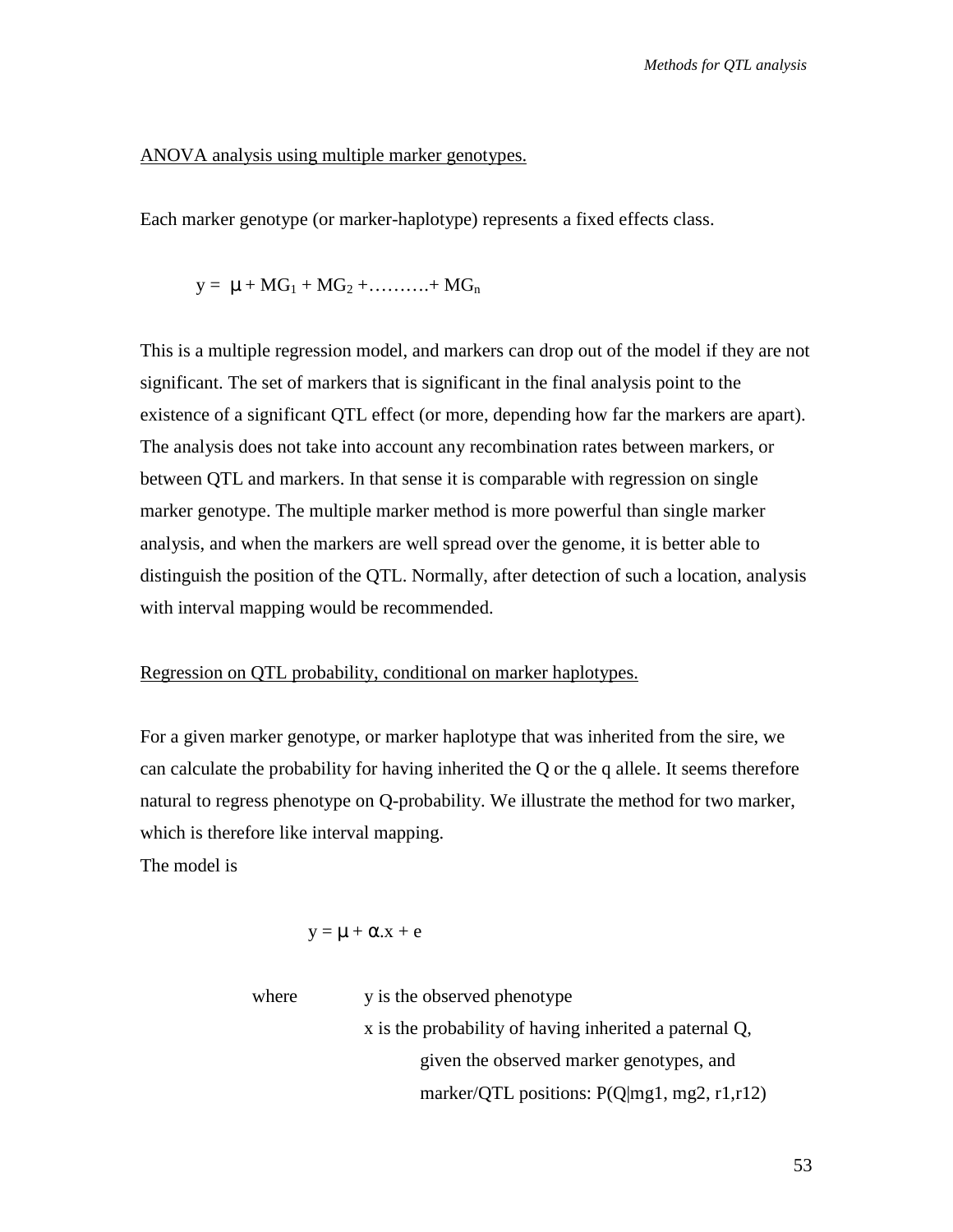The coefficient for x are obtained for a given QTL position as in Table 4. Note that different positions give 4 different x values for the 4 haplotypes. For a each QTL position, the residual sums of squares can be determined, and the estimate of the QTL position is there where SSE is minimum. This is interval mapping.

For each recorded animal, we can then give a predicted phenotype with this "QTLmodel" which is equal to

$$
\hat{\mathbf{y}}_i = \hat{\mathbf{\mu}} + \hat{\mathbf{a}} \cdot \mathbf{x}_i
$$

where the "hats" refer to estimated (predicted) values.

A model ignoring a QTL would predict each observation as

$$
\hat{\mathbf{y}} = \hat{\mathbf{\mu}}_0
$$

where  $\hat{\mu}_0$  is typically the general progeny mean

Now let the total sum of squares (SST) be the sum (over animals) of  $(\hat{y} - \hat{\mu}_0)^2$ 

and let the residual sum of squares (SSE) be the sum (over animals) of  $(\hat{y}_i - \hat{\mu} - \hat{a}x_i)^2$ 

Each map position will yield an SSE and the position with the lowest SSE is the most likely position.

A test statistic for this method is for an experiment with n observations is

$$
LR = n \ln(\frac{SST}{SSE})
$$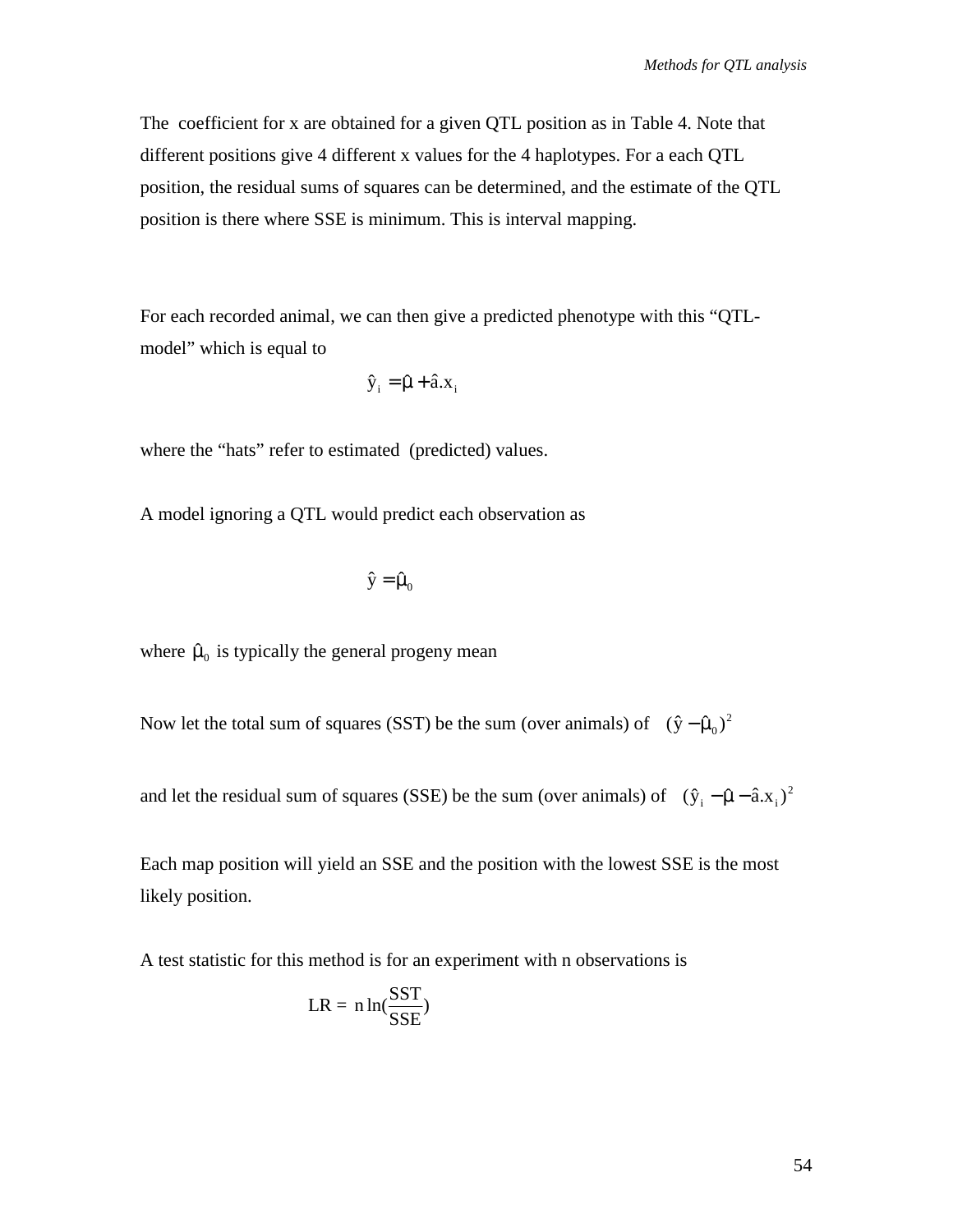where n is equal to the number of observations. The LR stands for "Likelihood Ratio", as this test statistic is approximately similar to the LR from maximum likelihood. Haley and Knott (1992) have shown that this similarity. If there are more fixed effects in the model, the test statistic is calculated as

$$
\text{LR} = \textit{n} \ln(\frac{\textit{SSE}_{reduced}}{\textit{SSE}_{\textit{full}}})
$$

Which is ratio of the residual sums of squares in a model with the QTL ("full') and a model without it ('reduced').

The information about a QTL is only dependent on the flanking markers. If the QTL lays outside the bracket, it will only depend the nearest marker. Likelihood maps can be constructed for neighbouring marker brackets and they should exactly match up at each marker, and a map of multiple intervals M1-M2-M3....-Mk is smooth.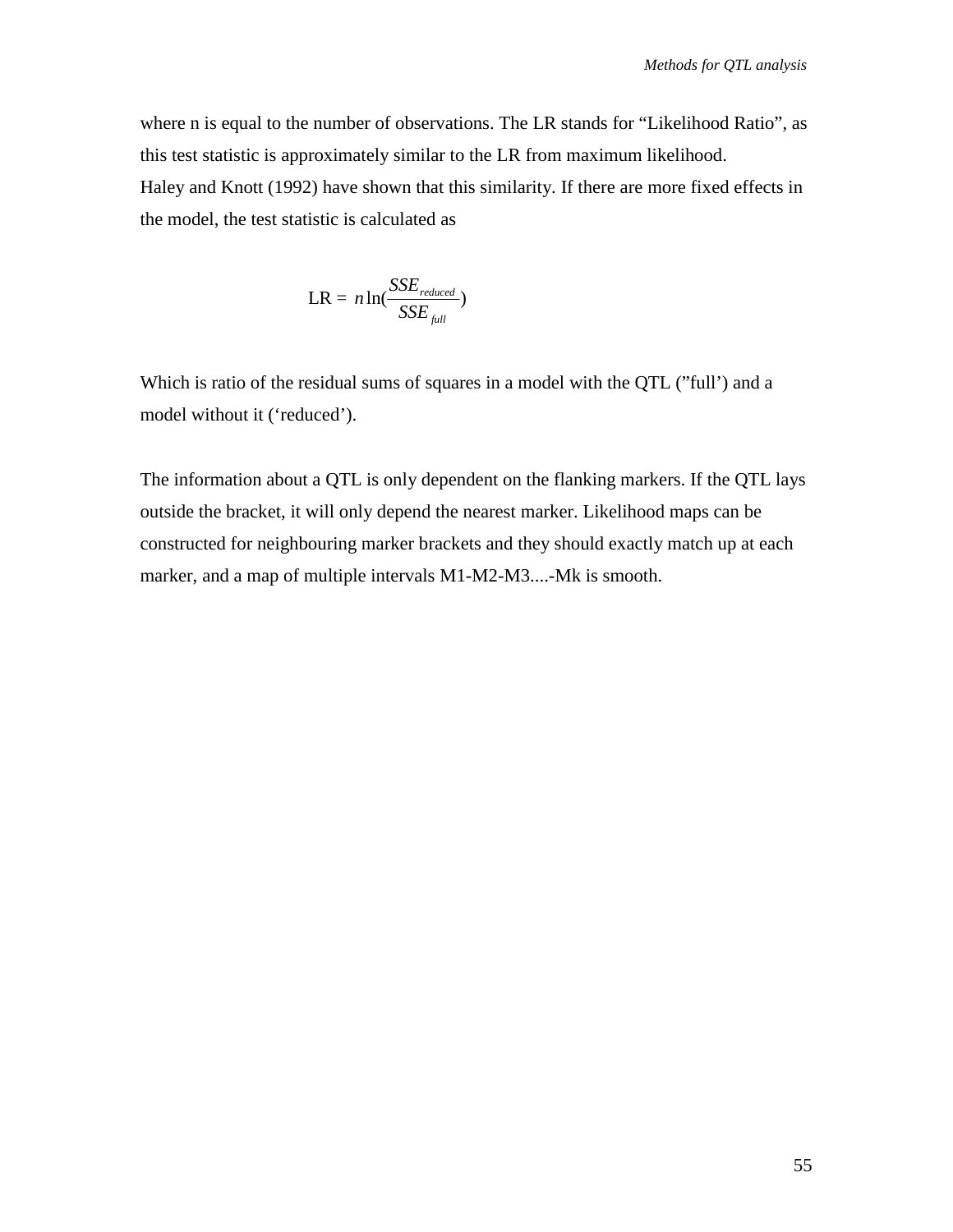### *Example of QTL mapping by regression:*

*Data on 8 individuals with paternal marker haplotypes given. The probabilities are derived for different positions (dM1-Q is distance between marker 1 and QTL), with further the same assumptions as in this chapter (see Table 5).* 

| L                | Χ           | I                | yhat               | У                  | markers          |         |        |                    |                    |
|------------------|-------------|------------------|--------------------|--------------------|------------------|---------|--------|--------------------|--------------------|
| 1.0000<br>1.0000 |             | 1.0000<br>1.0000 | 50.3656<br>50.3656 | 50.9813<br>49.9813 | M1M2<br>M1M2     |         |        |                    |                    |
| 1.0000           |             | 1.0000           | 50.3656            | 50.7500            | M1m2             |         |        |                    |                    |
| 1.0000           |             | 1.0000           | 50.3656            | 49.7500            | M1m2             |         |        |                    |                    |
| 1.0000           |             | 0                | 50.1344            | 50.7500            | m1M2             |         |        |                    |                    |
| 1.0000           |             | 0                | 50.1344            | 49.7500            | m1M2             |         |        |                    |                    |
| 1.0000           |             | 0                | 50.1344            | 50.5187            | m1m1             |         |        |                    |                    |
| 1.0000           |             | 0                | 50.1344            | 49.5187            | m1m1             |         |        |                    |                    |
|                  | $dM1-Q$     | SST              | SSE                | LR                 |                  |         |        |                    |                    |
|                  | $\mathsf 0$ | 2.2139           | 2.1070             | 0.3961             |                  |         |        |                    |                    |
|                  |             |                  |                    |                    |                  |         |        |                    |                    |
| L                | Χ           | J                | yhat               |                    | $\mathbf{r}$     | Χ       | 1      | yhat               | У                  |
| 1.0000           |             | 0.9718           | 50.4321            | У<br>50.9813       | 1.0000           |         | 0.9718 | 50.4321            | 50.9813            |
| 1.0000           |             | 0.9718           | 50.4321            | 49.9813            | 1.0000           |         | 0.9718 | 50.4321            | 49.9813            |
| 1.0000           |             | 0.7451           | 50.3446            | 50.7500            | 1.0000           |         | 0.2549 | 50.1554            | 50.7500            |
| 1.0000           |             | 0.7451           | 50.3446            | 49.7500            | 1.0000           |         | 0.2549 | 50.1554            | 49.7500            |
| 1.0000           |             | 0.2549           | 50.1554            | 50.7500            | 1.0000           |         | 0.7451 | 50.3446            | 50.7500            |
| 1.0000           |             | 0.2549           | 50.1554            | 49.7500            | 1.0000           |         | 0.7451 | 50.3446            | 49.7500            |
| 1.0000           |             | 0.0282           | 50.0679            | 50.5187            | 1.0000           |         | 0.0282 | 50.0679            | 50.5187            |
| 1.0000           |             | 0.0282           | 50.0679            | 49.5187            | 1.0000           |         | 0.0282 | 50.0679            | 49.5187            |
|                  |             |                  |                    |                    |                  |         |        |                    |                    |
|                  | $dM1-Q$     | SST              | SSE                | LR                 | $dM1-Q$          |         | SST    | SSE                | LR                 |
|                  | 0.1         | 2.2139           | 2.0455             | 0.6331             |                  |         |        |                    |                    |
|                  |             |                  |                    |                    | 0.3              |         | 2.2139 | 2.0455             | 0.6331             |
|                  |             |                  |                    |                    |                  |         |        |                    |                    |
|                  |             |                  |                    |                    |                  |         |        |                    |                    |
| $\mathbf{r}$     | Χ           | J.               | yhat               | У                  |                  |         |        |                    |                    |
| 1.0000           |             | 0.9625           | 50.4813            | 50.9813            | 1.0000           |         | 1.0000 | 50.3656            | 50.9813            |
| 1.0000           |             | 0.9625           | 50.4813            | 49.9813            | 1.0000           |         | 1.0000 | 50.3656            | 49.9813            |
| 1.0000<br>1.0000 |             | 0.5000<br>0.5000 | 50.2500<br>50.2500 | 50.7500<br>49.7500 | 1.0000<br>1.0000 |         | 0<br>0 | 50.1344<br>50.1344 | 50.7500<br>49.7500 |
| 1.0000           |             | 0.5000           | 50.2500            | 50.7500            | 1.0000           |         | 1.0000 | 50.3656            | 50.7500            |
| 1.0000           |             | 0.5000           | 50.2500            | 49.7500            | 1.0000           |         | 1.0000 | 50.3656            | 49.7500            |
| 1.0000           |             | 0.0375           | 50.0187            | 50.5187            | 1.0000           |         | 0      | 50.1344            | 50.5187            |
| 1.0000           |             | 0.0375           | 50.0187            | 49.5187            | 1.0000           |         | 0      | 50.1344            | 49.5187            |
|                  |             |                  |                    |                    |                  |         |        |                    |                    |
|                  | $dM1-Q$     | SST              | SSE                | LR                 |                  |         |        |                    |                    |
|                  |             |                  |                    |                    |                  | $dM1-Q$ | SST    | SSE                | LR                 |
|                  | 0.2         | 2.2139           | 2.0000             | 0.8129             | 0.4              |         | 2.2139 | 2.1070             | 0.3961             |
|                  |             |                  |                    |                    |                  |         |        |                    |                    |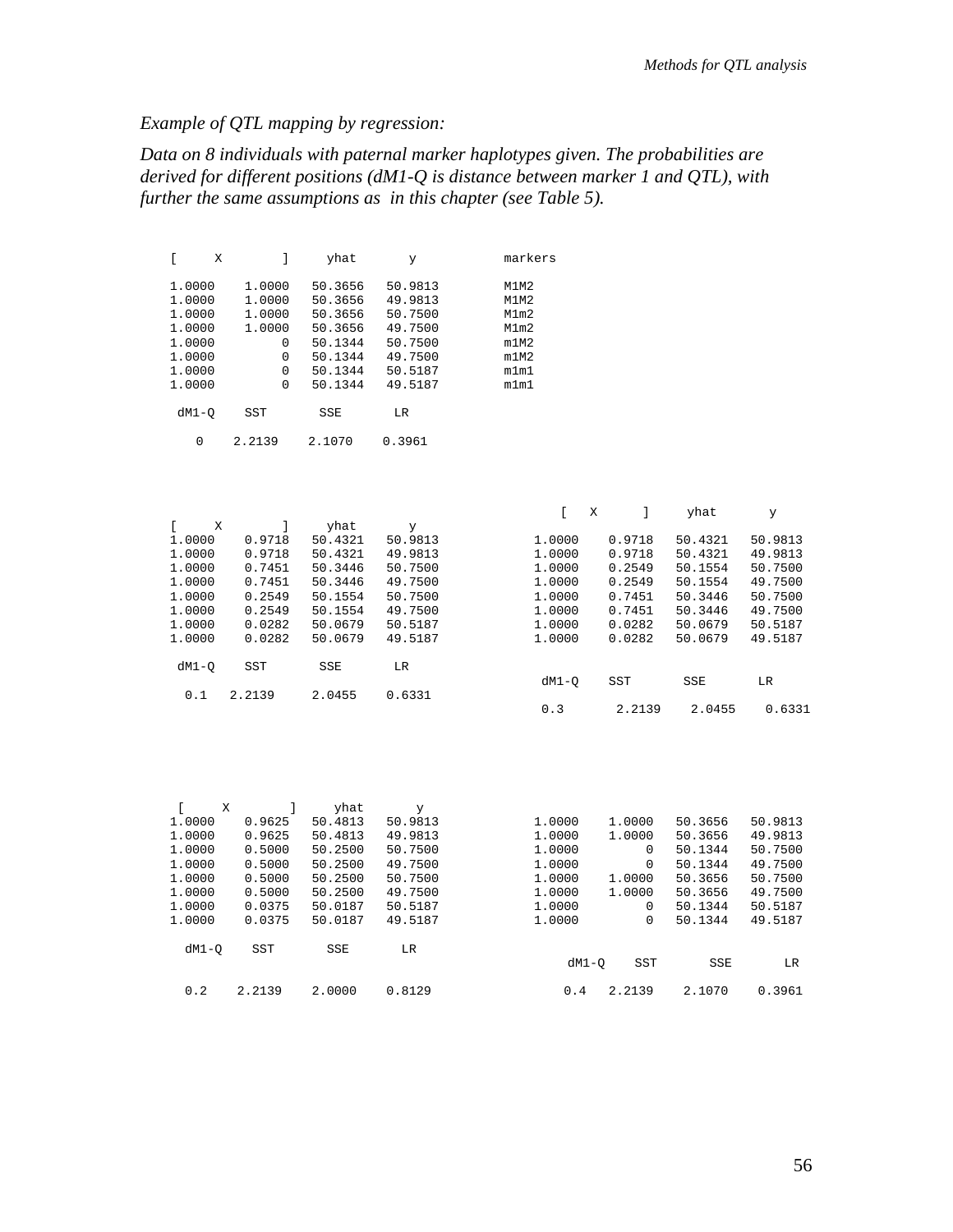#### <span id="page-14-0"></span>*Haley-Knott regression*

Haley and Knott (1992) have proposed a slight reparameterization from the previous model, but the principle is similar. Rather than dealing with marker haplotypes, they present a more general model where QTL genotypes are dependent on marker genotypes. The probability of carrying a certain QTL genotype depends on the marker genotypes and the design

$$
y = \mu + \alpha x_1 + \beta x_2 + e
$$

where y is the observed phenotype  $x_1 = P(QQ|M_i) - P(qq|M_i)$  $x_2 = P(Qq|M_i)$ 

 $x_1$  and  $x_2$  are probabilities for QTL genotypes conditional the flanking marker genotypes. The regression coefficients  $\alpha$  and  $\beta$  represent the difference between the homozygote QTL genotypes, and the QTL dominance effect, respectively.

Haley and Knott are well known for their proposed regression model, but an important result from their paper was the similarity that was shown with maximum likelihood. They proposed to use the following test statistic, indicated as 'approximate Likelihood ratio test':

$$
LR = n \ln(\frac{SSE_{reduced}}{SSE_{full}}) = -n \cdot ln(1-r^2)
$$

Which is ration of the residual sums of squares in a model with the QTL ("full') and a model without it ('reduced'). The term  $r^2$  is the usual R-squared, used for the percentage of variance explained by the model (only applicable if there are no other fixed effects).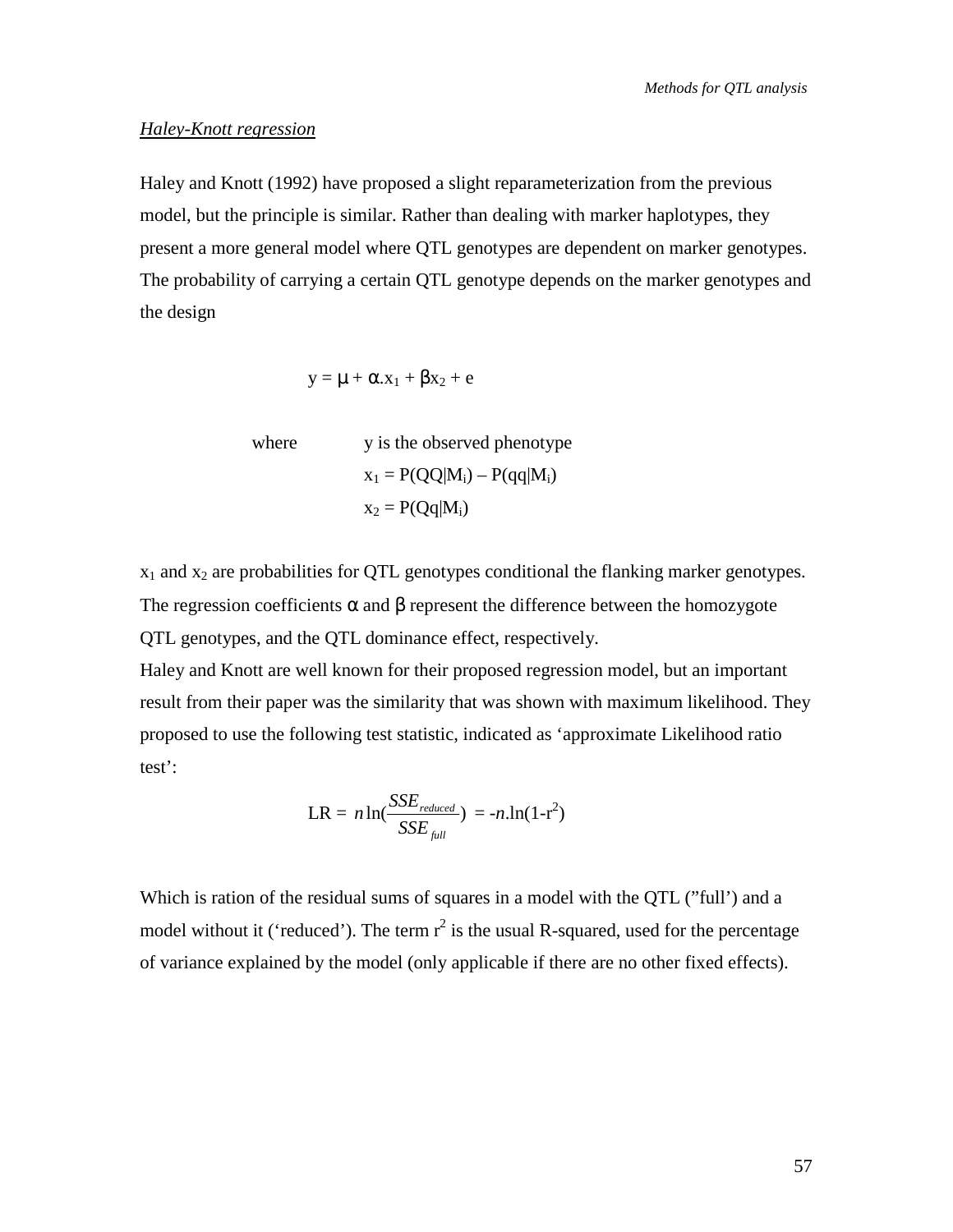#### <span id="page-15-0"></span>Regression of phenotype on marker type

The previous two regression models proposed regressing phenotype on Q-probability, conditional on marker type. As this probability depends on QTL position, relative to markers, interval mapping can be used. A regression analysis is needed for all possible positions (usually in 1 cM steps) within the marker bracket.

Whittaker et al. (1996) have shown that direct regression of phenotype on marker types, provides the same information about location and QTL-effect without having to step to all positions on the interval.

For interval mapping we used: 
$$
y = \mu + \alpha x + e
$$
 [1]

where  $x = P(Q|mg1, mg2, r1,r12)$ 

Whittaker et al. (1996) proposed their model for a backcross or F2 population:

$$
y = \mu + \alpha \lambda x_L + \alpha \rho x_R + e
$$

Now  $\lambda = P(Q|X_L = M1M1, X_R = m2m2)$  and  $\rho = P(Q|X_L = m1m1, X_R = M2M2)$ . The term  $\alpha$  is the effect of Q. The terms  $x_L$  and  $x_R$  refer to left and right marker, and have values  $-1$ , 0 and 1 for m<sub>i</sub>m<sub>i</sub>, M<sub>i</sub>m<sub>i</sub> and M<sub>i</sub>M<sub>i</sub>, respectively. From the regression coefficients:  $\beta_1 = \alpha \lambda$ , and  $\beta_2 = \alpha \rho$ , it was shown (Whittaker et al., 1996) that location and QTL effect can be estimated:

location (recombination between M1 and QTL)

$$
r_1 = 0.5 \left[ 1 - \sqrt{1 - \frac{4 \beta_2 \theta (1 - \theta)}{\beta_2 + \beta_1 (1 - 2\theta)}} \right]
$$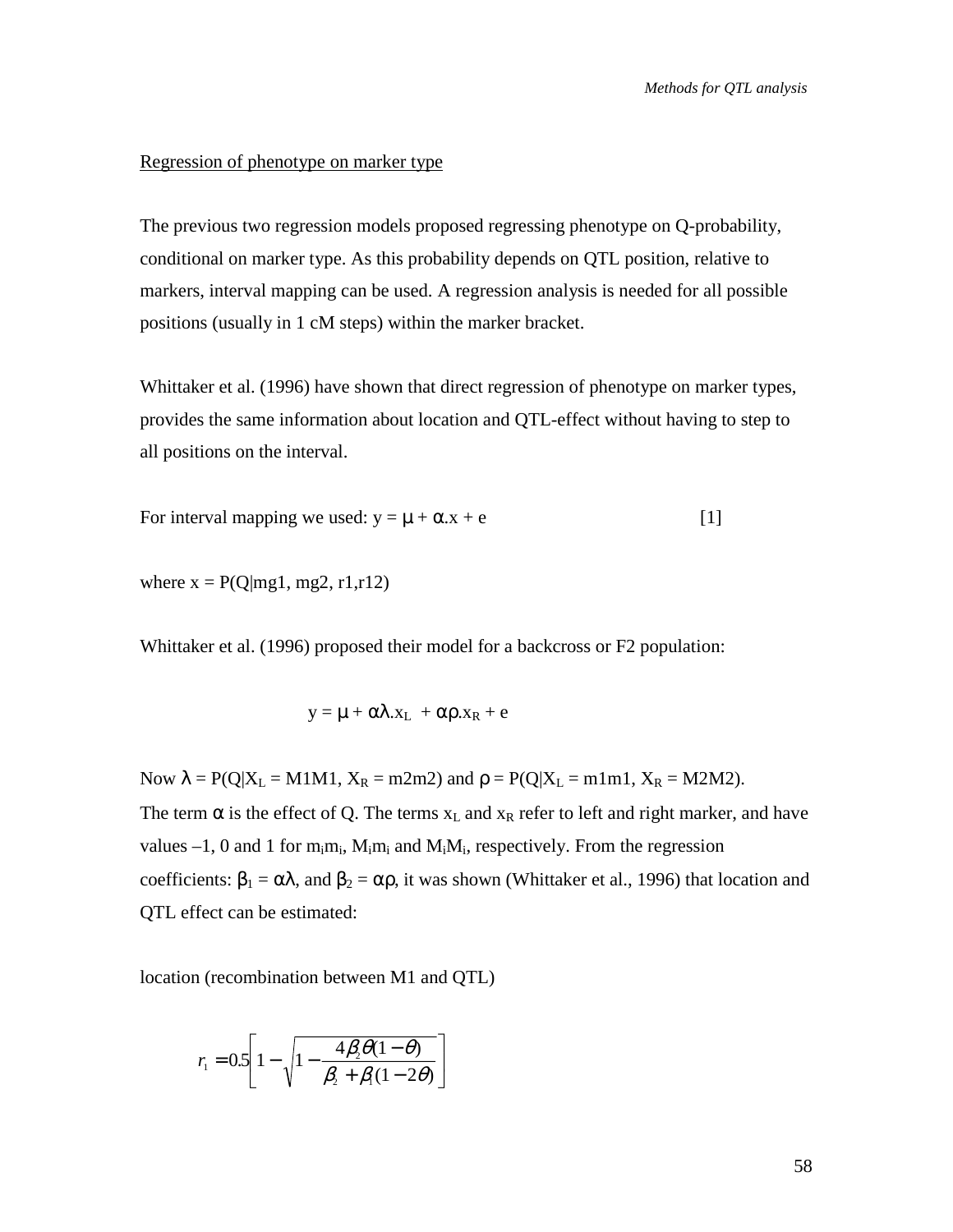<span id="page-16-0"></span>and the estimate of the QTL effect:

$$
\alpha = \sqrt{\frac{[\beta_1 + (1 - 2\theta)\beta_2][[\beta_2 + (1 - 2\theta)\beta_1 + (1 - 2\theta)\beta_1 + (1 - 2\theta)]^2 + 2\theta_1^2 + (1 - 2\theta)\beta_1^2 + (1 - 2\theta)\beta_2^2}}
$$

where  $\theta = r1 + r2(1-2r1)$ . Hence a single analysis can give the same result as a complete interval mapping. Note that the assumption is here that there are no QTL's in the neighboring marker-brackets.

#### **Maximum Likelihood estimation**

In these notes, we will not discuss the detail of a maximum likelihood analysis (for interested readers are referred to Lynch and Walsh (1998). Only the principle is given here.

We have a probability of observing certain data (y) for a given set of parameters  $(\theta)$ :

$$
F(y_i) = P(y|\theta)
$$

This function F is indicated as probability density function (pdf). For example, if we take normally distributed observations, and the simplest model, with a mean  $(\mu)$  and standard deviation (σ) the pdf looks like:

$$
f(y_i | \mu, \sigma) = \frac{1}{\sigma \sqrt{2\pi}} e^{\frac{\frac{1}{2}(y-\mu)^2}{\sigma^2}}
$$
 [2]

The likelihood is the probability of certain parameters, given the observed data:  $L(\theta | y)$ . We can use the same function for this, e.g.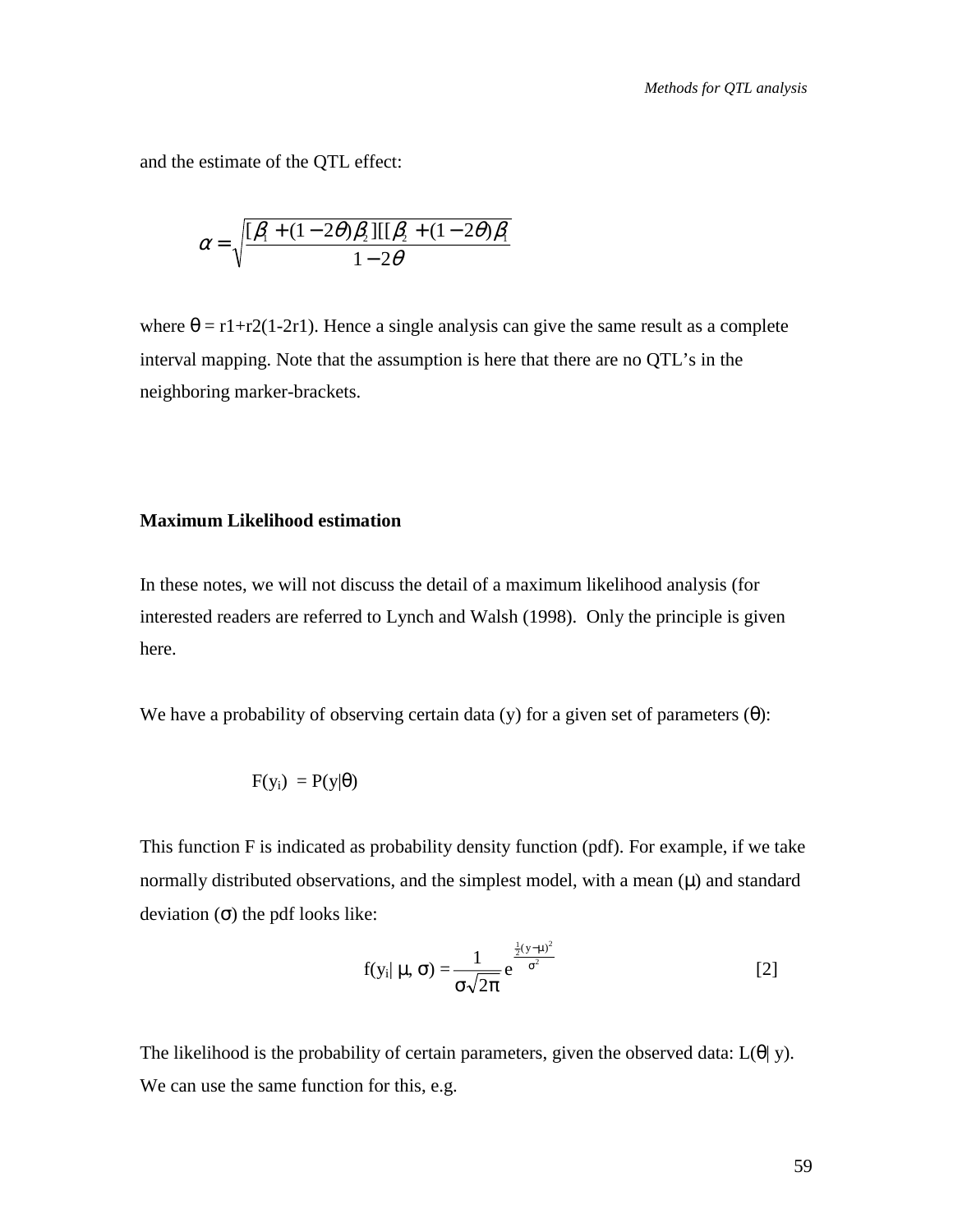$$
L(\mu, \sigma|y_i) = \frac{1}{\sigma\sqrt{2\pi}}e^{-\frac{1}{2}(y-\mu)^2}
$$

The total likelihood of data set **y** is calculated as the product of all likelihoods for each observation.

$$
L(\mu, \sigma | \mathbf{y}) = \Pi_i L(\mu, \sigma | y_i)
$$

As these likelihoods can become very small numbers, is better to work with the LogLikelihood

$$
LogL(\mu, \sigma | \mathbf{y}) = \Sigma_i LogL(\mu, \sigma | y_i)
$$

Also for an alternative model, e.g. with a QTL effect, we may have different means. A new set of parameters is then  $(\mu_1, \mu_2, \alpha, \text{ and } \sigma)$  and we can write the likelihood.

$$
L(\mu_1, \mu_2, \sigma|y_i) = P(\mu_1) \cdot \frac{1}{\sigma \sqrt{2\pi}} e^{-\frac{\frac{1}{2}(y-\mu_1)^2}{\sigma^2}} + P(\mu_2) \cdot \frac{1}{\sigma \sqrt{2\pi}} e^{-\frac{\frac{1}{2}(y-\mu_2)^2}{\sigma^2}}
$$
 [3]

Typically, in QTL analysis, we are not sure about QTL genotype, i.e. whether an observation belongs to the Q-mean or to the q-mean. The likelihood is calculated as the sum of the two possibilities, each weighted with its probability  $(=P(\mu_I))$ .

The distribution of the data under the interval mapping model is generally assumed to follow a normal mixture distribution. For example, there are two normal distributions, each of which is for a QTL paternal haplotype. The iterative expectation-maximization (EM) algorithm is broadly used to calculate the maximum-likelihood estimates (MLE) of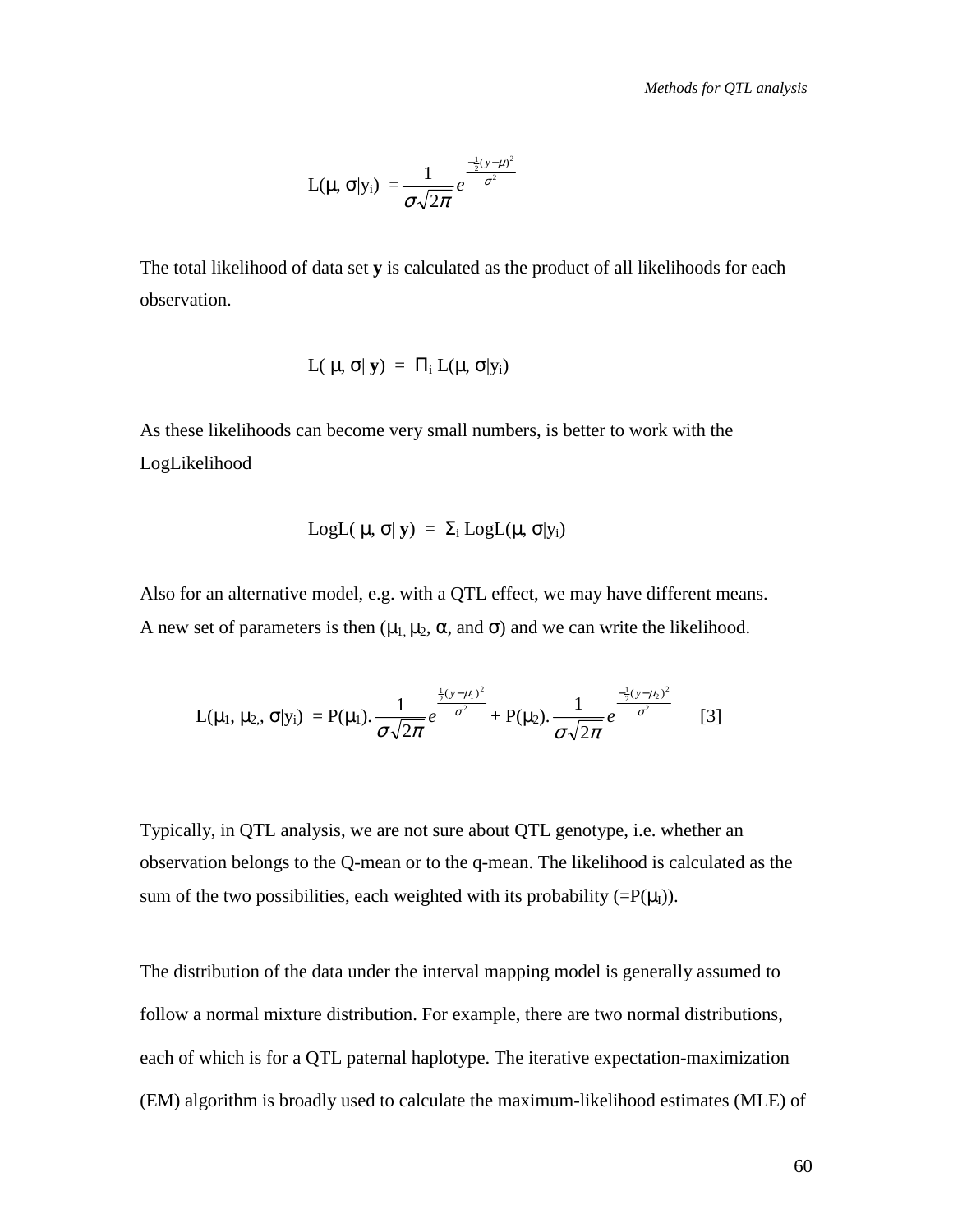the normal mixture model. The ML mapping model used here for locating a QTL (Q) on an interval flanked by markers i and  $i + 1$  (M<sub>i</sub> and M<sub>i+1</sub>) (assuming the order M<sub>i</sub>QM<sub>i+1</sub>) can be written as:

$$
y_j = u + b x_j + e_j
$$
  $j = 1, 2, ..., n$ 

where

 $y_i$  = the trait value of the jth individual  $\mu$  = mean  $b =$  the effect of the putative QTL  $x_j =$  $\overline{\mathcal{L}}$ ⇃  $\left\lceil$ *if the q is inherited if the Q is inherited* 0 1  $e_j \sim N(0, \sigma^2)$ 

xj, which is unobserved, can take different values with probabilities depending on the genotype of the flanking markers  $(M_i, M_{i+1})$  of the jth individual and the testing position. Here, the QTL genotype for an individual is usually missing value, but its distribution can be inferred from its flanking marker genotypes. Since the  $x_i$  could be 1 or 0, the likelihood for every position is then a normal mixture distribution with mixing proportions equivalent to the probabilities of having inherited paternal alleles Q and q from a heterozygous (Qq) sire,  $p_i$  and  $1 - p_i$ . As in [3] but now for n individuals in a population, the likelihood function of the model is:

$$
L(\mu, b, \sigma^2) = \prod_{j=1}^n \left[ p_j \phi \left( \frac{y_j - \mu - b}{\sigma} \right) + (1 - p_j) \phi \left( \frac{y_j - \mu}{\sigma} \right) \right]
$$

where  $\phi(z) = \frac{1}{\sqrt{2\pi}} e^{-z^2/2}$ 2  $(z) = \frac{1}{\sqrt{z}} e^{-z}$  $σ√2π$  $\phi(z) = \frac{1}{\sqrt{z}} e^{-z^2/2}$  is the standard normal density function. It can be seen that

the likelihood depends on  $p_i$ , which is determined by the QTL position and the marker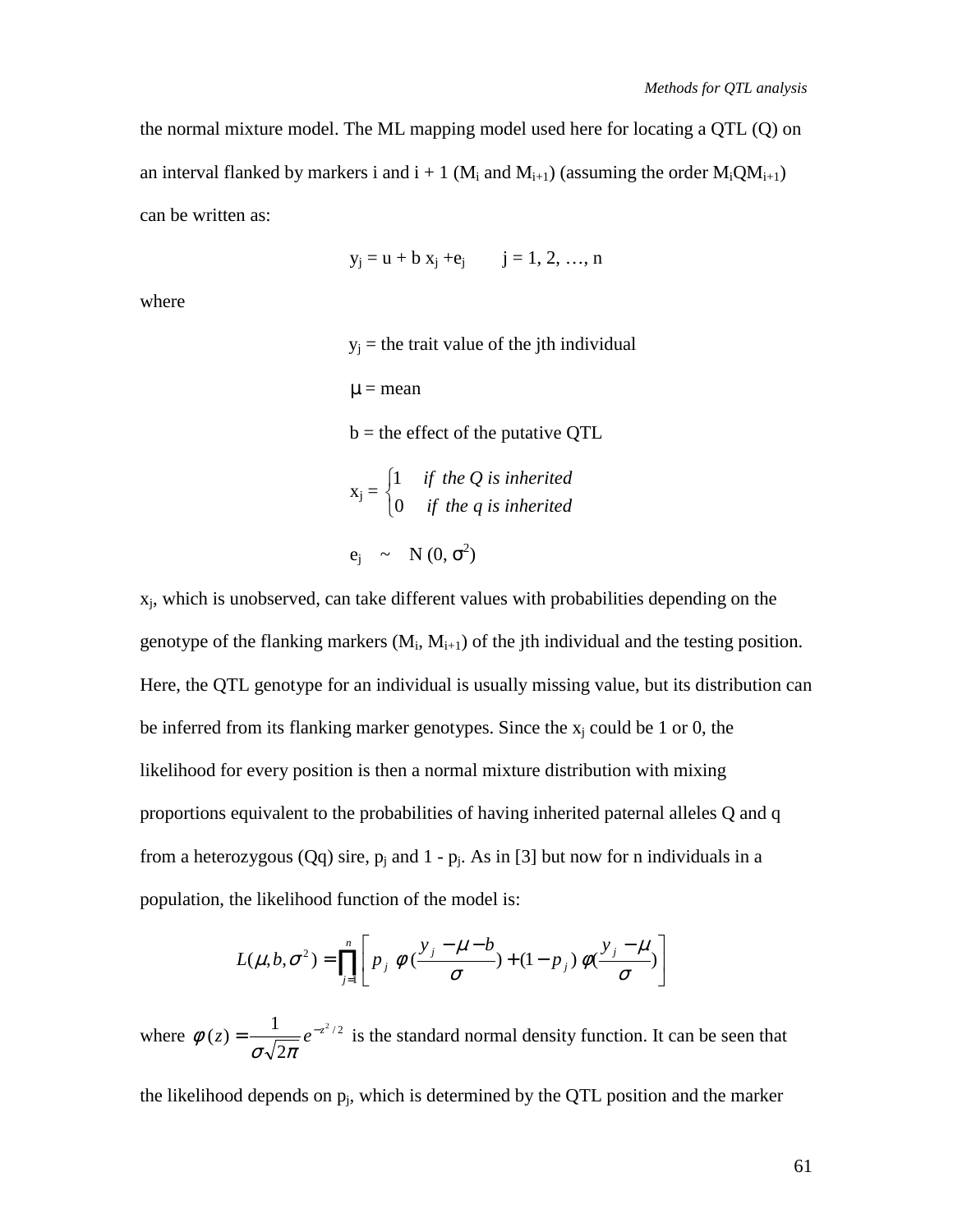genotypes, as well as phenotypic data  $(y<sub>i</sub>)$ . The maximum likelihood estimates of the parameters b, µand  $\sigma^2$  are derived based on the EM algorithm, that is by iterating the following equations and beginning with the random starting values of each parameter. The EM approach proceeds as follows:

(1) **E-step**: we write down expected values for genotype probabilities (the 'missing values'), given current estimates of the parameters:

$$
P_j^{(k)} = \frac{p_j \phi \left(\frac{y_j - \mu^{(k)} - b^{(k)}}{\sigma^{(k)}}\right)}{p_j \phi \left(\frac{y_j - \mu^{(k)} - b^{(k)}}{\sigma^{(k)}}\right) + (1 - p_j) \phi \left(\frac{y_j - \mu^{(k)}}{\sigma^{(k)}}\right)}
$$
(5.1)

where k refers to iteration round and  $P_j^{(k)}$  can be called the posterior probability of  $x_j = 1$ .

#### (2) **M-step**: estimate parameters given these probabilities

$$
b^{(k+1)} = \sum_{j=1}^{n} (y_j - \mu^{(k)}) P_j^{(k)} / \sum_{j=1}^{n} P_j^{(k)}
$$
(5.2)

$$
\mu^{(k+1)} = \sum_{j=1}^{n} (y_j - P_j^{(k)} b^{(k+1)}) / n
$$
\n(5.3)

$$
\sigma^{(k+1)^2} = \frac{1}{n} \sum_{j=1}^n \left[ (y_j - \mu^{(k)})^2 - P_j^{(k)} b^{(k)^2} \right]
$$
 (5.4)

From the above four equations, it can be seen that each parameter depends on estimates of other parameters. Therefore, in each iteration, the algorithm consists of one E-step,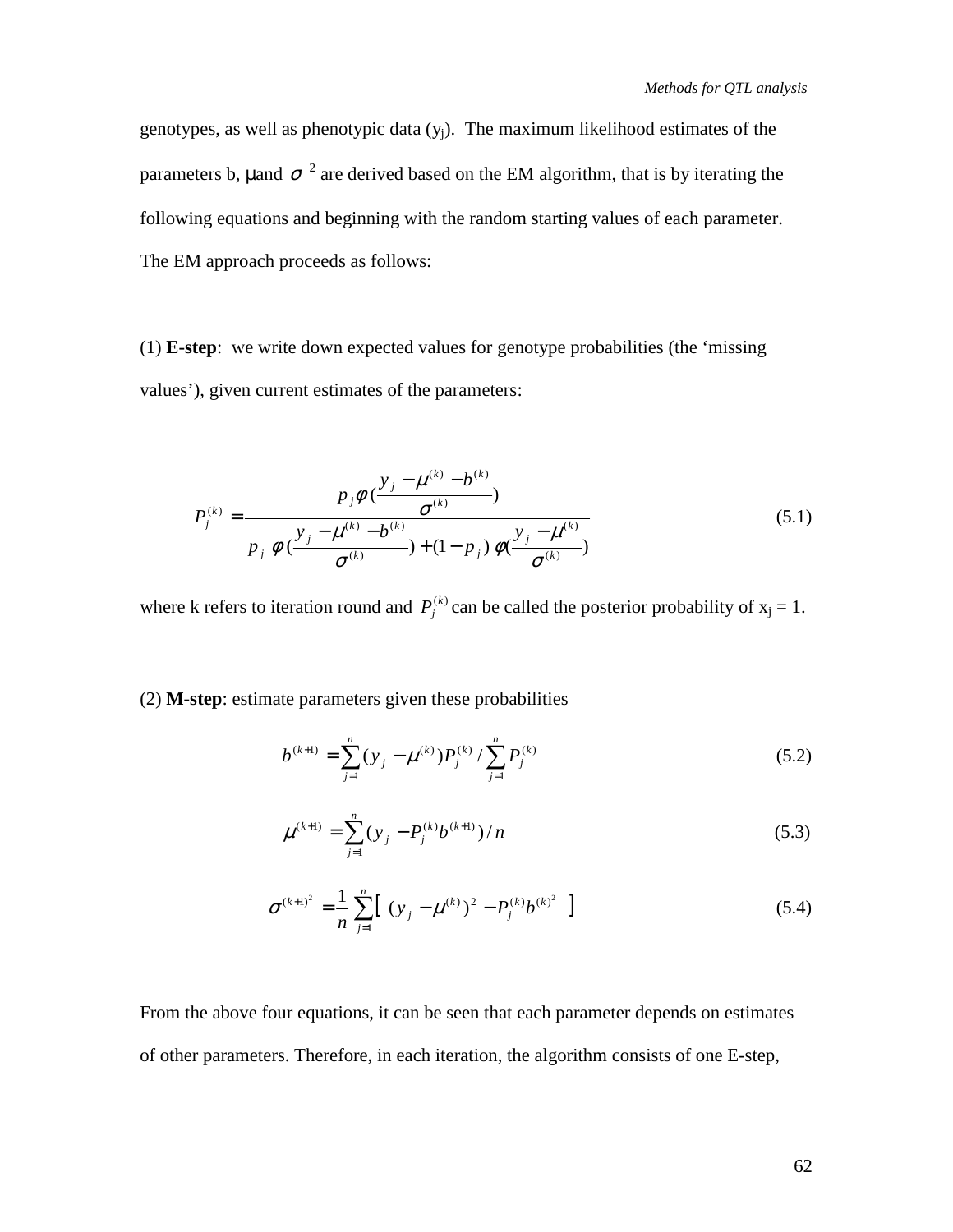<span id="page-20-0"></span>equation  $(5.1)$ , and three M-steps, equations  $(5.2)$ ,  $(5.3)$  and  $(5.4)$ . This process is iterated until convergence of estimates.

A *test of significance* is obtained by comparing the maximum likelihood with the likelihood of a model with the tested parameter omitted (reduced model).

> $LR = -2 \ln \frac{Max\_Likelihood(reduced \text{ mod } el)}{Max\_Likelihood(full \text{ mod } el)}$  $Max$  *\_ Likelihood* (*full* mod*el Max Likelihood reduced el* <sup>−</sup>

The reduced model refers to the null-hypothesis, e.g. "there is no QTL effect"

Using the log-likelihood:  $LR = -2.(ln_L - ln_L)$  where L stands for LogLikelihood.

#### Example of simple QTL mapping with maximum likelihood

In QTL analysis the data consists not only of phenotypic observations of performance, but also of marker genotypes.

Using the example as in chapter 7, where we looked at a half sib family with known paternal marker haplotypes, we could calculate the probability of having inherited the paternal QTRL alleles for each of the four marker haplotypes (and given the recombination fractions, i.e. for a given QTL position)

If the dam alleles are fixed there are only two possible QTL genotypes, hence we can calculate the likelihood for each observation as in [3]. If the dam alleles are not fixed, we would have to sum over all three possibilities.

In a simple fixed effects model, the ML estimate of the fixed effect parameters is equal to the LS estimate of the fixed effects. Hence for a given QTL positions we can calculate  $\mu$ and  $\alpha$  from a regression as in [1] and subsequently calculate the likelihood as in [3].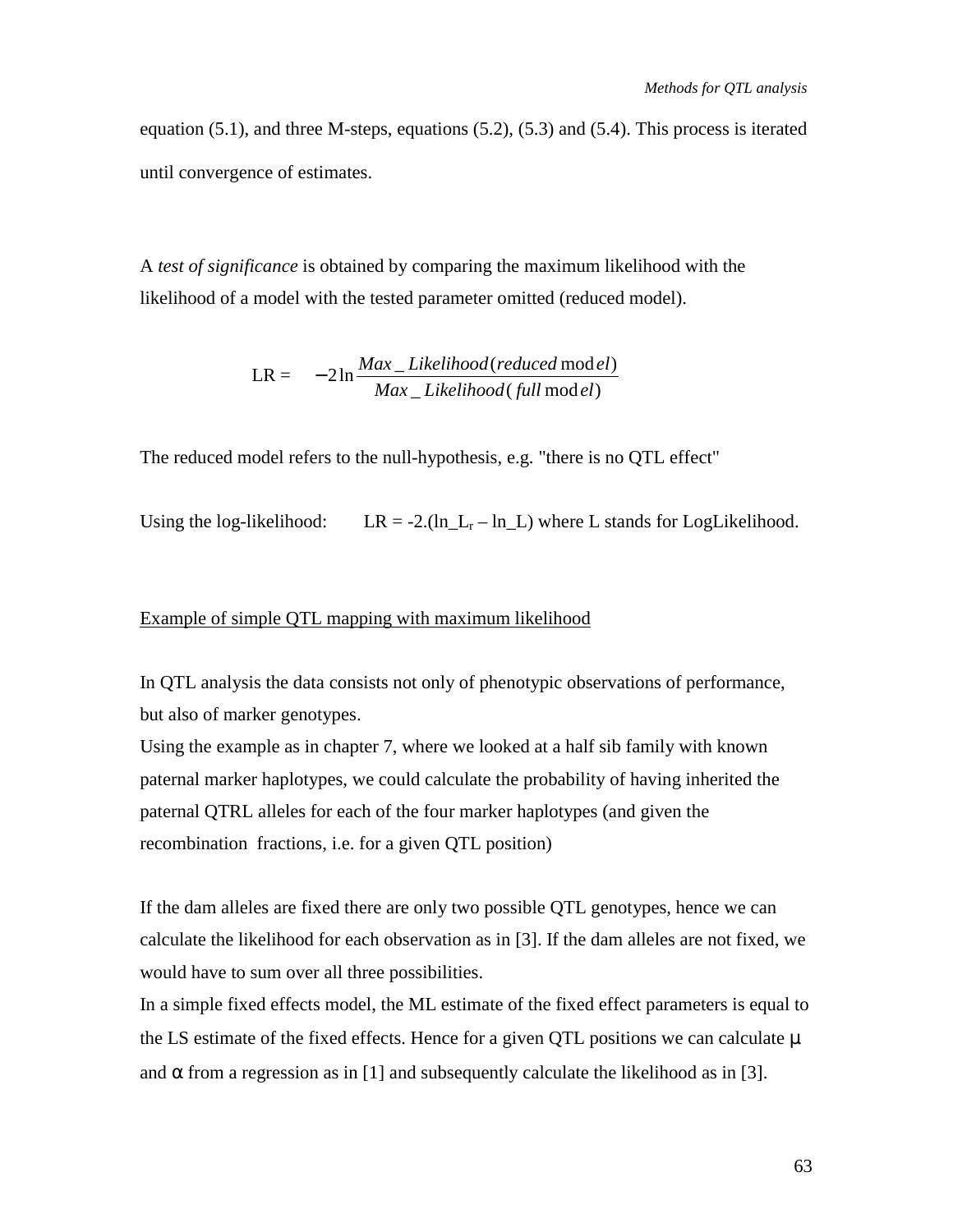| The following Table shows a likelihood calculation of the example as in Chapter 7, for |
|----------------------------------------------------------------------------------------|
| the QTL position M1-Q = $0.1$                                                          |

| Phenotype | Marker   | Prob(Q markers) | Expected     |            |            |
|-----------|----------|-----------------|--------------|------------|------------|
|           | haplotye |                 | phenotype    |            |            |
|           |          |                 | $(H1-model)$ | LogLO      | LogL       |
| 50.98     | M1M2     | 0.9718          | 50.43        | $-1.18884$ | $-0.81727$ |
| 49.98     | M1M2     | 0.9718          | 50.43        | $-0.4575$  | $-0.65658$ |
| 50.75     | M1m2     | 0.7451          | 50.34        | $-0.73859$ | $-0.59655$ |
| 49.75     | M1m2     | 0.7451          | 50.34        | $-0.73859$ | $-0.91164$ |
| 50.75     | m1M2     | 0.2549          | 50.16        | $-0.73859$ | $-0.91152$ |
| 49.75     | m1M2     | 0.2549          | 50.16        | $-0.73859$ | $-0.59663$ |
| 50.52     | m1m2     | 0.0282          | 50.07        | $-0.4575$  | $-0.65648$ |
| 49.52     | m1m2     | 0.0282          | 50.07        | $-1.18884$ | $-0.81739$ |
|           |          |                 | sum          | $-6.24705$ | $-5.96407$ |

#### Model with no QTL:

The general mean =  $\mu_0$  = 50.25.

SST = (sum of deviations from general mean) = 2.21 giving a variance  $\sigma_0^2 = 0.316$ 

The likelihood is calculated according to [2] using  $\mu_0$  and  $\sigma_0^2$ 

The sum of the Log Likelihood over the whole data for the H0-model =  $-6.247$ 

Model with a QTL

Regression analysis gave solutions  $\mu$  = 50.057 and  $\alpha$  = 0.386.

SSE = (sum of deviations from expected phenotype) = 2.05 giving a variance  $\sigma^2$  = 0.292

The likelihood is calculated according to [3] using  $\sigma^2$  and the two means are

 $\mu_Q = \mu + \alpha = 50.443$  and  $\mu_q = \mu = 50.057$  and the weights are P(Q) and 1-P(Q), where P(Q) is given for each individual in the third column of the Table.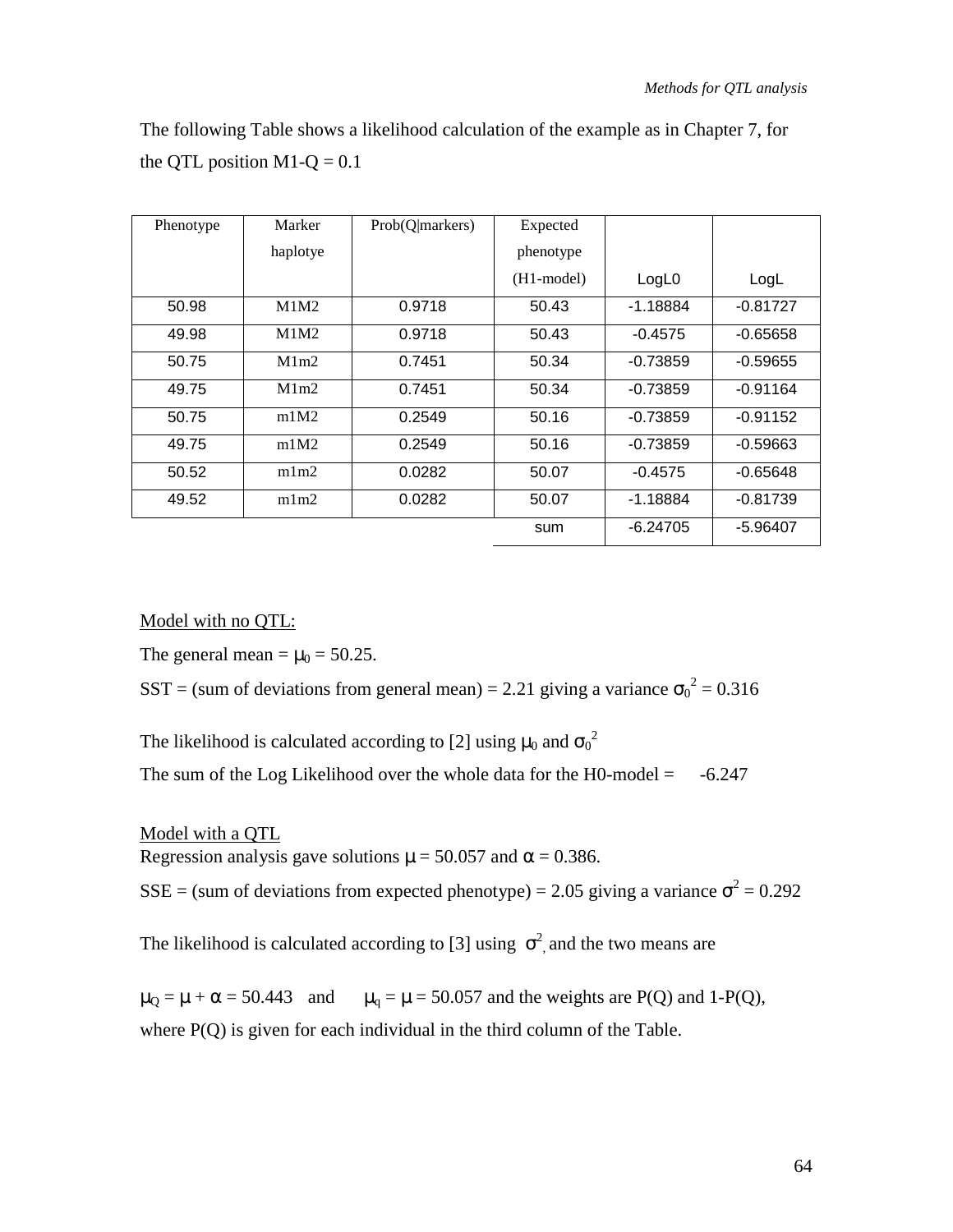The sum of the Log Likelihood over the whole data for the H0-model  $= -5.964$ 

The LR-value =  $-2(L0 - L) = -2(-6.247 + 5.964) = 0.57$ .

*(Note: this is NOT the Maximum Likelihood, as we have used the residual variance as (over) estimated by regression).* 

The approximate LR value from regression was

$$
appr.LR = n \ln(\frac{SSE_{reduced}}{SSE_{full}}) = 8. \ln(2.21/2.05) = 0.63.
$$

#### **Multi-family analysis**

With more families in an outbred population, the phase maybe different in different families, or the sires may be homozygote for the QTL. The QTL analysis in multi-family was performed according the following model [Kerr, 2000]:

$$
y_{ij} = \mu_i + (Z_{111,ij} + Z_{122,ij}) b - (Z_{112,ij} + Z_{121,ij}) b + e_{ij}
$$

where  $y_{ii}$  is the corrected phenotype of the jth progeny of the ith sire,  $\mu_i$  is the mean of the ith sire family, b is the magnitude of the effect of QTL allele inherited from the sire, and  $e_{ii}$  is the random error term. Compared with the b in previous section, b in this model is only one half of the previous b because it is considered that the QTL effect is +b if the progeny inherited the Q allele and the QTL effect is -b if the progeny inherited the q allele in this section. (IN the previous section the QTL effect was either 0 if the progeny inherited the q allele or b if it inherited the b allele). The variables  $Z_{111,ii}$ ,  $Z_{122,ii}$  etc. are indicator variables taking the value 1 or 0 with the probability depending on the unknown probability that sire is heterozygous (h), the probability that the sire has one of two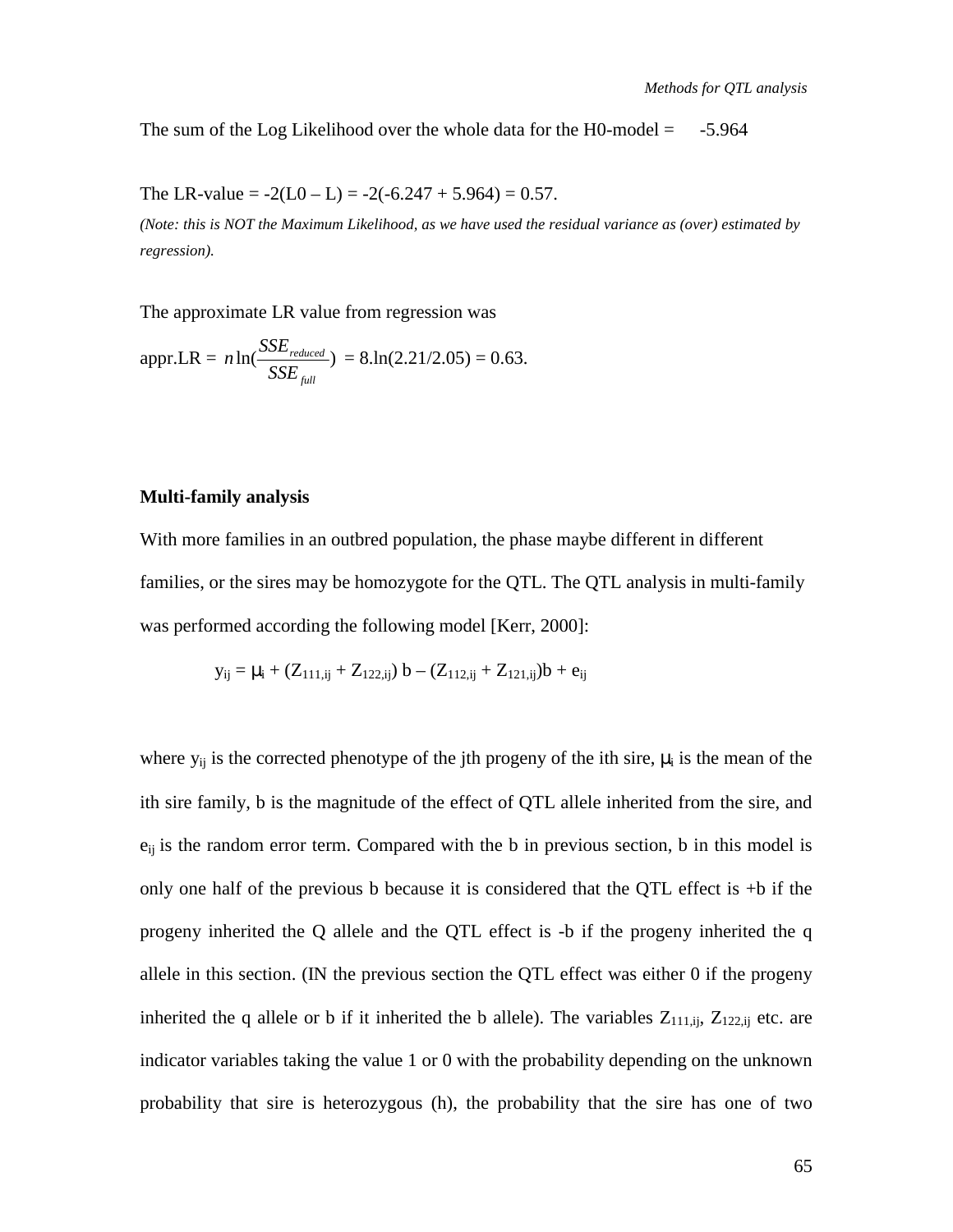equally likely possible linkage phases, the genotypes of the flanking markers and the position being tested, where

 $Z_{1,i} = 1$ , if the ith sire is heterozygous

 $Z_{2,i} = 1$ , if the ith sire is homozygous

 $Z_{111,ij} = 1$ , if the ith sire is heterozygous, has phase 1 and its jth progeny has inherited the Q allele

 $Z_{112,ij} = 1$ , if the ith sire is heterozygous, has phase 1 and its jth progeny has inherited q allele

 $Z_{121,ij} = 1$ , if the ith sire is heterozygous, has phase 2 and its jth progeny has inherited the q allele

 $Z_{122,ij} = 1$ , if the ith sire is heterozygous, has phase 2 and its jth progeny has inherited the Q allele

When one progeny has been assumed to be one type of  $Z_{111,ij}$ ,  $Z_{112,ij}$ ,  $Z_{121,ij}$  and  $Z_{122,ij}$ , this type equals 1 and the other three types are all 0.

Denoting all  $\mu_i$  by the vector  $\mu$ , the number of sires by  $n_s$  and the number of progeny in each sire family by  $n_i$ , the likelihood function for this model is [Knott, 1996 #43]:

$$
L(h, \mu, b, \sigma^2) = \prod_{i=1}^{n_s} \left\{ +.5h \prod_{j=1}^{n_i} \left[ p_{ij} \phi \left( \frac{y_{ij} - \mu_i - b}{\sigma} \right) + (1 - p_{ij}) \phi \left( \frac{y_{ij} - \mu_i + b}{\sigma} \right) \right] \right\}
$$

$$
+ (1 - h) \prod_{j=1}^{n_s} \phi \left( \frac{y_{ij} - \mu_i + b}{\sigma} \right) + (1 - p_{ij}) \phi \left( \frac{y_{ij} - \mu_i - b}{\sigma} \right) \right\}
$$

where  $p_{ij}$  is the specific prior probabilities that the progeny has inherited the Q allele, conditional on the genotypes of flanking markers i and  $i + 1$  and the position being tested, 1 -  $p_{ij}$  is the prior probability that the progeny has inherited the q allele,  $\phi(z)$  is the probability density for the normal distribution, and h is the probability if sire is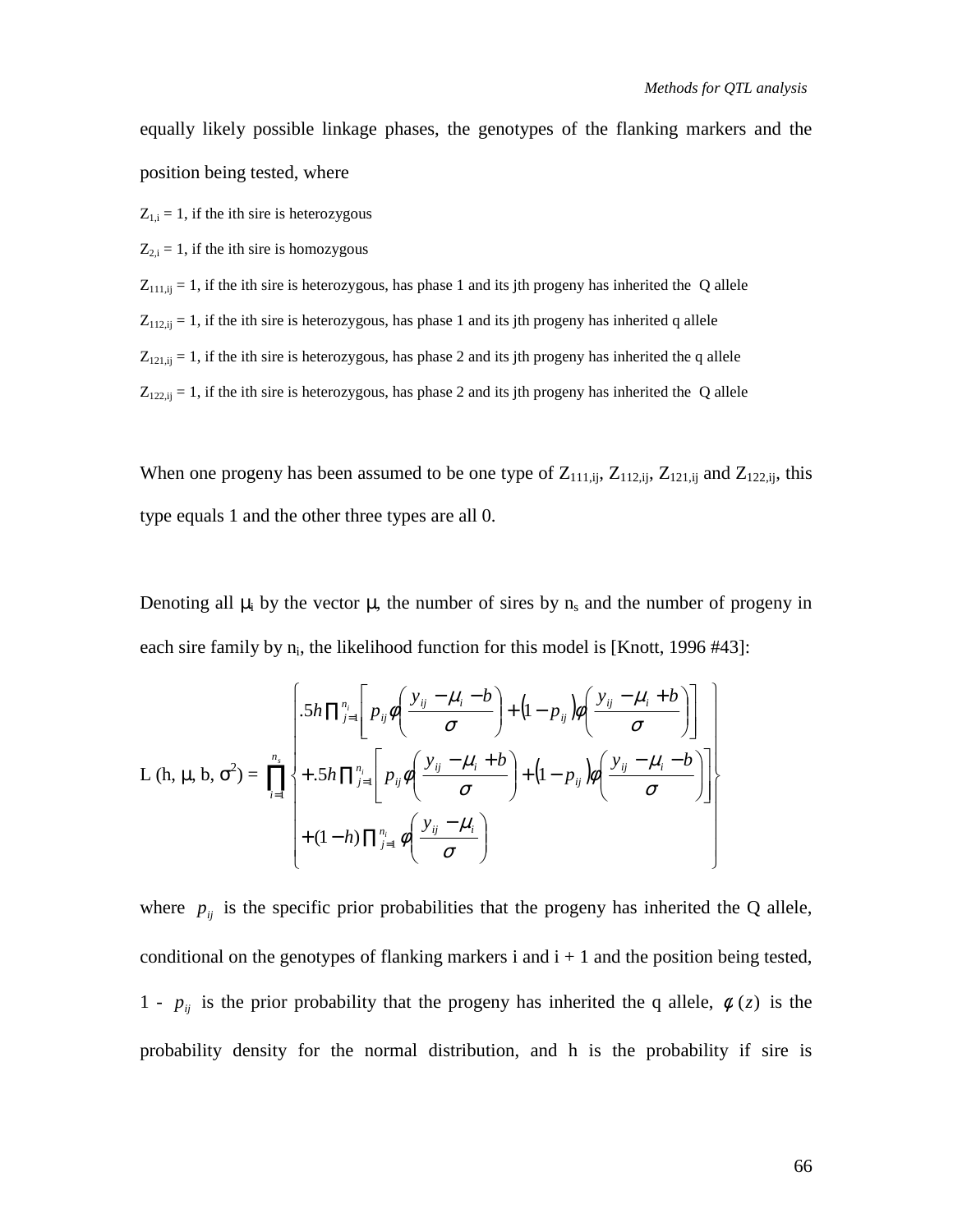<span id="page-24-0"></span>heterozygous. Solutions again obtain using an EM algorithm (see Kerr 2000 or Song 2003).

#### **Comparison of likelihood and regression procedures**

The difference between maximum likelihood and regression is that the last method assumes normality within a marker group, i.e. there is a homogeneous variance within a marker group (errors only due to e). Maximum likelihood accounts for the fact that within a marker group, some animals have obtained a q and some have obtained a Q, hence there are actually two distributions. The fact that the test statistics are practically very similar shows that accounting for this bimodality within marker genotypes is not very important. Most of the variation is explained from the differences between the marker genotypes. Xu (1995) shows that the regression method is somewhat biased: it overestimates the residual variance, and therefore tends to give lower values for the approximate LR test. This bias is larger if the difference between Q and q is larger, and when there is less certainty about QTL-allele inherited. The largest differences between the two methods will be found in the middle of a marker bracket, when there is most uncertainty about which QTL allele was inherited.

Xu's suggest correction is

$$
\sigma_{e\_corrected}^2 = \sigma_e^2 - a^2 \sum_{i=1}^4 p_i (1 - p_i)
$$

where  $p_i$  is the probability of having inherited Q in marker genotype class i and  $a$  is the regression coefficient on Q-probability in the regression model. Generally, this adjustment has only a small effect, unless the QTL effect is very large and markers are far from the QTL position

It should be noted that ML procedures depend on the distribution of the phenotypes. Regression analysis is much more robust against deviation from normal distributions.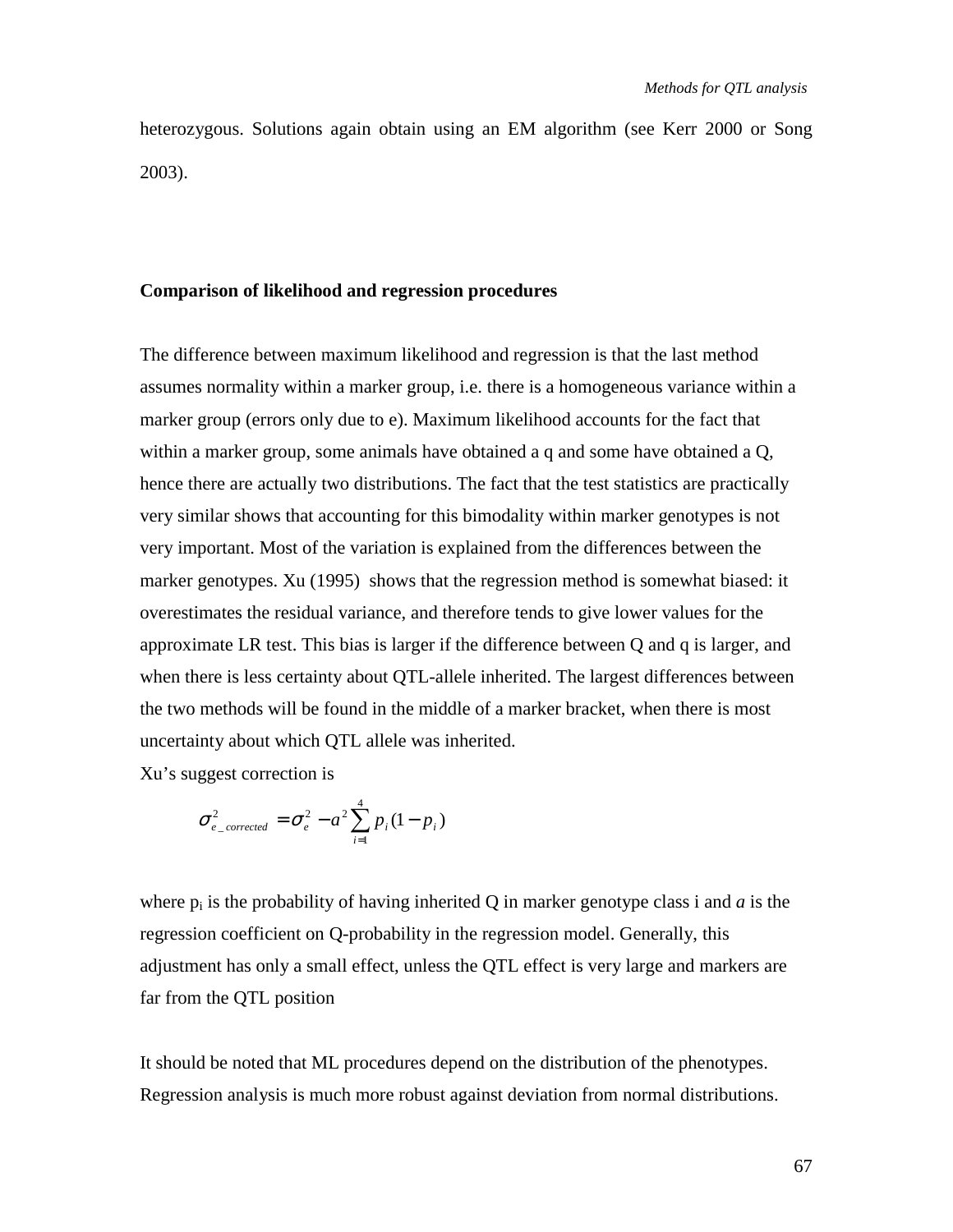<span id="page-25-0"></span>On the other hand, in outbred populations, ML is better able to use all possible relationships to infer upon marker- and QTL probabilities. With no markers, ML analysis would still boil down to a segregation analysis, whereas regression methods would not be able to make any inferences at all. However, regression methods combined with a genotype-probability-type algorithm could be very competitive to a ML analysis (see next).

#### **The Gametic Relationship Matrix approach**

This can be the most complete approach containing all information on pedigree in an outbred population. In this approach, we first set up a GRM; a symmetrical matrix that contains a row and column for each gametic haplotype (2 per animal, one from each parent) in the population of animals that we have. Such a matrix is specific to the chromosomal region of current interest. Each element in this matrix is then the probability of identity-by-descent for the representations of this region (one representation per gamete). Here are simple examples of this "Gametic Relationship Matrix" (GRM). Notice that without marker information we must resort to simple segregation probabilities – however, marker information allows us to be more 'surgical' in allocating identity-by-descent probabilities: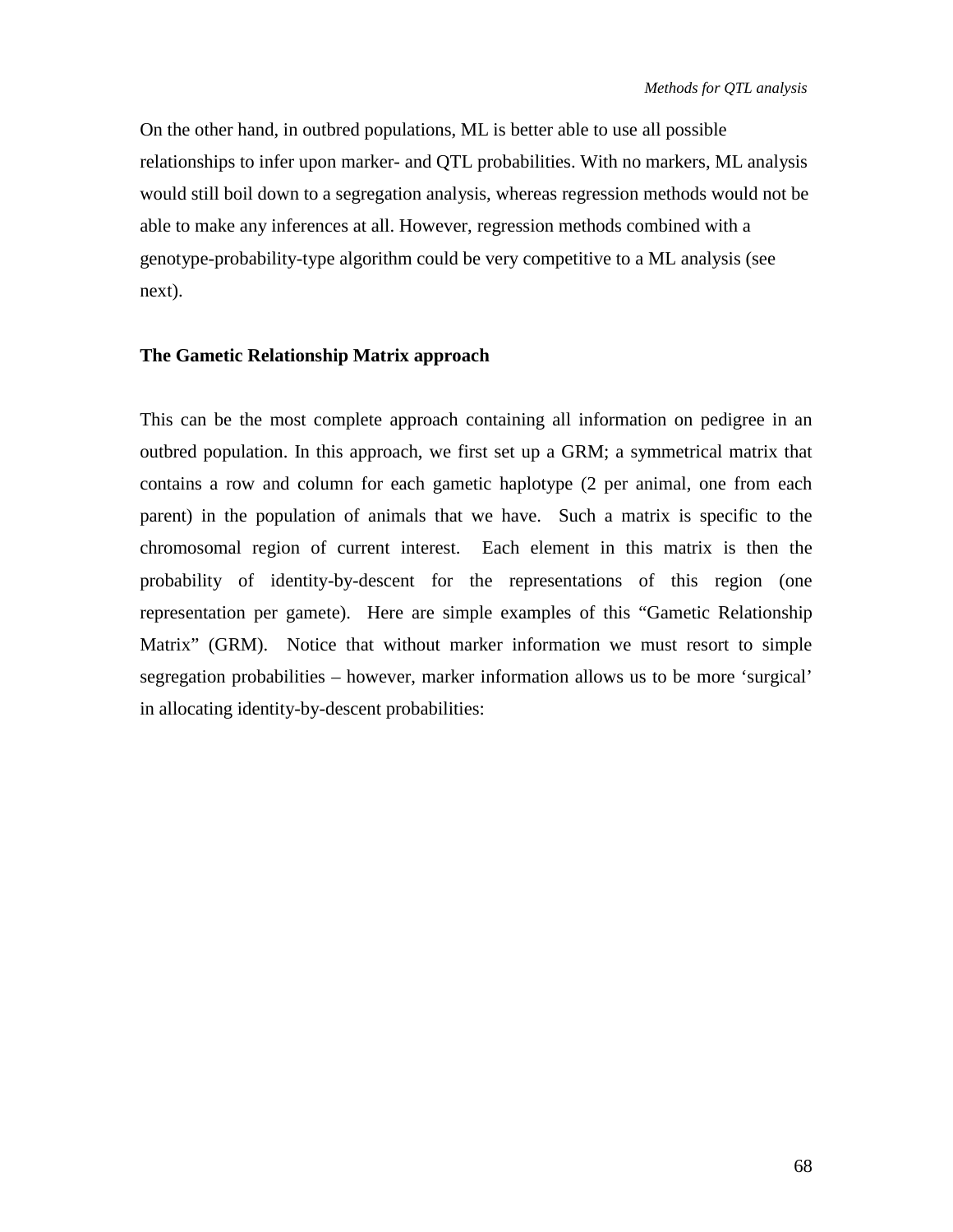![](_page_26_Figure_1.jpeg)

# The Gametic Relationship Matrix

*Figure. Gametic relationship matrices (GRM) for a QTL are of dimension 6 sites x 6 sites for the simple 3-animal pedigree shown. Elements of the GRM are probability of identity by descent of the alleles at the prevailing pair of sites. In the GRM to the left, no marker information is available, and, for example, probability of identity by descent between sites 4 and 6 is 0.5, as site 6 (maternal) could have inherited from sites 3 or 4 with equal probability. In the GRM to the right, a marker with alleles A, B and C is available, and for example, probability of identity by descent between sites 4 and 6 is 1, for the marker locus. If the OTL is linked with a recombination fraction of 0.1, then the probability of identity by descent between sites 4 and 6 is 0.9, for the QTL, with a 0.1 probability (in the event of recombination) for sites 3 and 6. Special attention is required where there is ambiguity of marker allele inheritance (Wang et al., 1995).* 

With a good data set, the GRM gives us a lot of information for mapping. You can visualise regions of identity-by-descent in the following diagram. In the diagram, the topleft founder animal has QTL allele Q in its paternally inherited region of haplotype (coloured red). For all its descendants, the GRM gives us probabilities that the have inherited the same bit of DNA, holding that Q allele. We can then simple *regress* their phenotypes on these probabilities to get an estimate of the effect of Q on phenotype.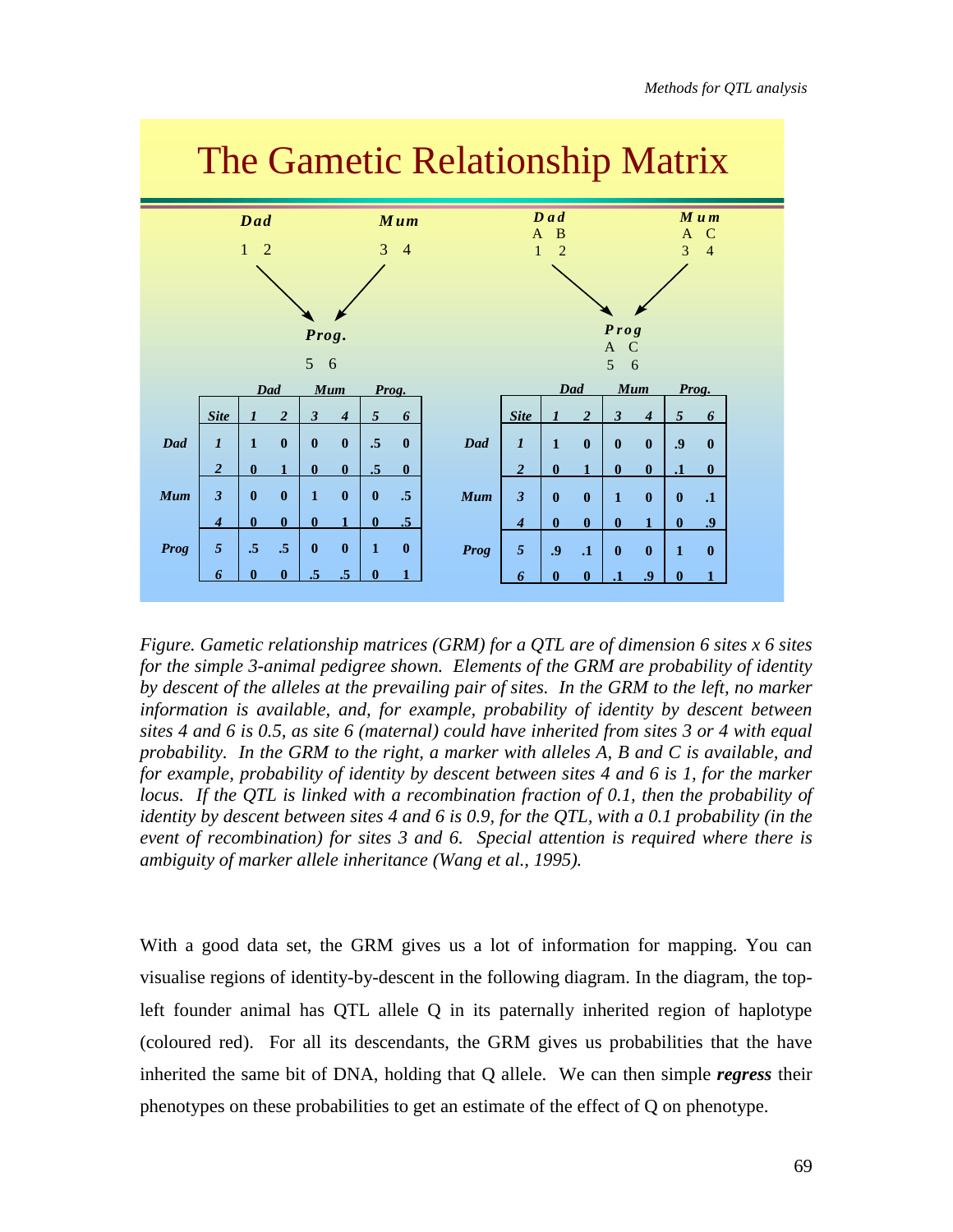![](_page_27_Figure_1.jpeg)

The strategy is to construct a GRM (or a subset of it) for each location in the genome, and test the goodness of fit of the resulting regression. We end up with something like this for each chromosome: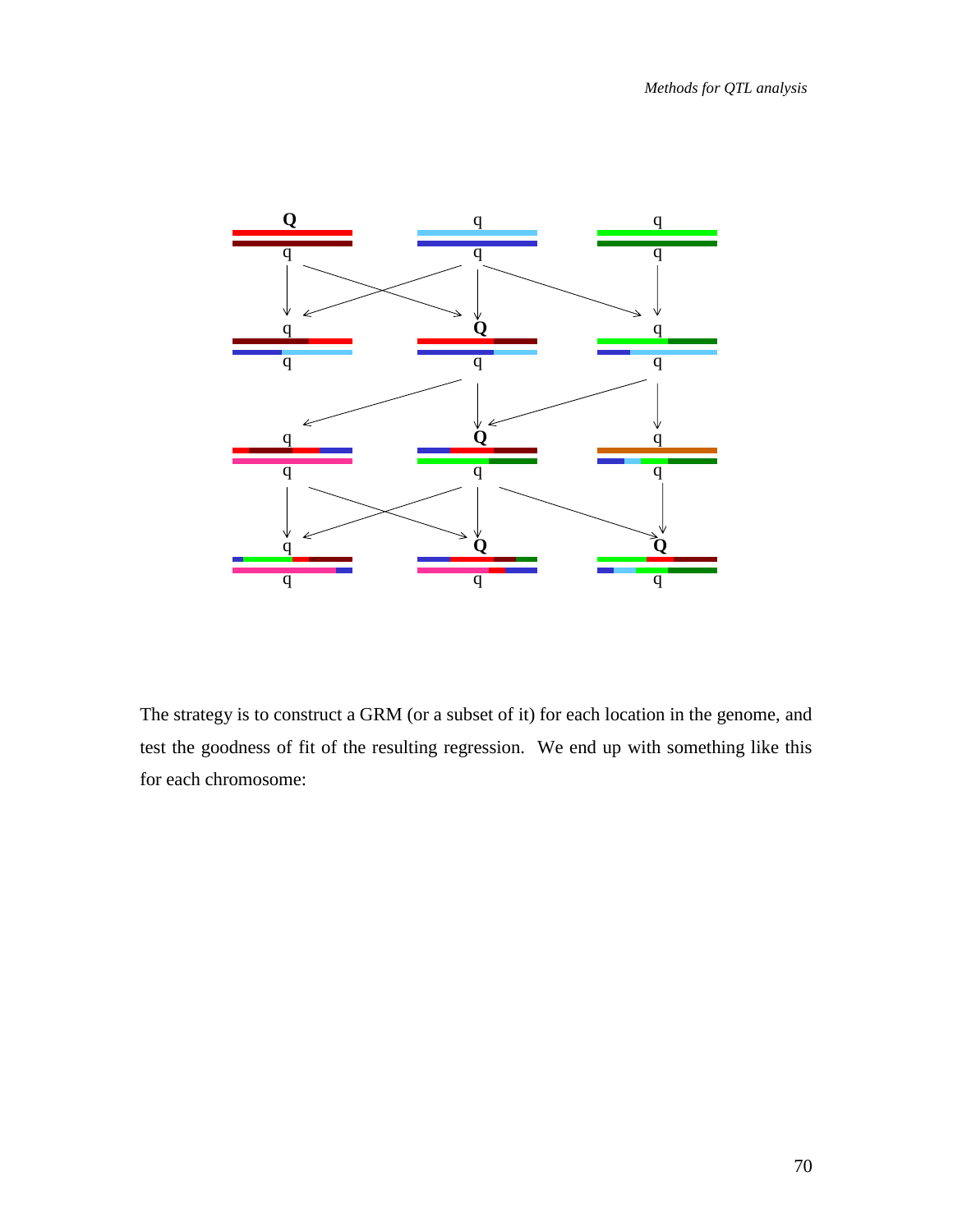#### <span id="page-28-0"></span>**Precision of mapping and hypothesis testing**

Maximum likelihood estimates are approximately normally distributed for large sample sizes and confidence intervals can be based don the sampling variances. However, these are often not so easy to obtain.

Approximate 95% confidence intervals for QTL position can be constructed using the 'one-LOD rule' (Lander and Botstein, 1989). All QTL with a LOD score value less than 1 from the maximum fall within this confidence interval. Note that 1 LOD score corresponds to a LR value of 4.61, which has a significance value of 4% for the  $\chi^2_{1}$ distribution.

LR tests have a  $\chi_{df}^2$ -distribution, where df refers to the degrees of freedom of the tested parameter (i.e. the difference in df between the full model and the restricted model). In QTL analysis, this statistic provides only an approximate test, as the null-hypothesis involves a non-mixture distribution whereas the QTL model involves a mixture distribution.

Also regression analysis provide only approximate test statistics, as they assume normal distributed errors within marker type, whereas the distribution is really a mixture of two (or 3).

Simulation studies have been used to examine distributions of test statistics, or to determine threshold values. However, such studies rely on the true data have the same distribution as the simulated data.

#### **Permutation testing**

Churchill and Doerge (1994) proposed permutation testing to obtain empirical distributions for test statistics. In a permutation test, the data is randomly shuffled over the marker data. Analysis of the permutated data provides a test statistic, as it is the result of the null-hypothesis (marker not associated with QTL).

The number of permutations required is about 10,000 for a reasonable approximation of threshold levels of 1% (Churchill and Doerge, 1994). The important property of this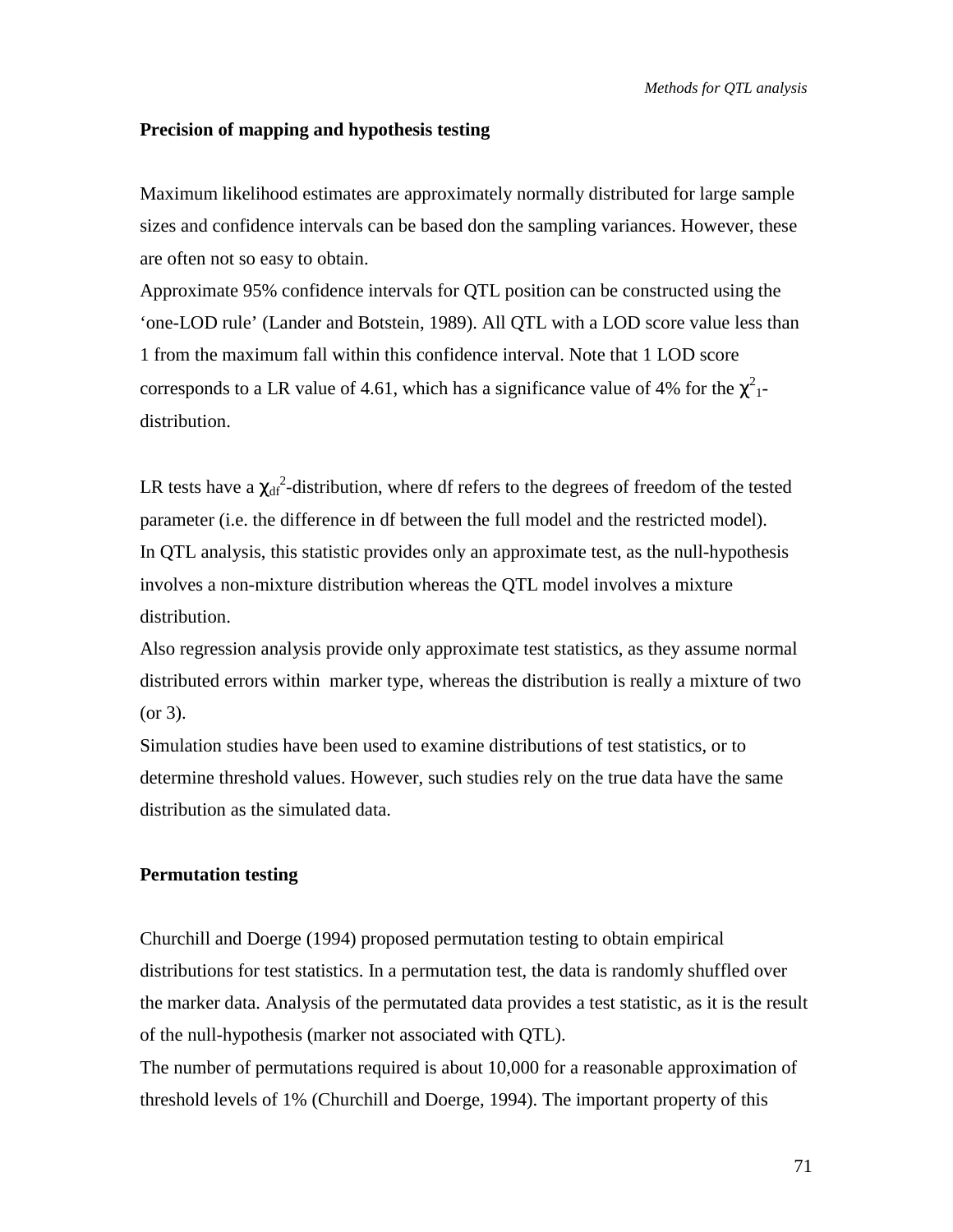<span id="page-29-0"></span>method is that it does not depend on the distribution of the data. A permutation test is typically used to determine a threshold value for significance testing of the existence of a QTL effect.

#### **Bootstrapping**

Bootstrapping, described by Visscher et al., (1996) is a resampling procedure. From the original dataset, N individual observation are drawn *with replacement*. An observation is a phenotype and its marker type, hence unlike in permutation testing, the observed combinations remain together. Note that some observation may appear twice in the bootstrap sample, whereas other may not appear at al. Visscher et al (1996) show that confidence are approximated very well with this method, with only 200 bootstrap samples used. A bootstrap method is typically used to determine an empirical confidence interval for the QTL location, assuming that the QTL effect exists.

#### **Accounting for multiple testing**

In QTL analysis, usually many markers are tested, often for multiple traits and in multiple families. The risk of false positives is very high with so many tests. If a 5% significance level would be used, we would expect 5% false positives! Therefore, a more stringent significance level is usually applied for gnome wide QTL detection, e.g. 0.1%.

In general (quoted from Lynch and Walsh, 1998):

If n independent tests with significance level  $\alpha$  are conducted, the probability that at least one test is false positive is  $\gamma = 1 - (1 - \alpha)^n$ .

25 tests with a significance level of 1% would give a probability of 22% to find false positives. It is nearly one for a few hundred tests.

A more stringent level is required (known as the Bonferroni correction):

$$
\alpha = 1 - (1 - \gamma)^{1/n} \approx \gamma/n.
$$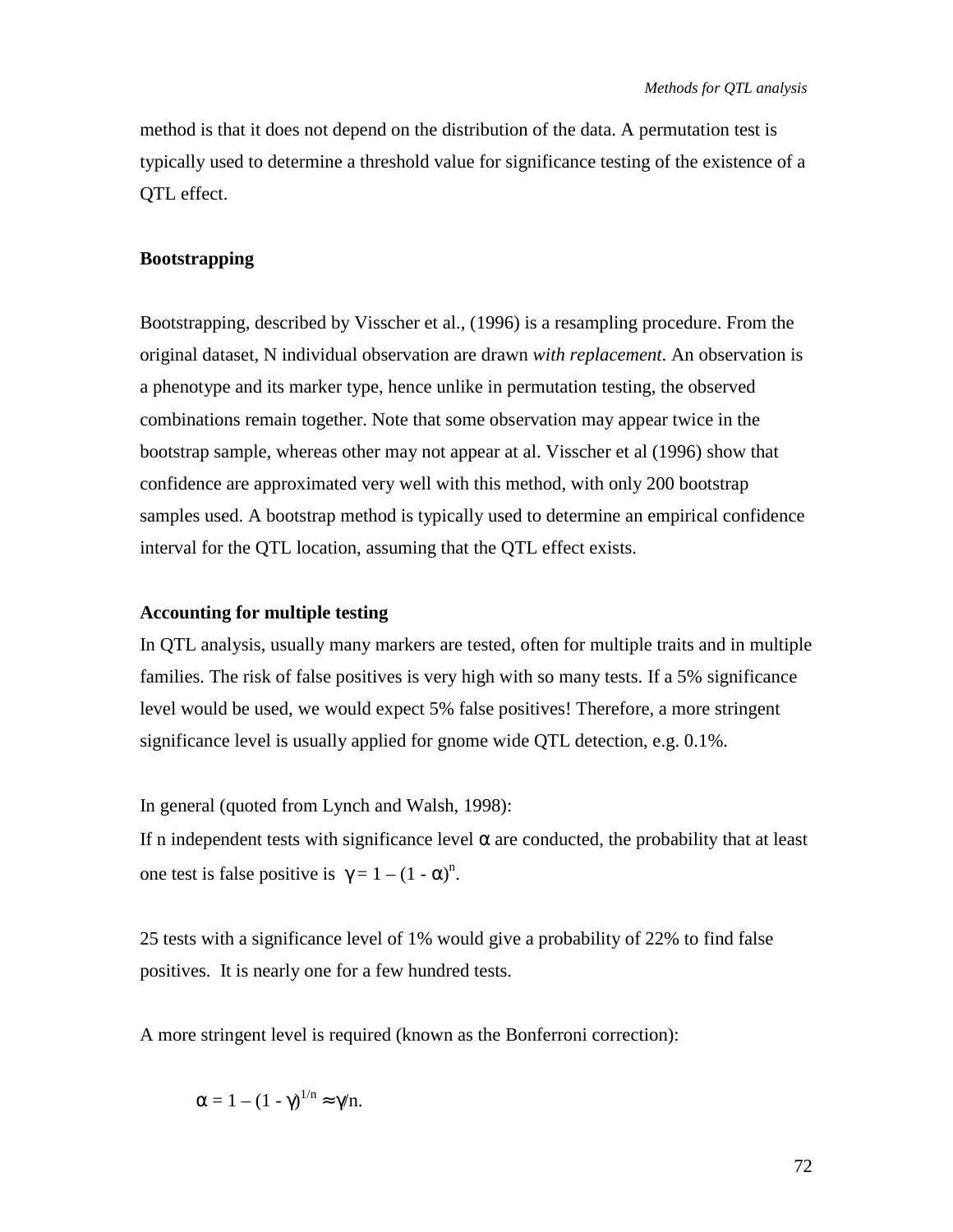Hence, for 200 tests we would need a significance level of  $0.05/200 = 0.00025$  to have a chance of false positives of about 5%. Usually, a significance level of around 0.1% is applied.

However, test statistics from common analysis are usually not valid. Empirical threshold values obtained by permutation testing are more reliable. Permutation testing can also be used to obtain genome-wide significance levels, by simply repeating the procedure across all markers.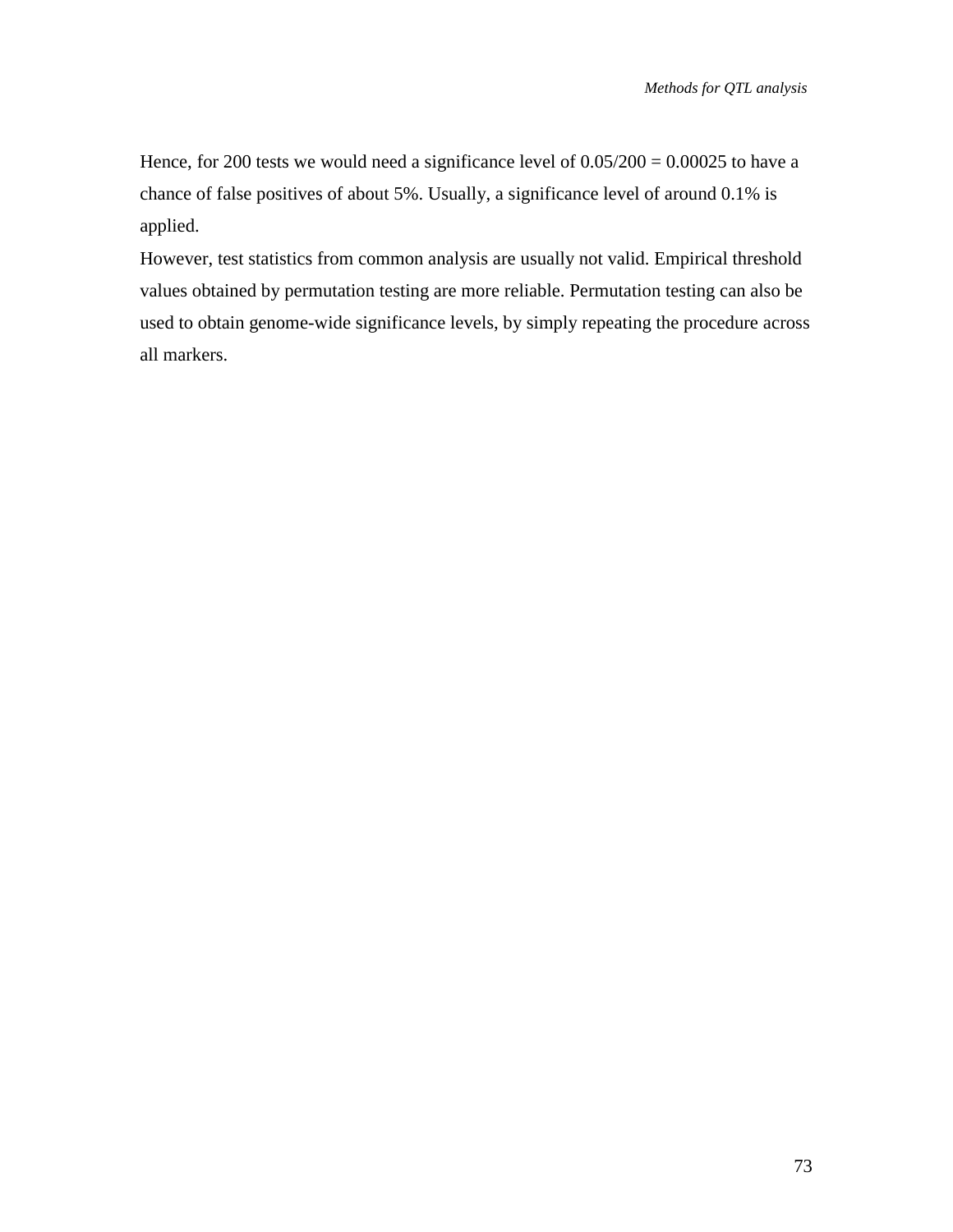*Methods for QTL analysis*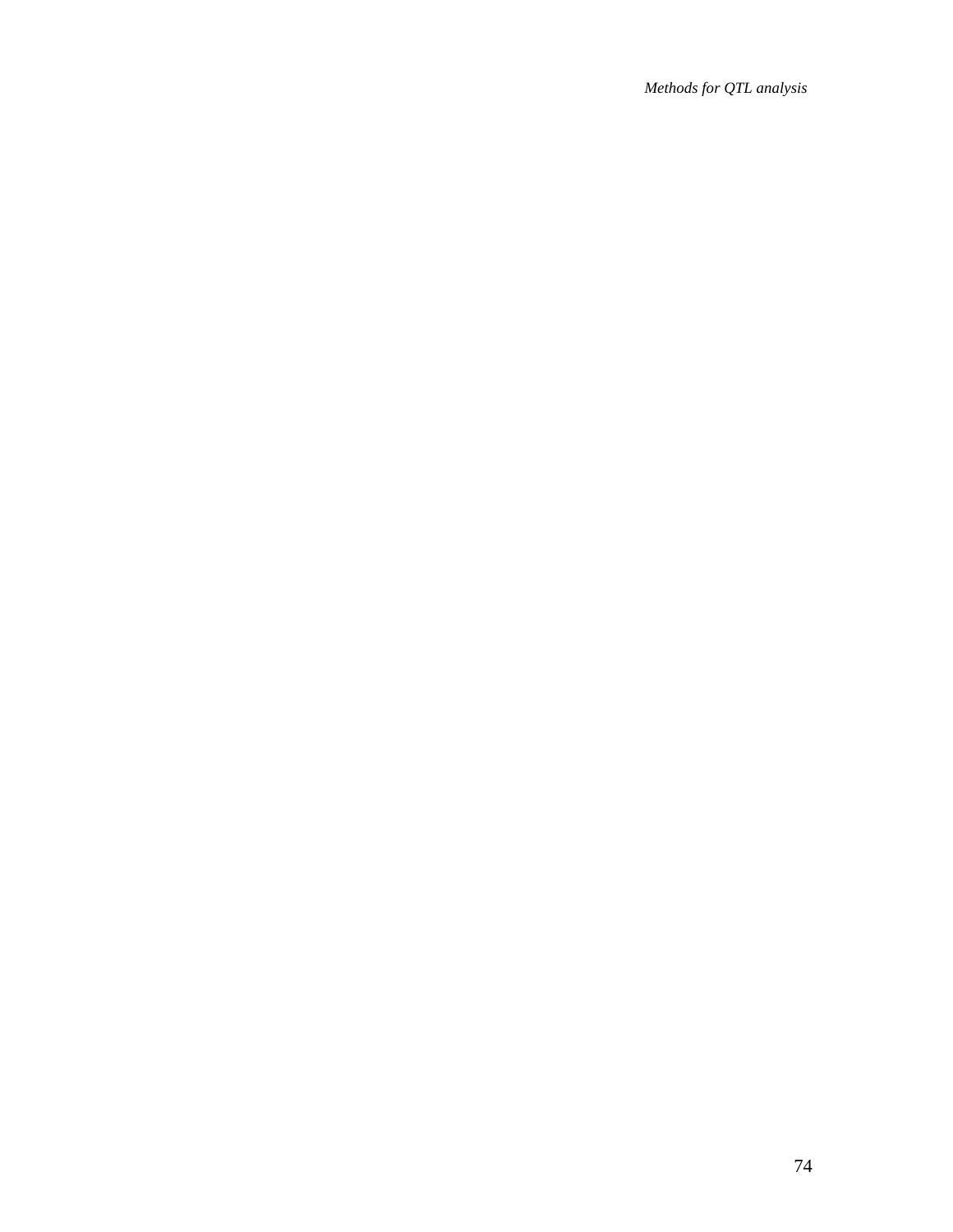#### <span id="page-32-0"></span>**Methods for detecting multiple interacting QTL**

Julius van der Werf and Brian Kinghorn

#### **Introduction**

In the last lecture you found out about regression and maximum likelihood methods for detecting QTL. The extension to cater for multiple interacting QTL is best illustrated on the basis of analysis by regression.

The strategy is to construct a GRM (or a subset of it) for each location in the genome, and test the goodness of fit of the resulting regression. We end up with something like this for each chromosome:

#### **Accounting for additional QTLs**

In the examples discussed, we looked at detecting a single QTL in a marker bracket. Now, if there other QTL linked to the markers used in the analysis, we would tend to estimate the joint effect of two QTL's, and we would not be able to distinguish between one or multiple QTL. Moreover, the inference we would made from analysis regarding size of QTL effect and QTL position would both be biased. We may observe two peaks in a likelihood map, which would be an indication of the existence of two QTL, but both positions would be biased. Besides avoiding bias, another reason for accounting for additional QTL effects is to reduce residual variance, giving more power to an analysis. This would also hold for additional QTL on other chromosomes (unlinked).

A few approached have been proposed to avoid effects of additional linked QTL.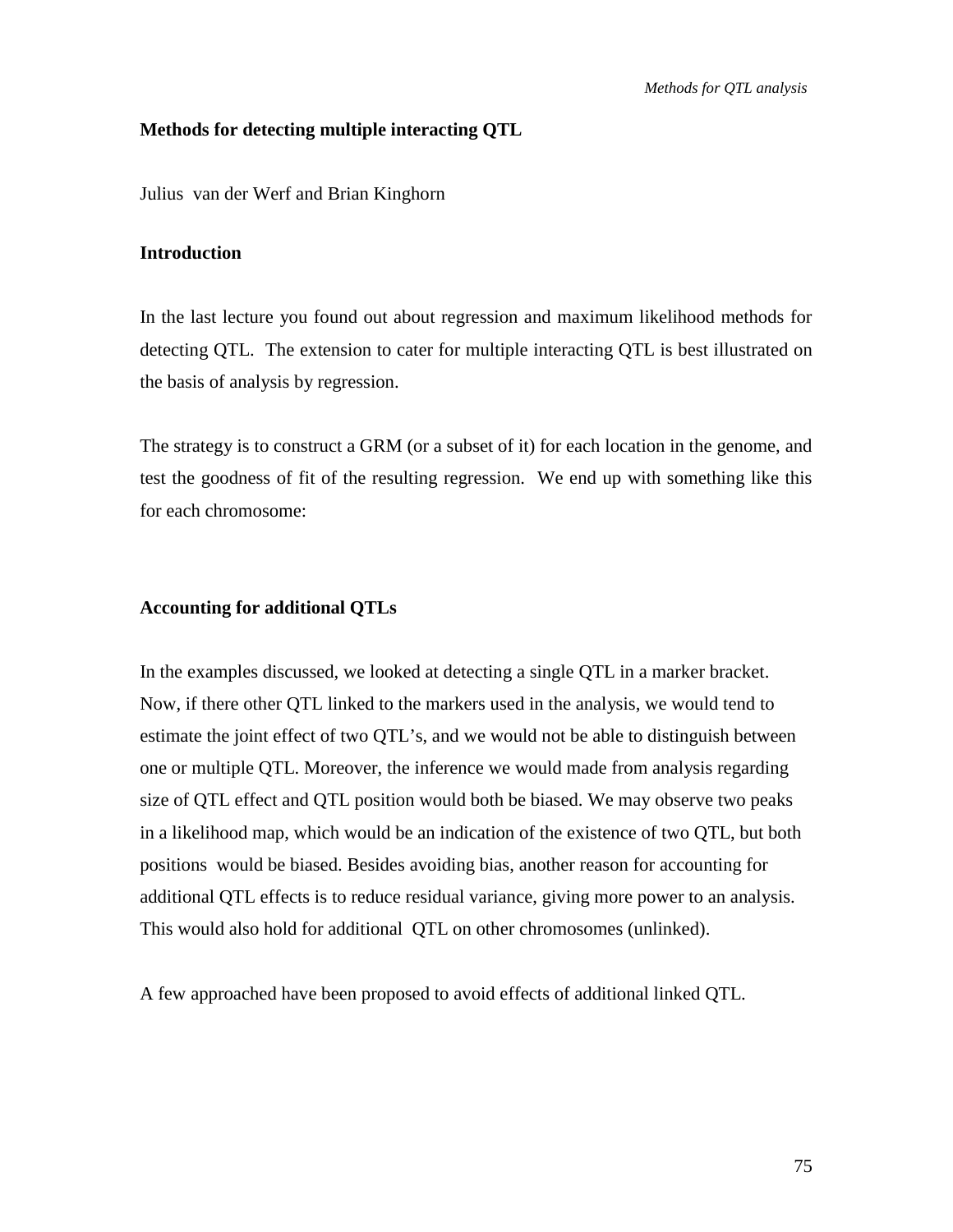#### <span id="page-33-0"></span>Multiple regression on marker genotypes,

The effect of a QTL on one marker is corrected for possible effects of linked QTLeffects. The effects of the linked QTL are taken away by effect by fitting markers close to these QTL. A simple regression method that considers all markers has been proposed by Kearsey and Hyne (1994).They propose to plot the difference between marker types, i.e. one difference for each marker locus. This is described in more detail by Lynch and Walsh (1998, p. 461), who refer to this method as marker-difference regression.

#### Interval mapping with marker co-factors (composite interval mapping)

 Jansen (1993) proposed an interval mapping approach where additional markers were included in the model as *cofactors*. Such an additional QTL (say QTL2) can be accounted for if there is information about additional markers (outside the bracket) that are linked to QTL2. This analysis is also referred to as composite interval mapping (CIM) (Zeng, 1994). Regression is on the additional marker genotypes are, hence, additional QTL are accounted for as if they were at the marker locus.

$$
y = \mu + p(QTL1)
$$
 given marker bracket M1M2) + markers near QTL2 [5]

Several authors have shown that composite interval mapping gives a large increase in power, and much more precision in estimating QTL position.

As we discussed earlier in this chapter, Whittaker et al (1996) found that the regression coefficient for two adjacent markers contain all information about position and effect of a QTL between those markers. If the QTL is isolated, i.e. there are no QTL's in the adjacent brackets, than these regression coefficients can not be biased by other QTLs outside the bracket. However, no distinction can be made between on or more QTL within the bracket. hence, the position estimate within a marker bracket is only unbiased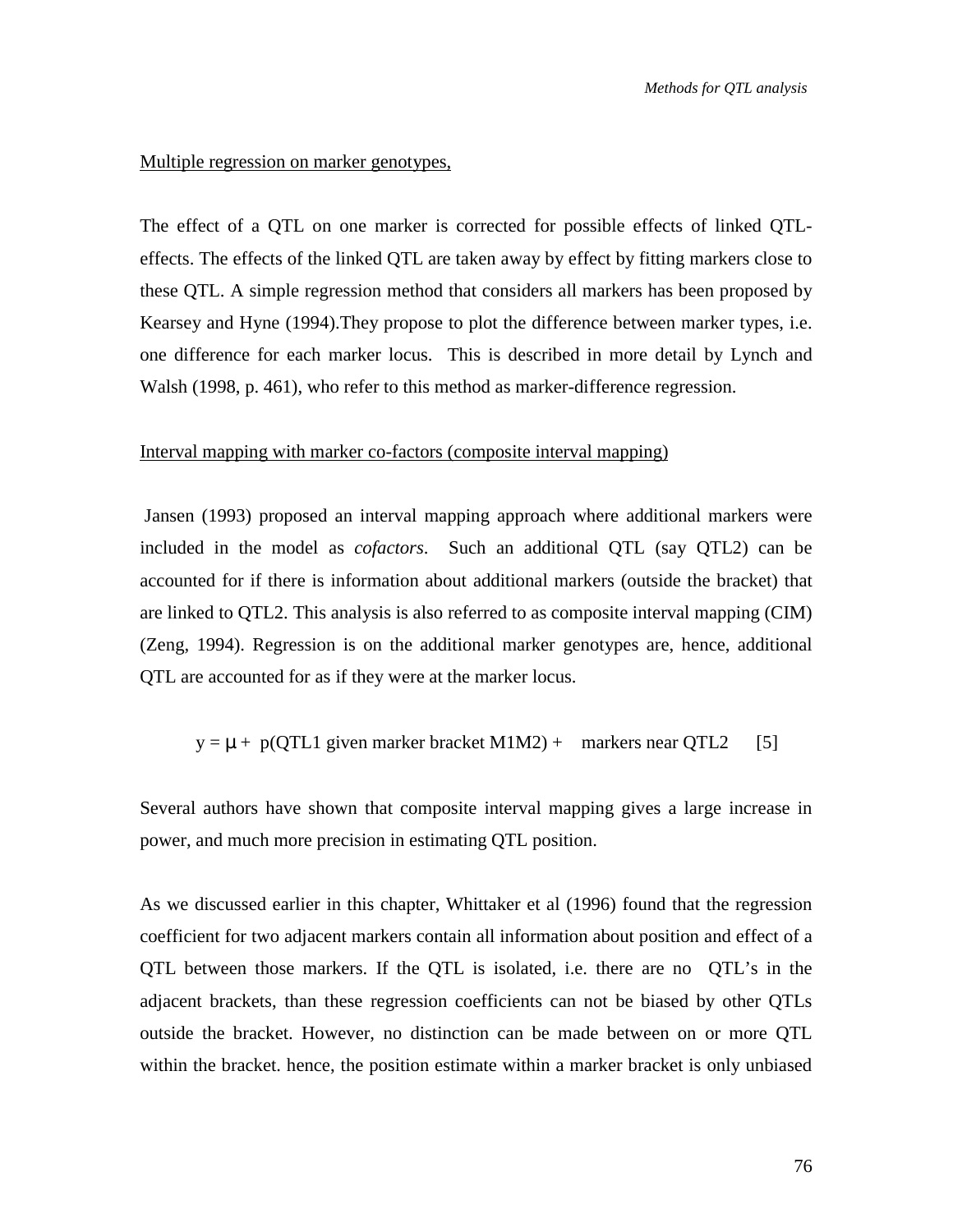<span id="page-34-0"></span>if there is only one QTL. If there are more QTL within the bracket, we can not estimate their positions.

rather than accounting for more QTL as in [5] we can also account for them with the following model:

$$
y = p(QTL1 | M1M2) + p(QTL2 | other markers near QTL2)
$$
 [5]

hence this refers to a multiple interval mapping procedure (Kao et al., 1999).

Some problems here can be that 1) not all markers are informative, especially not in outbred populations 2) it is hard to search for the best fitting model (set of positions) as there are many combinations possible with multiple QTL.

#### **Detecting multiple interacting QTL**

In Composite Interval Mapping, once we are happy about the most likely position and effect of a QTL, we fix that in the analysis – we correct all the animal phenotypes for the most likely impact of that QTL on their performance – and then repeat the process to look for another QTL.

This has two problems:

- The estimated position of the first QTL can be influenced by the second QTL, and vice-versa. This is especially dangerous for linked QTL. A method to simultaneously locate the two QTL is preferable.
- Life is complex and that means that genes (or gene products) interact with each other to produce the organisms that we all are. The value of a particular gene variant will differ between genetic backgrounds. In some cases it will be the weak link to achieving high merit, and in others it will not. This means that we should ideally look for interacting sets of genes. Otherwise we could miss some important genes – and opportunities to exploit them.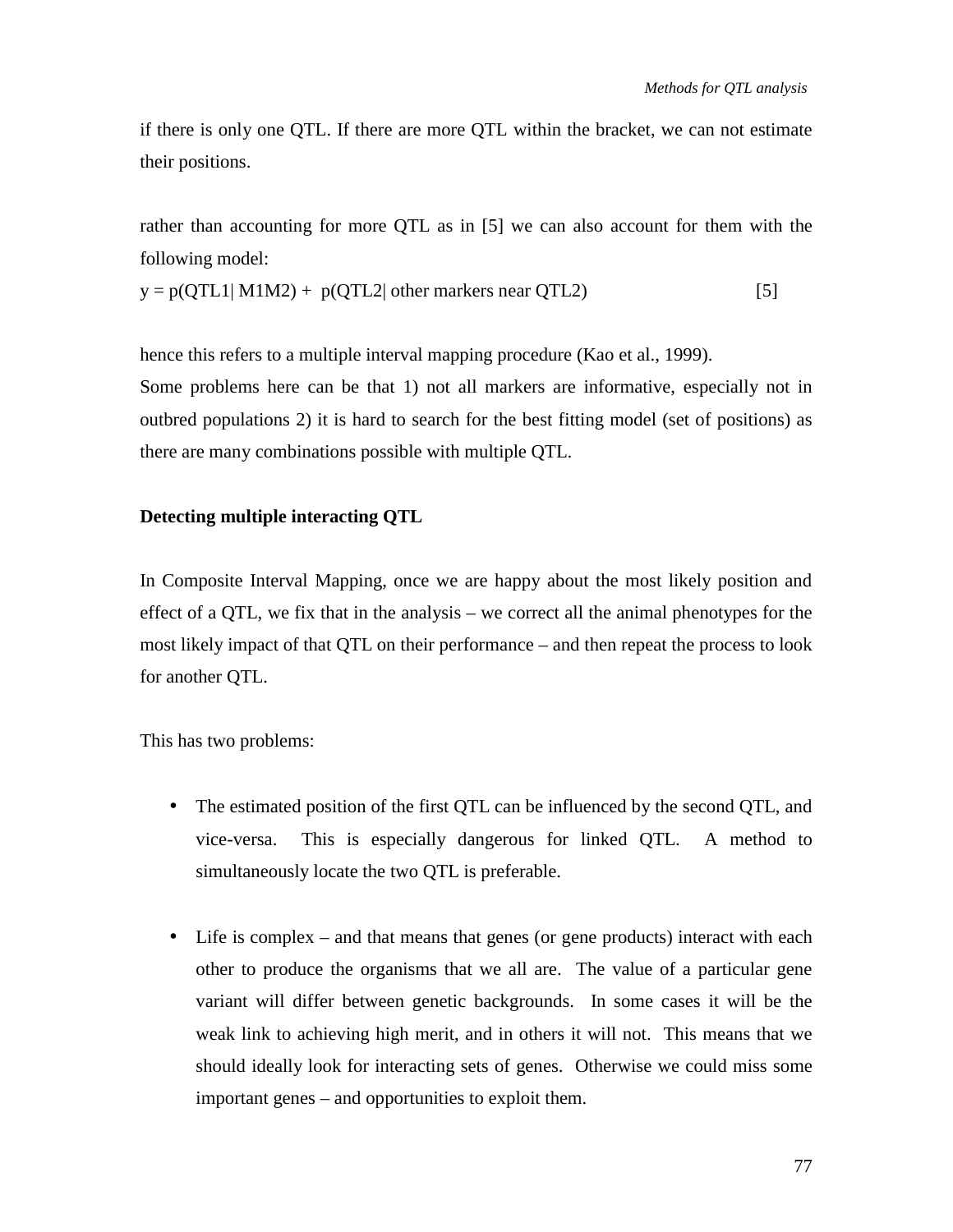<span id="page-35-0"></span>A more general approach is proposed by Carlborg et al. (2000).

We can nominate two separate positions in the genome as candidate locations for two QTL. We can then construct a GRM for each position, and carry out a 2-locus regression, as outlined below, fitting interaction effects between the two loci, as well as additive and dominance effects within each locus.

How can we find the best fitting two positions? Carlborg et al. (2000).demonstrate an approach that works efficiently, using a genetic algorithm The genetic algorithm (GA) works by "breeding" the best solution to the prevailing mathematical problem. In this case, the "DNA" that the GA uses is simply the candidate positions for the two (or more) QTL. Each of these is a candidate solution to the problem of QTL locations. Each candidate solution competes to become a "parent" in the next generation. They compete on a criterion that is simply the goodness of fit of these positions to the phenotypic data and pedigree on hand.

The successful "parent" solutions then combine in some way – exchanging information, and mutate to some extent, to generate a new generation of candidate solutions.

#### **Model for fitting interacting QTL**

Here is a simple one-locus model of genetic effects, similar to that found in all texts in this area. *II*, *Ii* and *ii* are the genotype values for combinations of the two alleles *I* and *i*,  $\mu$ is a general mean,  $A_i$  is the additive affect and  $D_i$  the dominance effect at locus *i*.

$$
\begin{pmatrix}\nH \\
I_i \\
ii\n\end{pmatrix} = \begin{pmatrix}\n\mu + A_i \\
\mu + D_i \\
\mu - A_i\n\end{pmatrix}
$$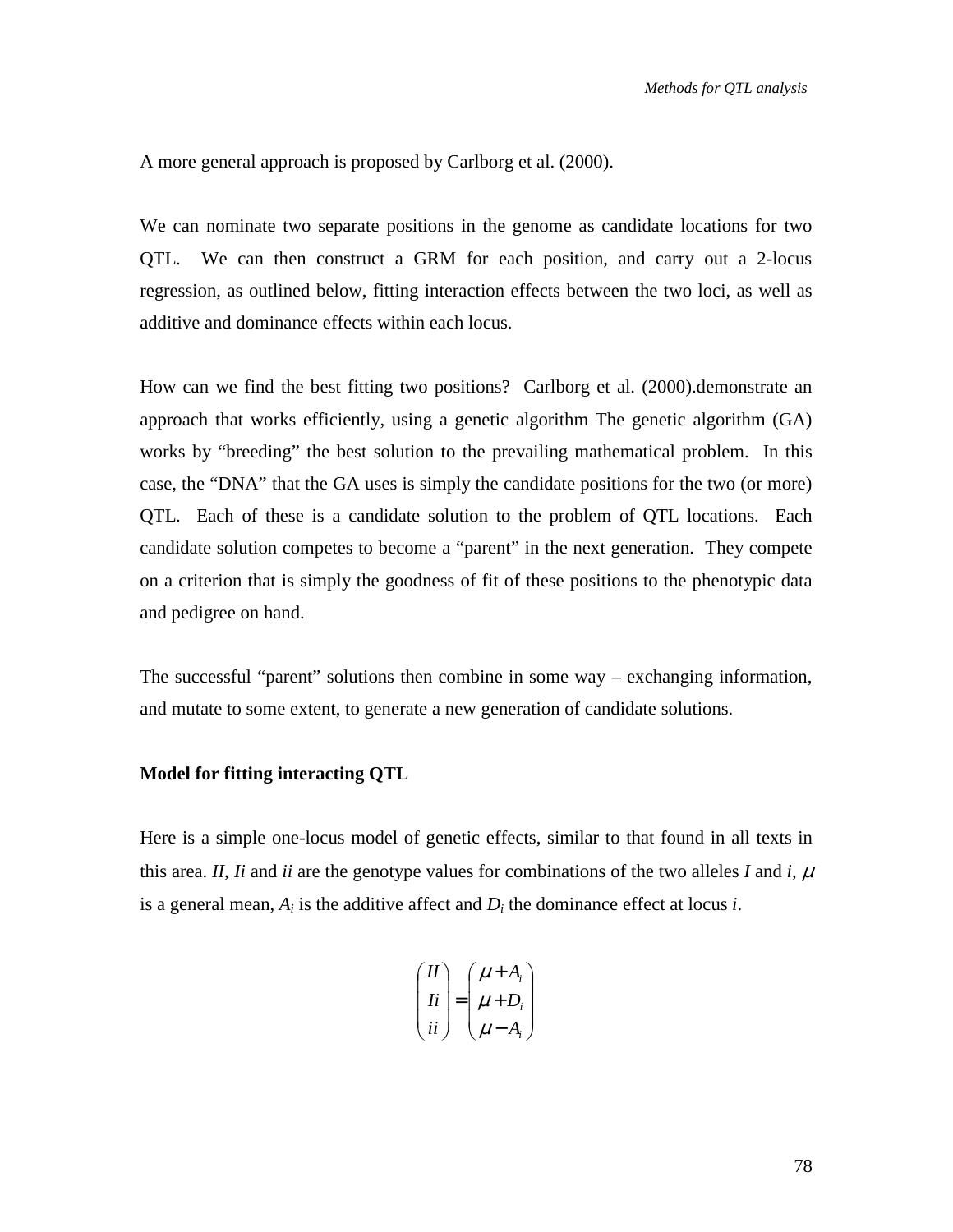We can now expand this to cater for effects at two loci. The classical statistical approach (eg. Jana 1971) is typified as follows:

$$
\begin{pmatrix}\nII JJ & II Jj & II jj \\
I i JJ & I i Jj & I i jj \\
i i JJ & i i Jj & i i j j\n\end{pmatrix} =\n\begin{pmatrix}\n\mu + A_i + A_j + A A_{ij} & \mu + A_i + D_j + A D_{ij} & \mu + A_i - A_j - A A_{ij} \\
\mu + D_i + A_j + A D_{ji} & \mu + D_i + D_j + D D_{ij} & \mu + D_i - A_j - A D_{ji} \\
\mu - A_i + A_j - A A_{ij} & \mu - A_i + D_j - A D_{ij} & \mu - A_i - A_j + A A_{ij}\n\end{pmatrix}
$$

The number of parameters to handle has increased from three  $(\mu, A_i \text{ and } D_i)$  to nine  $(\mu, A_i \text{ and } D_i)$  $A_i$ ,  $A_j$ ,  $D_i$ ,  $D_j$ , plus interaction terms  $AA_{ij}$ ,  $AD_{ij}$ ,  $AD_{ji}$ , and  $DD_{ij}$ ). Notice that each locus here has two alleles.

More detail is here extracted from Carlborg et al. (2000):

"

The objective function used was the residual sum of squared errors from a weighted least squares approach to QTL mapping. The method is the extension of the method of Jansen (1992) to the two-loci linear model  $G = m+A1 + A2+D1 +D2 + AA12 + AD12 + AD21$ +DD22 as indicated by the author. The parameters of the model will be explained below. Markers have not been used as cofactors and successive iterations in the EM algorithm have been removed to increase the computational efficiency during the evaluation procedure. The modifications needed to the single QTL mapping procedure described by Jansen and Stam (1994) when implementing the two QTL model included duplication of each individual nine times (instead of three times i.e. once for every possible two-QTL genotype) and the use of an expanded design matrix  $(X)$ . The design matrix for the twolocus linear model has been described by Jana (1971). The weight for each observation was taken to be the product of the conditional probabilities of the single QTL-genotypes given the markers (Haley and Knott 1992) at each of the two fitted QTL. The estimates of the model parameters can be found as:

 $\beta = (X^T W X)^{-1} X^T W Y$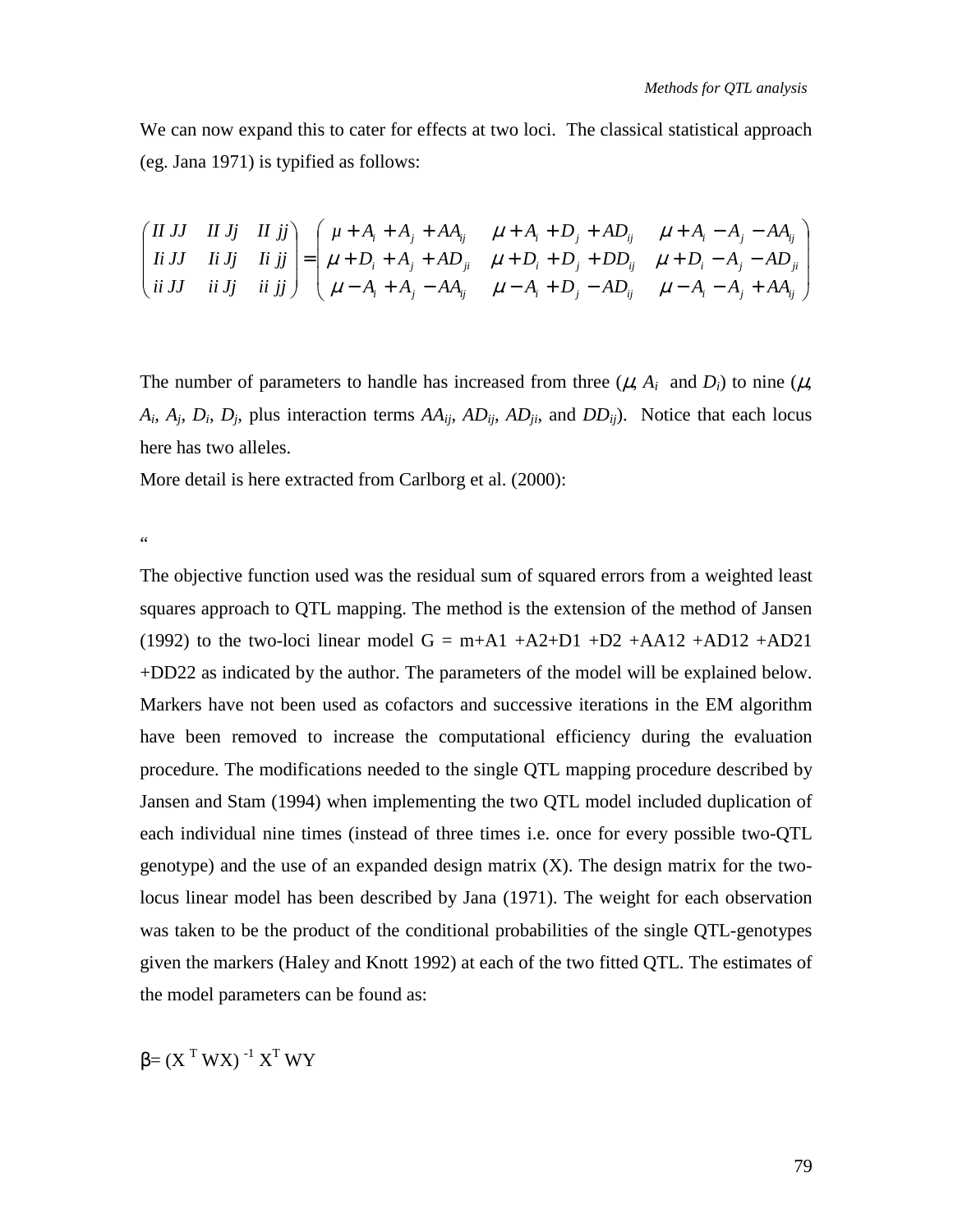$$
\sigma^2 = (1/N)(Y - X \beta)^T W(Y - X \beta)
$$

where Y is the complete data vector, X is the design matrix for the complete data, W is the diagonal matrix of weights,  $\beta$  is the vector of the regression parameters,  $\sigma^2$  is the normal variance and N is the number of individuals (Jansen and Stam 1994).

The residual sums of squared errors can then be calculated as:

$$
SSE = (Y - X \beta)^{T} W(Y - X \beta)
$$

The method described above can easily be extended to take account of background QTL in the analysis. Two extra ga-genes are added to the genetic algorithm and two extra columns are added to the X matrix for each background QTL. The extra ga-genes represent the chromosomal location for the QTL and the columns in the design matrix are to contain the QTL indicator variables a and d (Haley and Knott 1992), for a QTL at the location given by the ga-genes. The rest of the evaluation procedure is the same as before. We have evaluated the increase in computational demand for a simultaneous search for more than two QTL using this method, but have not investigated any other properties. "

#### Some results

There are two advantages in this approach:

• The genetic algorithm gives a fast search, saving much computer time. It increases the computational demand by a factor of 3 to 5 when compared to the conditional search (Carlborg et al. 2000). The improvement in computational efficiency of the GA as compared to an exhaustive enumerative search (looking at all pairs of locations in a genome size of 2,000 cM using a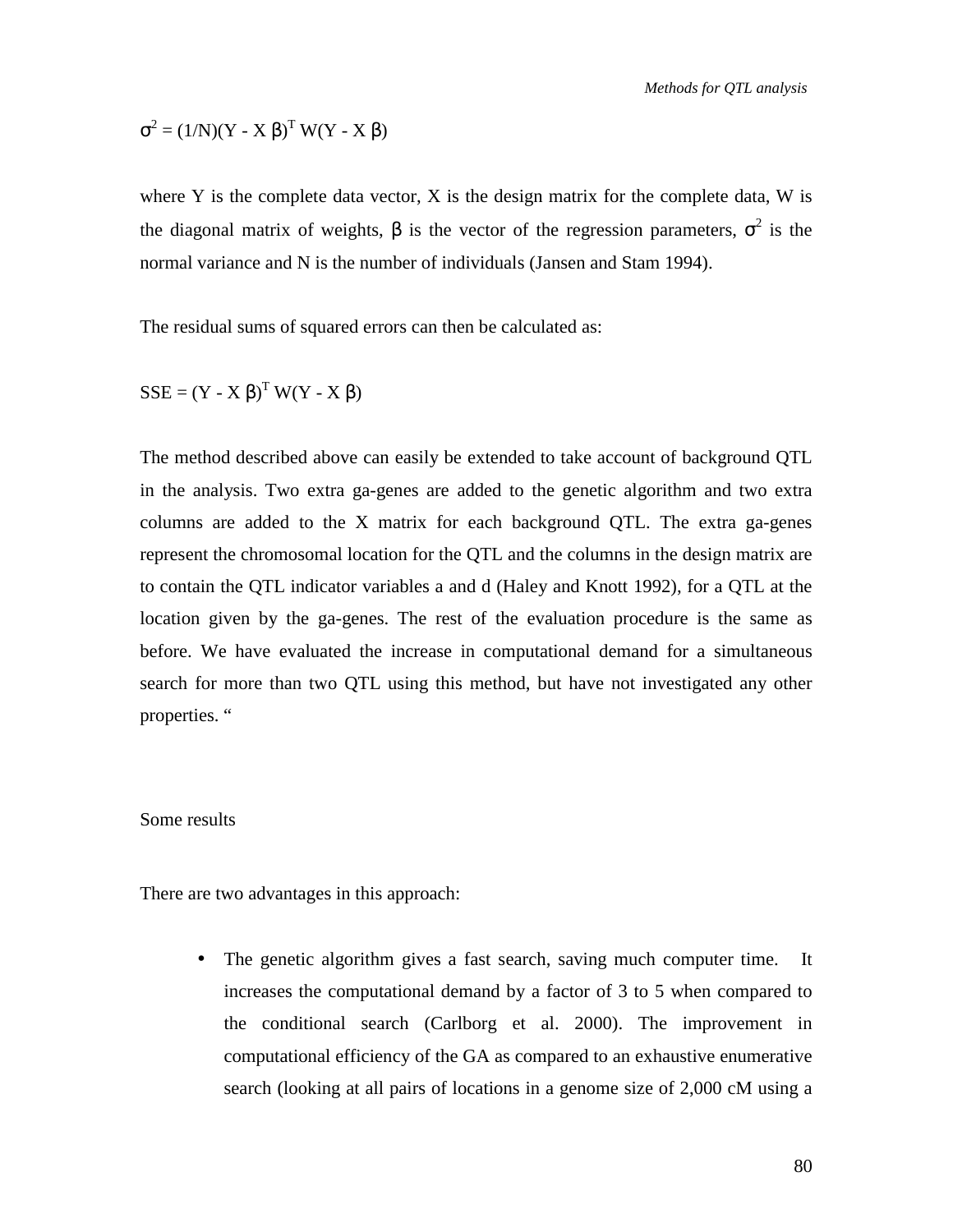resolution of 1 cM) was by a factor 133 for two QTL. An expansion of the search to additional dimensions by also searching for background QTL simultaneously leads to further computational advantages for the GA based search. Improvements are in the order of 65,000 for three QTL and 1.7 x 10 7 for four simultaneously fitted QTL.

As Carlborg et al. (2000) report, the results from the simulation study with 18 QTL (Figure below) showed that the genetic algorithm based search had higher relative efficiency to detect the simulated pair of epistatically interacting QTL than the conditional search (ie. composite mapping approach, as described above) for all epistatic models tested. The genetic algorithm had a relative efficiency of 100% for all epistatic models except for the duplicate. The conditional search had between 86 and 96% relative efficiency for the dominant, recessive and inhibitory epistatic models and 100% relative efficiency for the complementary model. The difference in relative efficiency for the search methods was very large for the duplicate epistatic model, where the conditional search only had a relative efficiency of 21%, while the genetic algorithm based search had a relative efficiency of 93% (this could grow to 100% with better tuning of the GA parameters). In the simulation where two interacting QTL explained all genetic variation, both methods had a relative efficiency of 100%.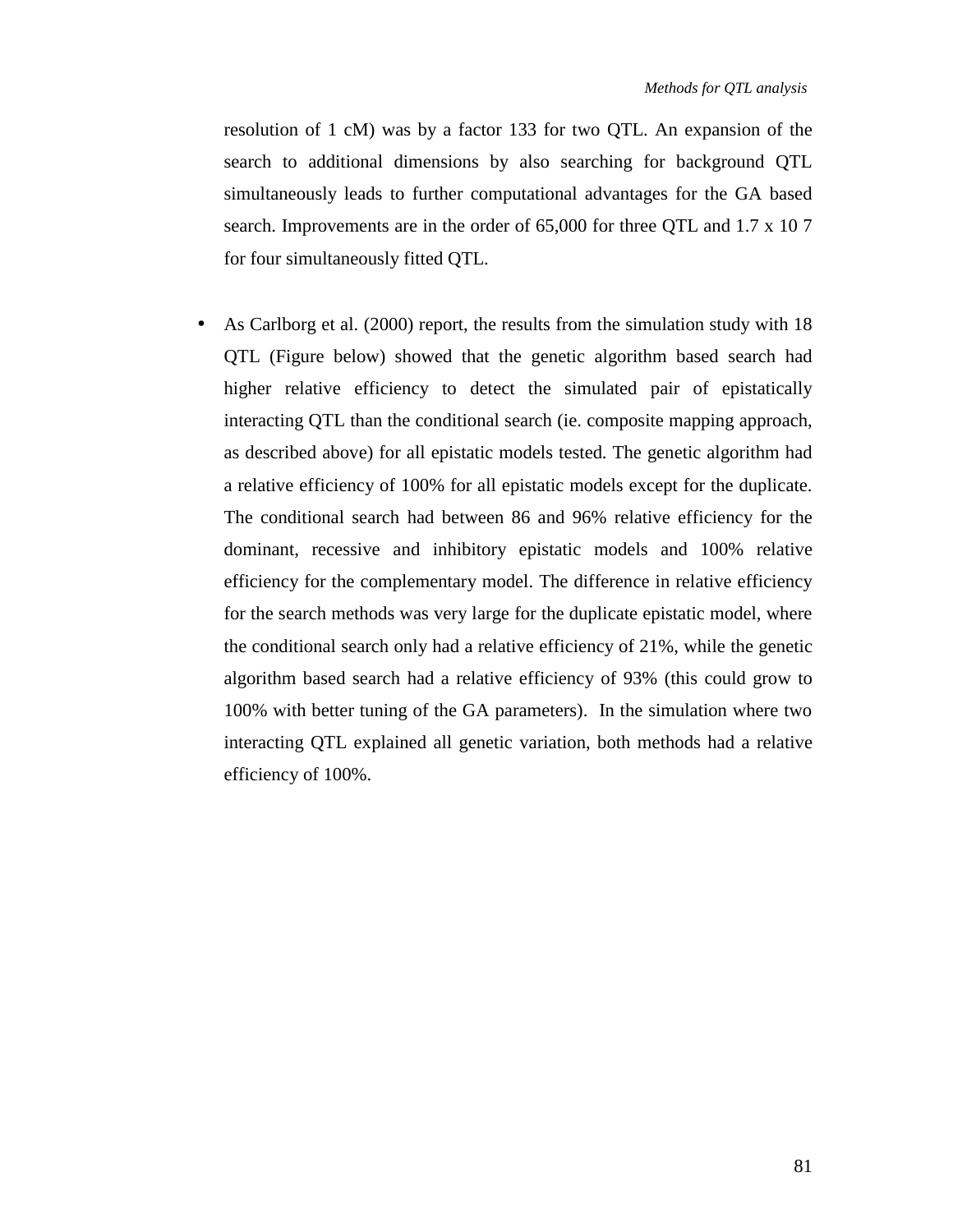![](_page_39_Figure_1.jpeg)

As Carlborg et al. note: "The genetic algorithm is a general tool to search large parameter spaces and could be of use in many other areas in QTL mapping. In this study we have used a genetic algorithm in the search for two interacting QTL in a cross between inbred lines, but the method can also be used for analyses of crosses between outbred lines and in searches for more than two QTL. For analyses of outbred lines, the genetic algorithm could also be used when testing for QTL segregation within the founder lines. This would be implemented by using a genetic algorithm to group the haplotypes from the founders in allelic groups and in this way obtain the most likely allelic constitution for the founders and other individuals in the pedigree. This results in greater detection power because of more extreme probabilities of identity-by-descent of chromosomal regions between phenotyped individuals and each founder."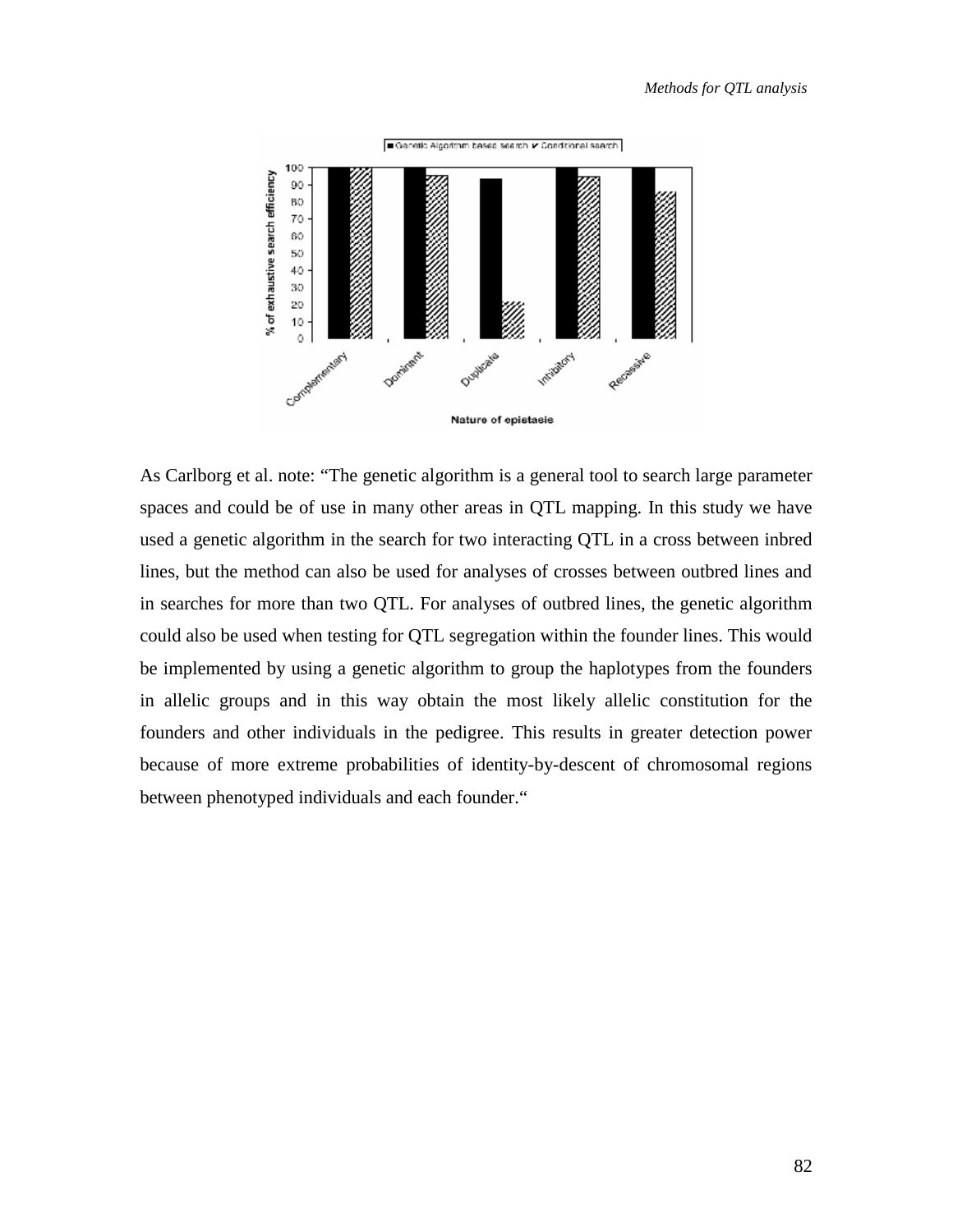#### <span id="page-40-0"></span>**Multiple trait mapping of QTL**

Jiang and Zeng (1995) have proposed a multiple trait version of the composite interval mapping. Their method is based on maximum likelihood, and requires special programs for analysis. The authors should considerable increase in power when using information from two correlated traits.

 Most QTL detection studies comprise phenotypic data on multiple traits. Joint use of data from multiple traits in QTL analysis has two advantages: increased power and testing of models regarding the genetic correlation between two traits.

#### **Increased power of QTL detection**

Multiple traits that are correlated can add information to each other. To some extent, two measurements on correlated

traits are somewhat like repeated measurements. Therefore, information from correlated traits can reduce the effect of error variance, therefore making it easier (more powerful) to detect QTL. Not only the power of QTL detection is increased, also the precision of the QTL map position is better.

![](_page_40_Figure_7.jpeg)

*Illustration of increased power from using joint analysis of two traits (J12) over single trait analysis (S1 and S2)* 

*Jiang and Zheng, 1995*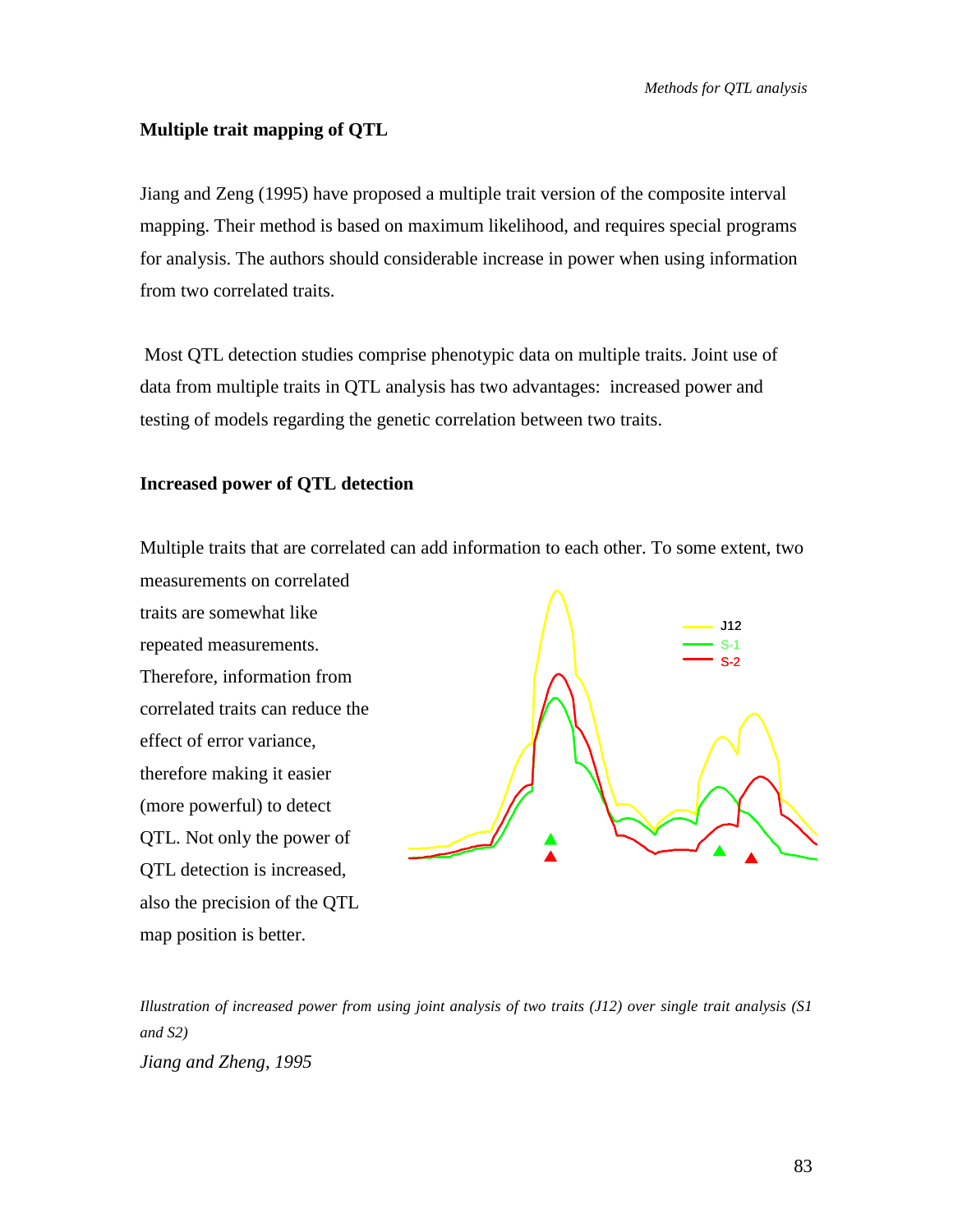Jiang and Zeng (1995) also discussed the increased power from multiple trait analyses in relation to the correlation structure.

In summary:

1. If the correlation between the traits (here: correlation between residual effects, this could be the sum of residual and polygenic effects) is zero, the joint test statistic is approximately the sum of the test statistics for the single traits

 $LR_i \approx LR_{S1} + LR_{S2}$  if correlation = 0

2. If the QTL is only affecting one of the two traits, say  $\alpha_2 = 0$ , then a joint analysis can increase the test statistic of detecting that trait, depending on the correlation (r) between the two traits.

$$
LR_j \approx LR_{S1}/(1-r)^2 \ge LR_{S2}
$$

3. The joint test statistic is equal or greater than the maximum of the single trait statistics.

$$
LR_j \geq maximum[LR_{S1},LR_{S2}]
$$

4. r  $\alpha_1 \alpha_2 < 0$  (i.e r and  $\alpha_1 \alpha_2$  have different signs)

$$
LR_j \, > \, LR_{S1} + LR_{S2}
$$

This is the most favourable situation for using multiple traits analysis.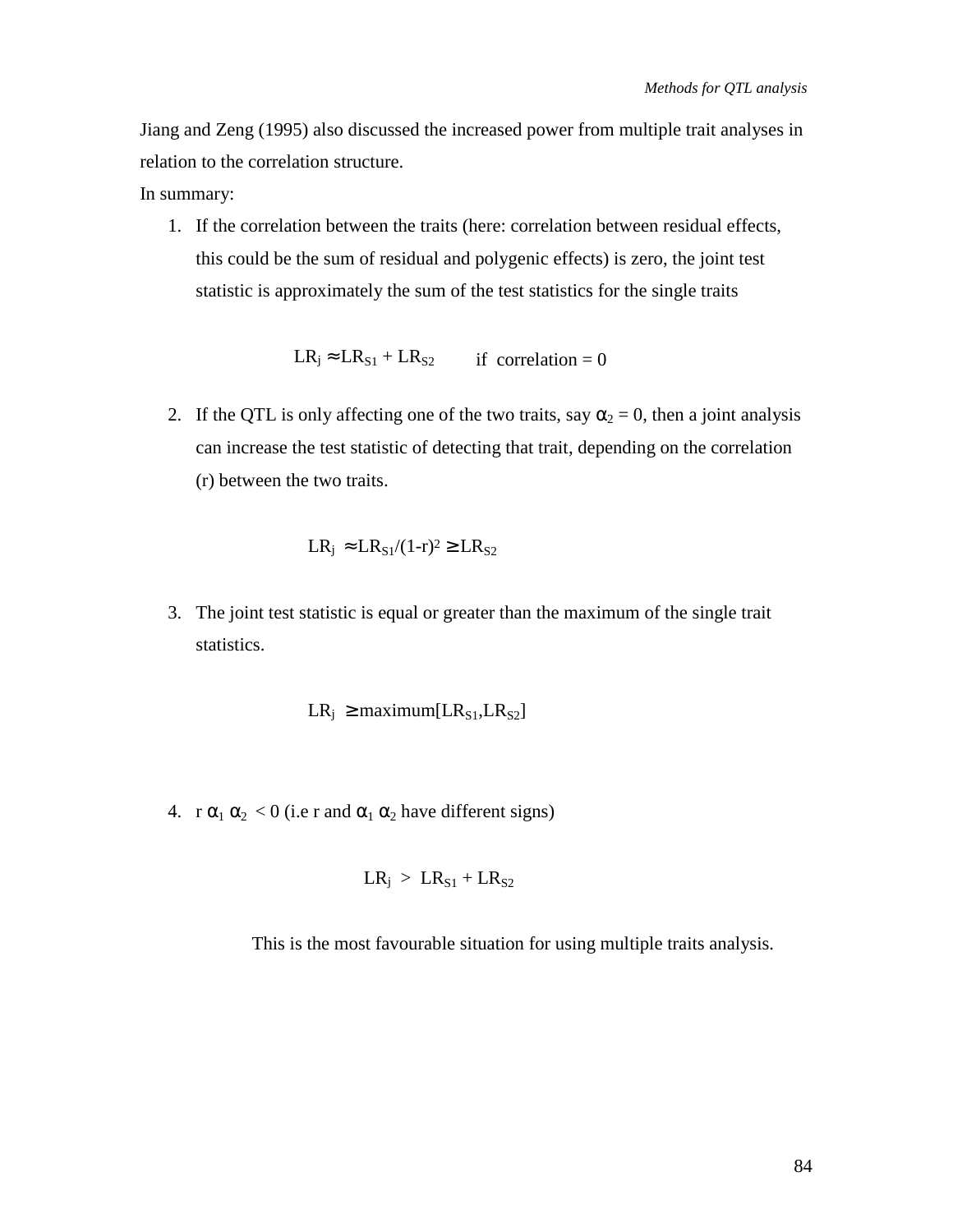#### <span id="page-42-0"></span>**Testing for linked QTL vs pleiotropic QTL**

When two QTL are found in the same region, when using single trait analysis, the question arises whether these are actually the same genes affecting both traits, or whether these are two separate QTL.

Unravelling this difference allows to better understand the nature of a genetic correlation between two traits. This would provide information concerning the possibility to break a unfavourable genetic correlation between two characters (in the case of linkage) or whether this is impossible (in the case of pleiotropism).

The test can be carried out with  $H_0$ : position 1 = position 2

H<sub>1</sub>: position  $1 \neq$  position 2

Also other genetic models could be compared and tested (depending on design)

- Existence of epistasis (see Chapter 10)
- QTLs effecting one trait only vs effect on both traits

Maximum likelihood might be a bit laborious for multiple trait analyses, especially when comparing a range of genetic models.

#### **Multiple trait analysis using regression**

Moser (2000) has proposed a multiple trait regression approach and showed that again regression is very similar to maximum likelihood methods (at least in designed experiments).

As in single trait analysis, the approximate  $LR \approx n \ln(SSE_{reduced} / SSE_{full})$ 

Moser proposes to use for a multiple trait analysis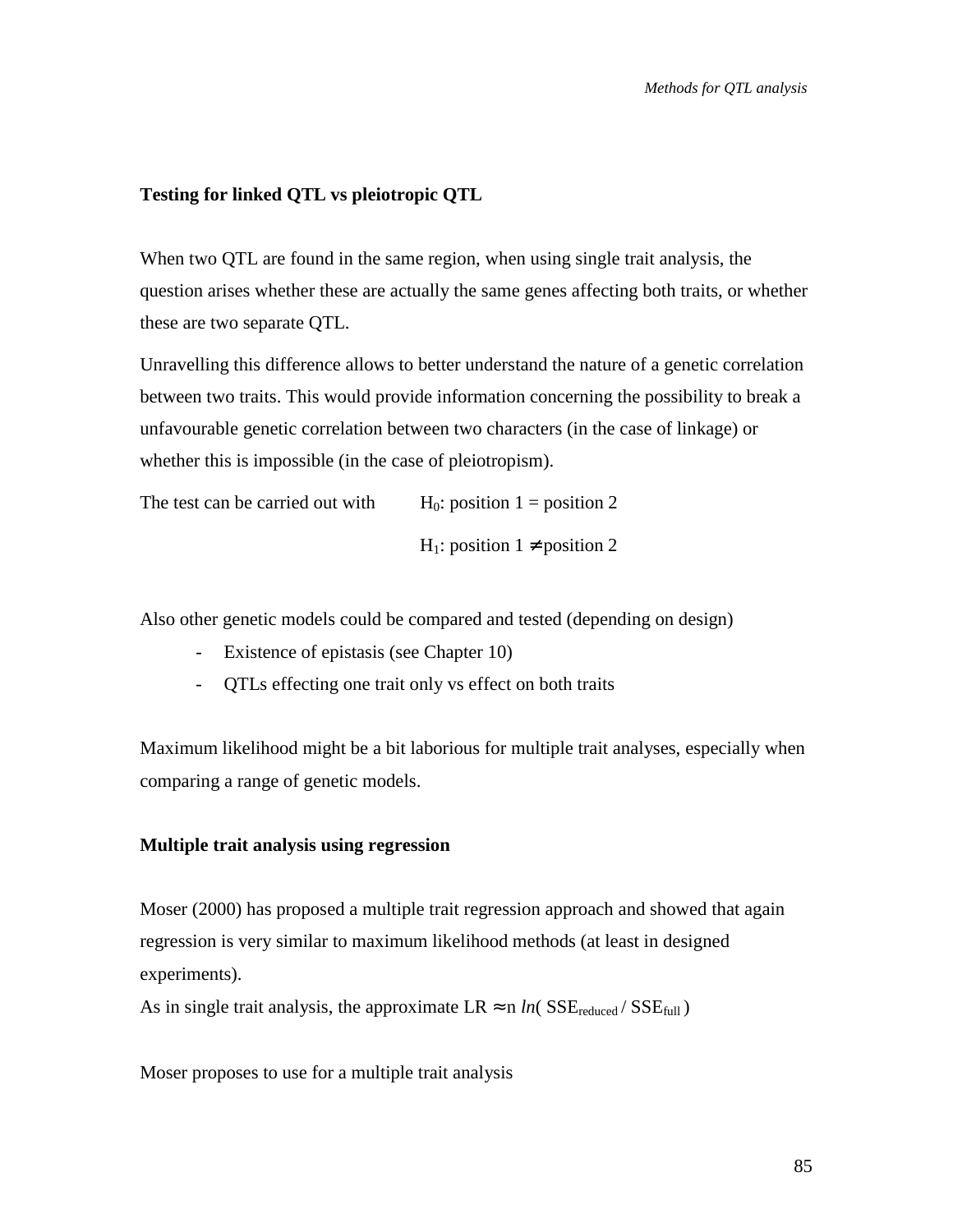$$
LR \approx n \ln(\left|VE_{reduced}\right| / \left|VE_{full}\right|)
$$

<span id="page-43-0"></span>i.e. rather than the sum of squares of errors of a single trait analysis, he used the determinant of the matrix with residual sum of squares and sum of cross products of errors for two traits.

The advantage of the simple multiple trait regression method is that

1) permutation tests are feasible

2) a number of genetic models can bet tested and compared

Moser (2000) used a genetic algorithm to efficiently find the most likely genetic model (as described in the previous chapter).

#### **Multiple trait analysis using logistic regression**

Henshall and Goddard (1999) proposed to use logistic regression for multiple trait QTL mapping. In fact, this method is also very useful for single trait analysis.

Logistic regression is used for traits where the response variable has a binomial distribution. Henshall and Goddard (1999) regressed, within half sib families, QTL genotype on phenotype. The QTL genotype refers to which QTL allele was received from the heterozygous sire (either Q or q). This is a  $0/1$  response with a probability, hence binomially distributed. Hence, rather than comparing phenotypic means for different marker genotype classes, they compared marker genotype classes for different phenotypes.

The main advantages of this method:

1) It is much simpler than maximum likelihood and standard software (like SAS) can be used, even for multi trait analyses. Maximum likelihood methods would be much more complex, as all data that was used in selection would have to be included in the analysis. Logistic regression however, is nearly equivalent than ML.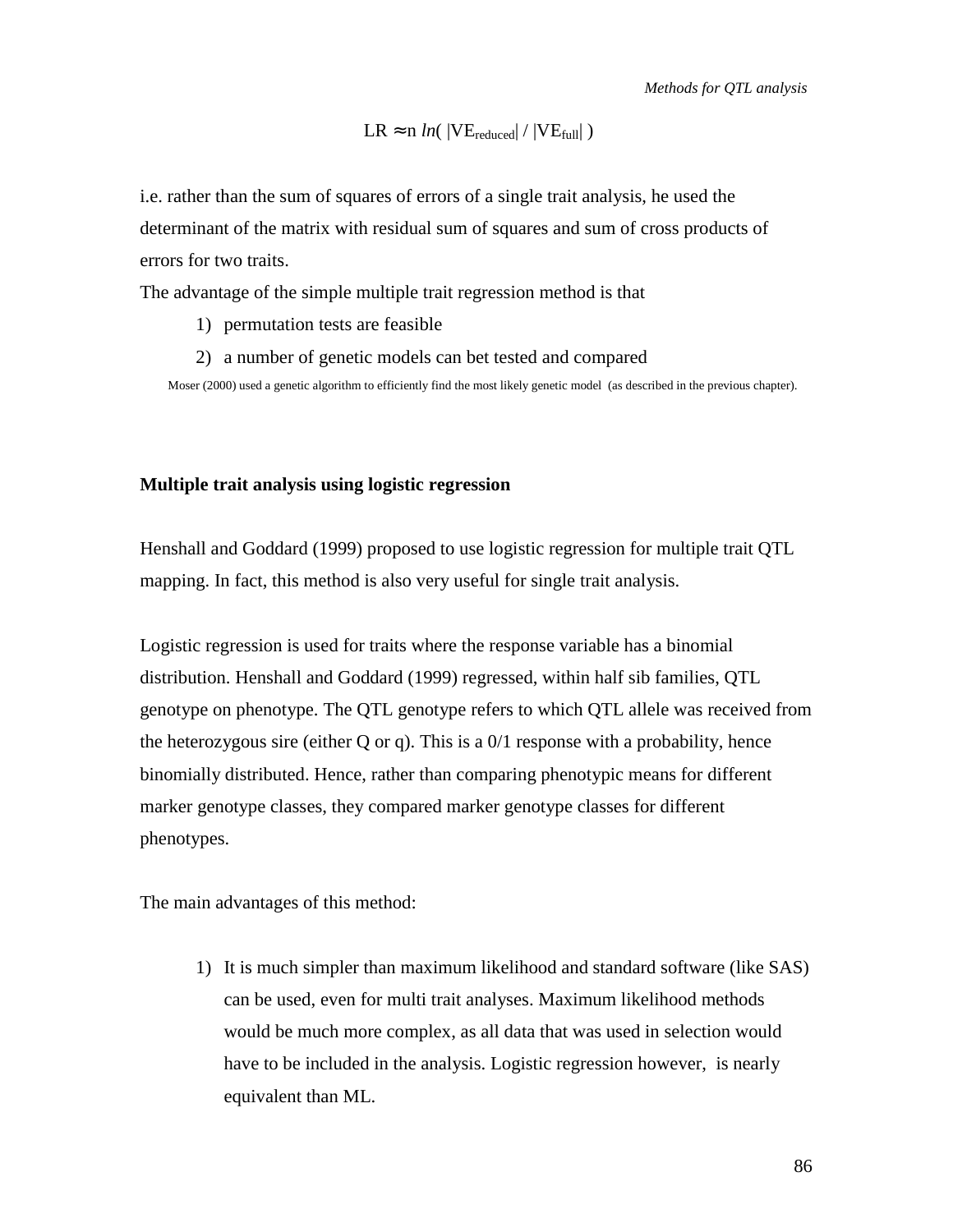Example: analysis of the traits Y and Z would require in SAS

```
proc logistic;
     model Q/n = Y Zrun;
```
The variable Q is the marker genotype  $(0 \text{ or } 1)$  and n is the number of trials for each observation  $(=1)$ 

2) The phenotypic observations can be subject to selection (as regression is not affected by regression on the 'x-variable'. Hence, logistic regression is a simple method that is applicable to data obtained from selective genotyping.

The principle of the method is as follows:

.

Let  $p = P(Q)$ , i.e. probability of having inherited the Q-allele from the sire and assume genotype means of  $\mu + \alpha$  and  $\mu - \alpha$  for genotypes Q- and q- resp.

In single trait analysis, the logistic regression model is written as:

$$
\log(\frac{p}{1-p}) = a + by
$$

The QTL effect can be calculated as  $\alpha = \frac{1 + \sqrt{1}}{b}$  $\alpha = \frac{-1 + \sqrt{1 + b^2 \sigma^2}}{1}$ 

where  $\sigma^2$  is the sum of the residual variance  $\sigma_e^2$  and the QRTL variance =  $\alpha^2$ .

In multiple trait analysis, the model is:

$$
\log(\frac{p}{1-p}) = Y'\beta
$$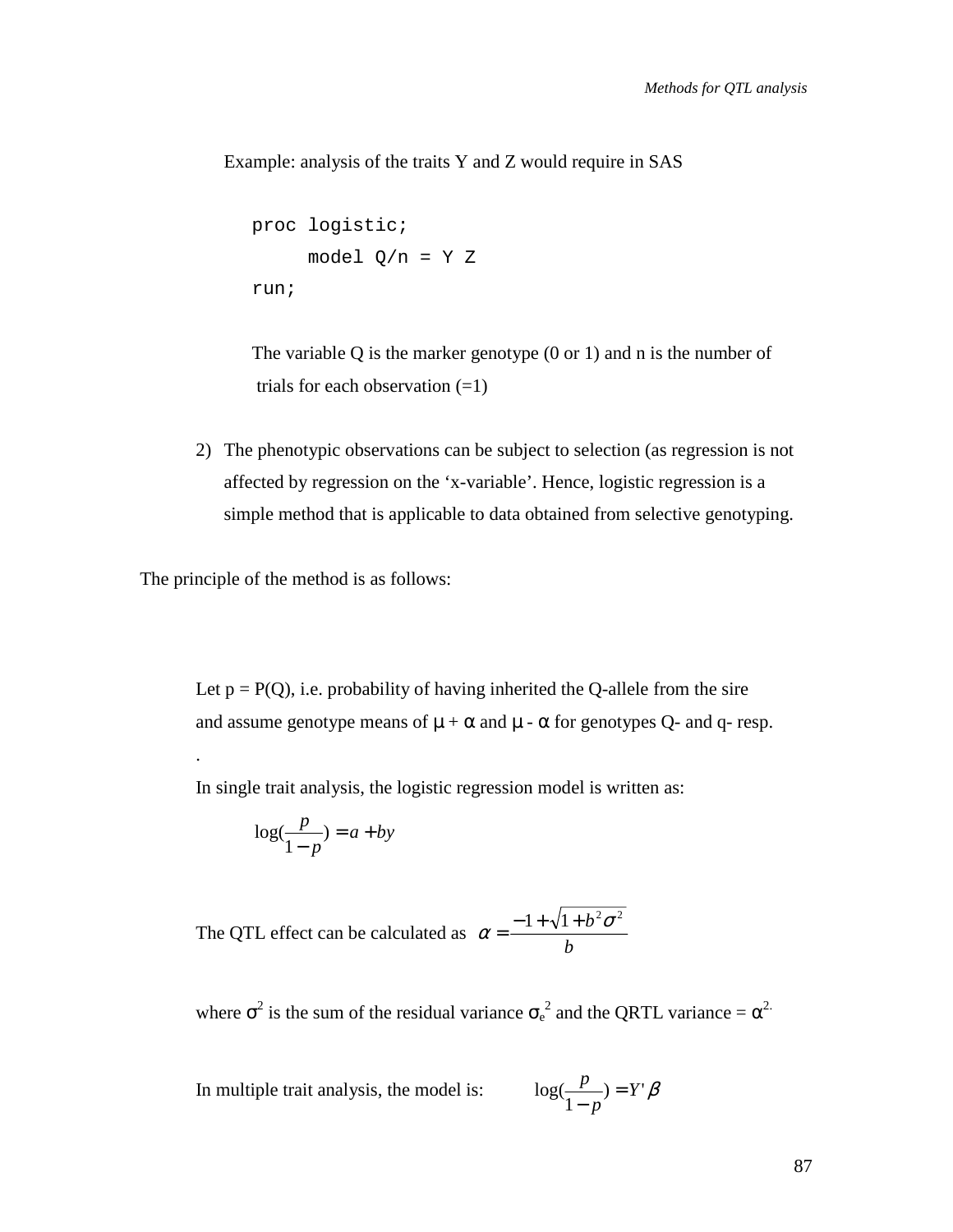<span id="page-45-0"></span>where Y and  $\beta$  are vectors. The vector of QTL effects is

$$
A = \frac{\sum \beta}{1 + \sqrt{\beta' \sum \beta + 1}}
$$
 where  $\Sigma = V^*$  AA' is the sum of the residual

covariance matrix and the QTL covariance matrix.

If there is no recombination between marker and QTL, we can observe p. However, in case of recombination (r), p depends on r.

We can observe p if the marker is at the QTL (no recombination). Henshall and Goddard (1999) suggest that in case of recombination, the vector  $\beta$  can be estimated at each marker (as if it was the QTL), and the estimate for  $\beta$  at any position between two markers is obtained by linear interpolation. They also show how the log-likelihood can be calculated for any position of a QTL between two marked loci.

**Acknowledgement:** Thanks to Örjan Carlborg\*, Leif Andersson\* and Brian Kinghorn for permission to use direct quotation. Jie Song os acknowledged for summarizing the ML estimation procedure.

#### **References**

- Carlborg, O., Andersson, L. and Kinghorn, B.P. 2000. The use of a genetic algorithm for simultaneous mapping of multiple interacting quantitative trait loci. *Genetics 2000 155: 2003-2010*
- Churchill, G.A. and R.W. Doerge. 1994. Empirical threshold values for quantitative trait mapping. Genetics 138:963-971.
- Haley, C.S. and S.A. Knott. 1992. A simple regression method for mapping quantitative trait loci in line crosses using flanking markers. Heredity 69:315-324
- Henshall, J.M. and M.E. Goddard. 1999. Multiple trait mapping of quantitative trait loci after selective genotyping using logistic regression. Genetics 151:885-894.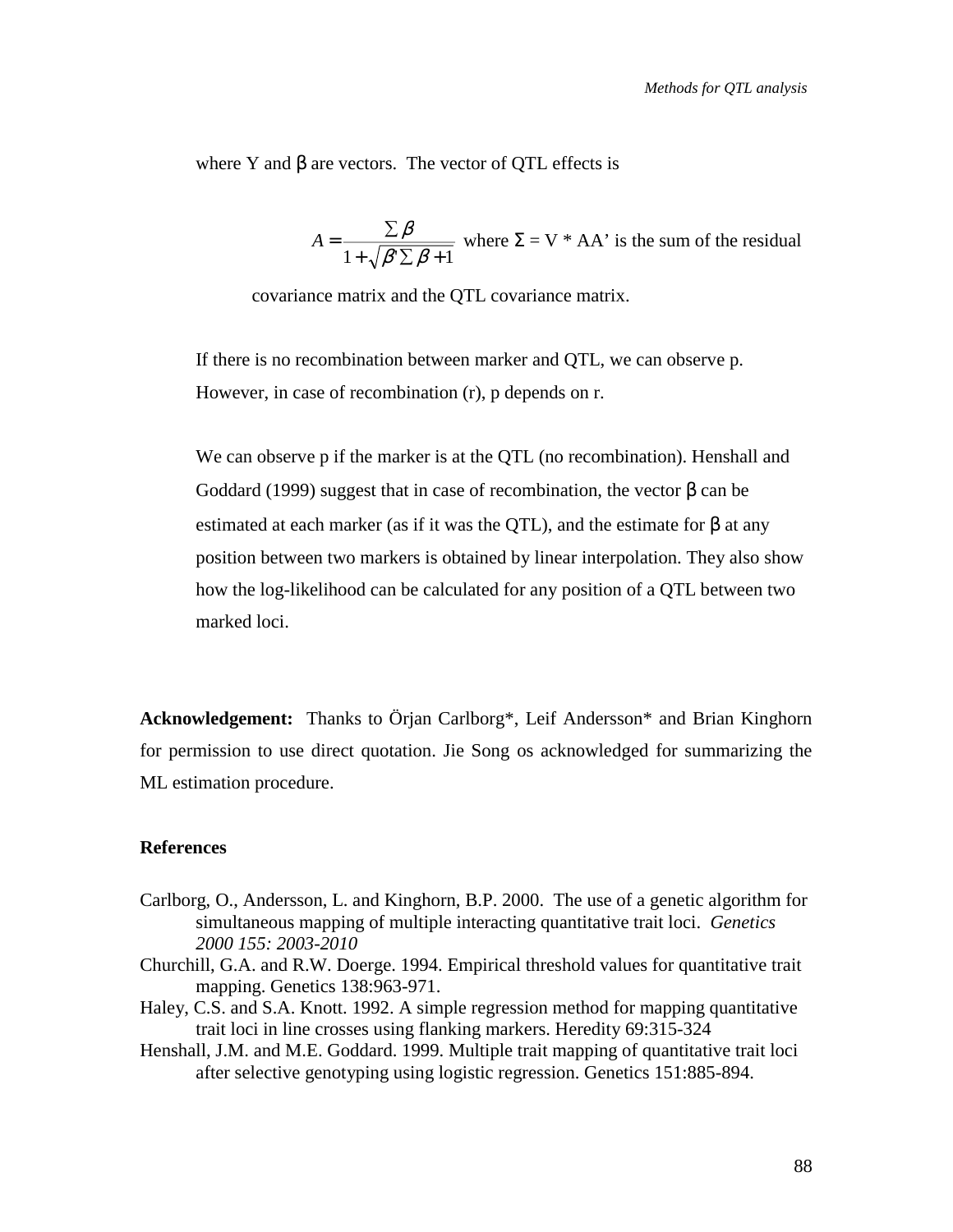- Jana, S., 1971 Simulation of quantitative characters from qualitatively acting genes. I. Nonallelic gene interactions involving two or three loci. Theor. Appl. Genet. 41: 216-226.
- Jansen, R. C., 1992 A general mixture model for mapping quantitative trait loci by using molecular markers. Theor. Appl. Genet. 85: 252-260.
- Jansen, R. C., 1993 Interval mapping of multiple quantitative trait loci. Genetics 135: 205-211.
- Jansen, R. C., and P. Stam, 1994 High resolution of quantitative traits into multiple loci via interval mapping. Genetics 136: 1447-1455.
- Jiang, C., and Z-B. Zeng. 1995. Multiple trait analysis of genetic mapping for quantitative trait loci. Genetics 140:1111-1117.
- Kao, C.H. , Z.B. Zheng, and R.D. Teasdale. 1999. Multiple interval mapping for quantitative trait loci. Genetics 152: 1203-1216.
- Kearsey, M.J. and V. Hyne. 1994. QTL analysis: a simple 'marker regression' approach. Theor. Appl. genet. 698-702.
- Kerr, 2001. AAABG p. 409
- Kinghorn, B.P. and Clarke B. E. 1997. Genetic evaluation at individual QTL. Animal Biotechnology, 8:63-68.
- Lander, E.S. and D. Botstein.1989. Mapping Mendelian factors underlying quantitative traits using RFLP linkage maps. Genetics 121:185-199.
- Lynch, M. and B. Walsh. 1998. Genetics and analysis of quantitative traits. Sinauer Associates Inc. ISBN 0-87893-481-2.
- Moser, G. and van der Werf 2001 AAABG 405. .
- Song, J. 2003. MSc thesis, UNE.
- Visscher, P.M., R. Thompson and C.S. Haley. Confidence intervals in QTL mapping by bootstrapping. Genetics 143:1013-1020.
- Wang, T., Fernando, R.L., van der Beek, S., Grossman, M. and van Arendonk, J.A.M. 1995. Covariance between relatives for a marked quantitative trait locus. Gen. Sel. Evol. **27**:251-274.
- Whittaker, J.C., Thompson, R., and P. Visscher. 1996. On the mapping of QTL by regression of phenotype on marker type. Heredity 77:23-32.
- Xu, S. 1995. A comment on the simple regression method for interval mapping. Genetics 141:1657-1659.
- Wang, T., Fernando, R.L., van der Beek, S., Grossman, M. and van Arendonk, J.A.M. 1995. Covariance between relatives for a marked quantitative trait locus. Gen. Sel. Evol. **27**:251-274.
- Zeng, Z-B. 1994. Precision mapping of quantitative trait loci. Genetics 136:1457-14.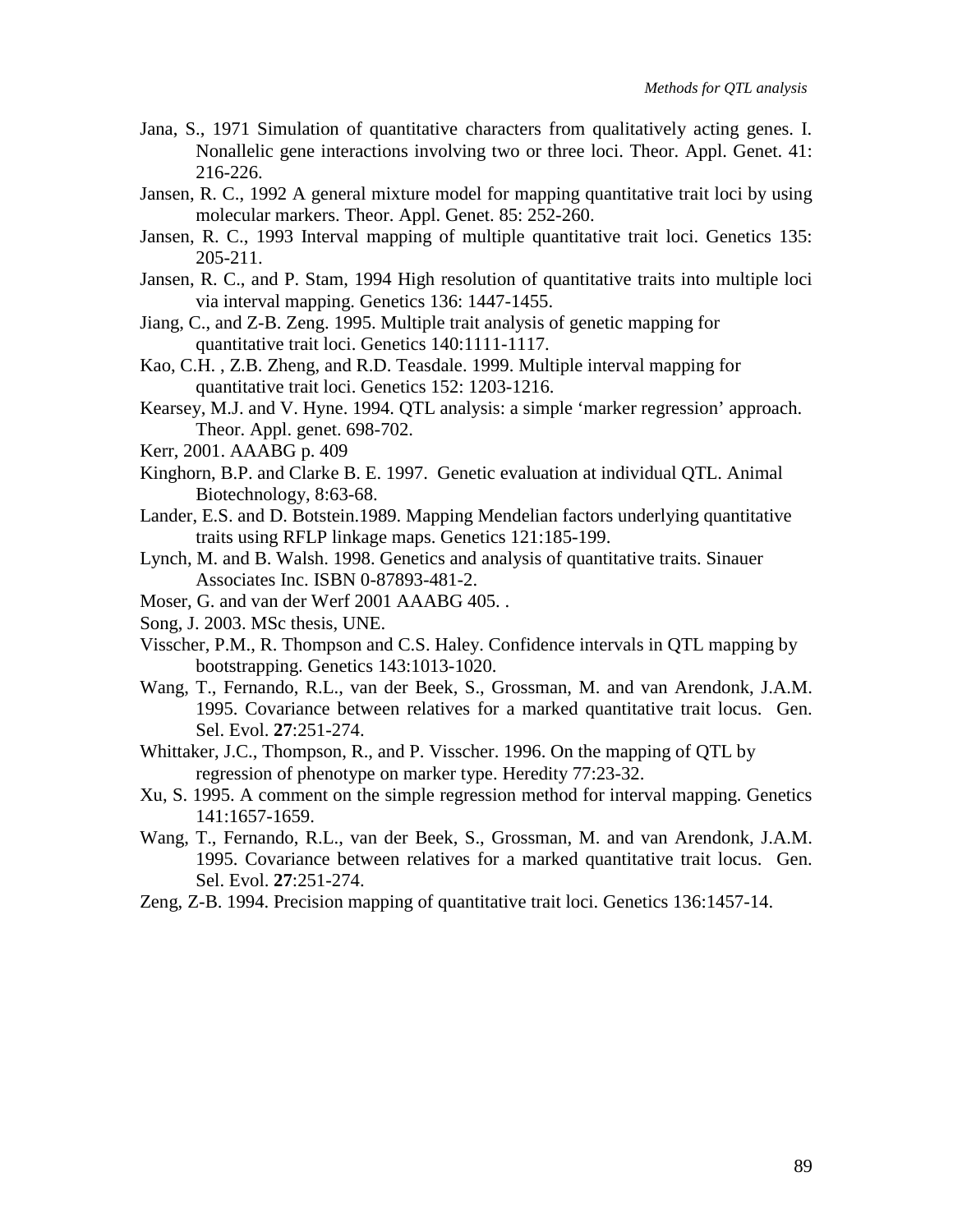#### <span id="page-47-0"></span>**Exercise 1 Inheritance probabilities with two markers**

Consider two markers that are 40 cM apart. The alleles are M1/m1 at locus 1 and M2/m2 at locus 2.

- − Calculate the recombination frequency between the markers, assuming Haldane's mapping function
- − Calculate the recombination frequency, assuming Kosambi's mapping function

From now on we will use Haldane's mapping function.

Now assume there is a QTL effect at 10 cM from the first marker locus. The QTL has two alleles (Q/q). Consider a bull that has received a M1QM2 gamete from the sire and a m1qm1 gamete from the mother.

- − What are the expected paternal marker haplotypes in the offspring from this bull?
- − What are the recombination frequencies between the marker loci and the QTL.
- − How many paternal haplotypes for the three loci (M1-Q-M2) can be found in the offspring from this bull? What are their expected frequencies?
- − Calculate conditional probabilities for carrying the Q-allele for each paternal marker haplotype.
- − Calculate expected phenotypic means for each group of progeny of a particular paternal marker haplotype, given the genotypic means of QQ, Qq and qq genotypes are 9, 10 and 11, respectively. Assume that the dams of the progeny contribute q alleles only.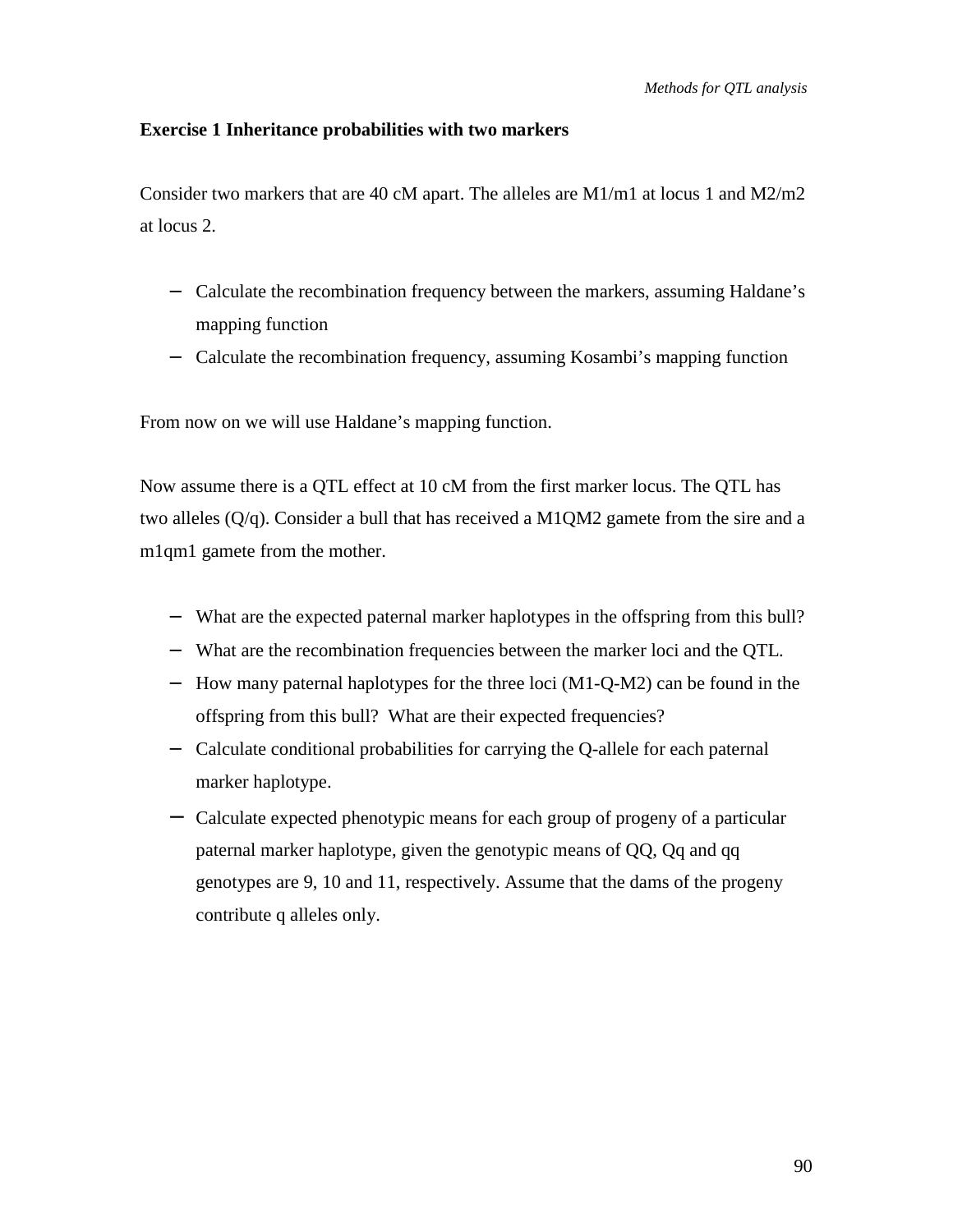#### <span id="page-48-0"></span>**Exercise 2: Interval Mapping of QTL**

We continue with the case as in Exercise 7.2. We have now 8 half sib progeny from the sire with the following data:

| Paternal marker | phenotype |
|-----------------|-----------|
| haplotype       |           |
| M1M2            | 9.7       |
| M1M2            | 10.3      |
| M1m2            | 10.2      |
| M1m2            | 9.5       |
| m1M2            | 9.8       |
| m1M2            | 9.2       |
| m1m2            | 9.3       |
| m1m2            | 88        |

- − Estimate relevant effects (which?) for a QTL that is positioned at 10 cM from marker locus 1 and 30 cM from Marker locus 2.
- − Test whether there is a significant QTL effect at this location.

Now use the excel spreadsheet QTLDET.XLS.

The spreadsheet allows you to enter data in the blue cells about position of marker and QTL, and to give QTL parameters.

− Verify the answers you obtained from the previous exercise concerning maker haplotype probabilities, and Q-probabilities conditional on marker haplotypes.

The spreadsheet also allows you to simulate data for a half sib group.

- − Simulate data for 200 progeny, using the parameters as given in Exercise 2.2 and 1.3. Use a variance of 1.
- − What can you conclude concerning the QTL effect from your simulation? What evidence/criteria have you used to draw such conclusions.
- − Now simulate 10 such data sets. Determine the average value for the relevant QTL parameters, and their standard deviation.
- − Try to work out what would be a reasonable (minimal) progeny group size to detect this QTL
- − You can also work out the minimal progeny group size needed to detect a QTL of 0.5 and 2, respectively.
- − Does the size of the marker bracket have a large effect on the minimal progeny group size?